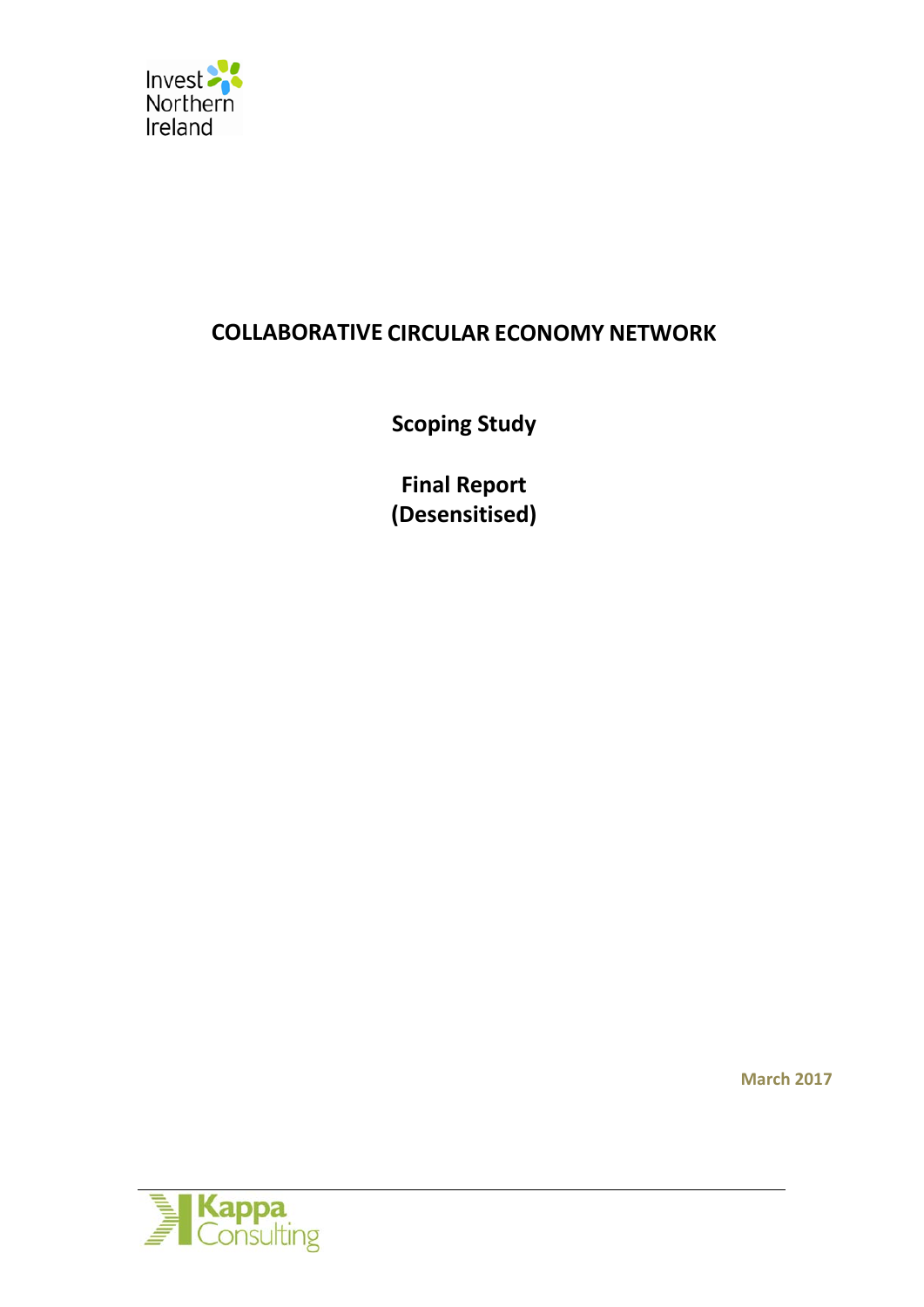

# **Table of Contents**

| 1.<br>1.1<br>1.2 |                                                                           |  |
|------------------|---------------------------------------------------------------------------|--|
| 2.               |                                                                           |  |
| 2.1              |                                                                           |  |
| 2.2              |                                                                           |  |
| 3.               | SUPPLY : LOCAL AUTHORITY COLLECTED HOUSEHOLD RECYCLATE 25                 |  |
| 3.1              |                                                                           |  |
| 3.2              |                                                                           |  |
| 3.3              |                                                                           |  |
| 3.4              | MASS BALANCE CONCLUSIONS - RECYCLATE COLLECTION TO REPROCESSING IN NI  31 |  |
| 3.5              |                                                                           |  |
| 4.               |                                                                           |  |
| 4.1              |                                                                           |  |
| 4.2              |                                                                           |  |
| 4.3              |                                                                           |  |
| 4.4              |                                                                           |  |

Appendix 1: Reprocessor Recyclate Quality Specification Benchmarks

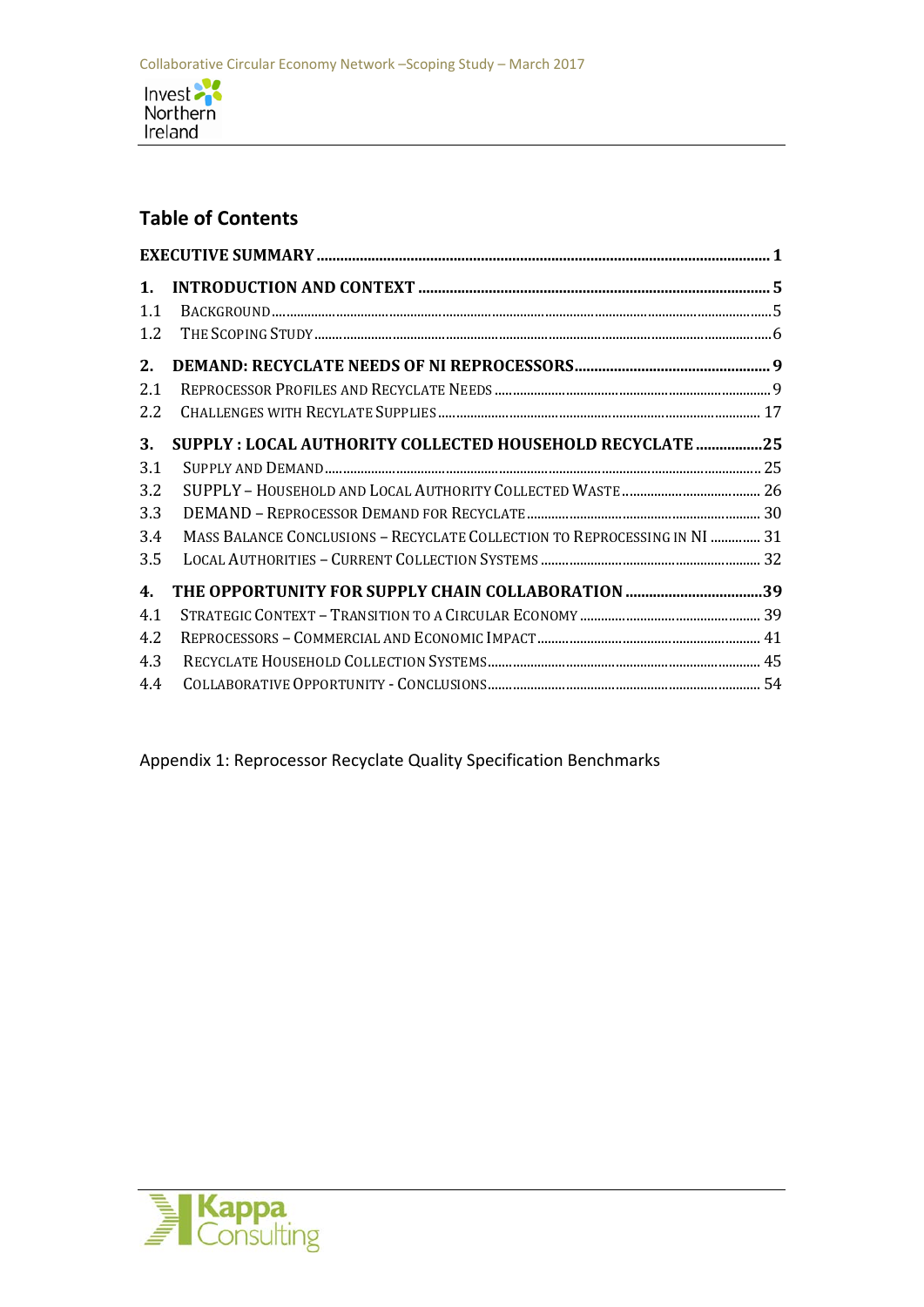

# **Executive Summary**

The economic, environmental and social benefits of moving to a Circular Economy are widely accepted. In line with global trends, momentum has been building in Northern Ireland to ensure that the circular economy is firmly embedded in the next Programme for Government, and local authorities have been identified as having a central role to play in this transition.

It is expected that, if Northern Ireland is to achieve its current and future recycling targets and move to a circular economy, local authorities will have to adopt new approaches to waste management and household waste collections. Indeed, a strategic 'Task and Finish' group set up by government has concluded that, if the current approach to waste management is not changed, it is highly likely that the economic potential from a circular economy will not be realised, opportunities to develop new products from waste will be lost, the cost of waste management treatment will continue to increase and local authorities will be exposed to continuing risks from illegal waste activity.

This same 'Task and Finish' Group has recommended that, to effectively support a more circular economy approach, there needs to be greater collaboration between councils, reprocessors and the waste management supply chain. To this end, in 2016, a network of ten public and private sector organisations came together to explore ways by which more value could be recovered from household waste collected in Northern Ireland.

The network included a number of reprocessors of plastics, glass and paper recyclate and food waste, offering high value recycling outlets for locally collected waste, and a number of local authorities representing a potential source of recyclate for the local economy:

| Cherry Plastics Group (plastics reprocessor)   | Antrim and Newtownabbey Borough Council      |  |  |
|------------------------------------------------|----------------------------------------------|--|--|
| Encirc Ltd (glass cullet reprocessor)          | Armagh City, Banbridge and Craigavon Borough |  |  |
|                                                | Council                                      |  |  |
| Huhtamaki Lurgan Ltd (paper reprocessor)       | <b>Belfast City Council</b>                  |  |  |
| AgriAD (food waste reprocessor)                | Lisburn and Castlereagh City Council         |  |  |
| Bryson Recycling (recycling services provider) | Mid and East Antrim Borough Council          |  |  |
|                                                |                                              |  |  |

*(DAERA and WRAP had an observational role in the Network)*

A scoping study was carried out, to outline the needs of the reprocessors in the Network, the extent to which their recyclate needs are currently met from within Northern Ireland, and the economic and commercial impact that an increased and

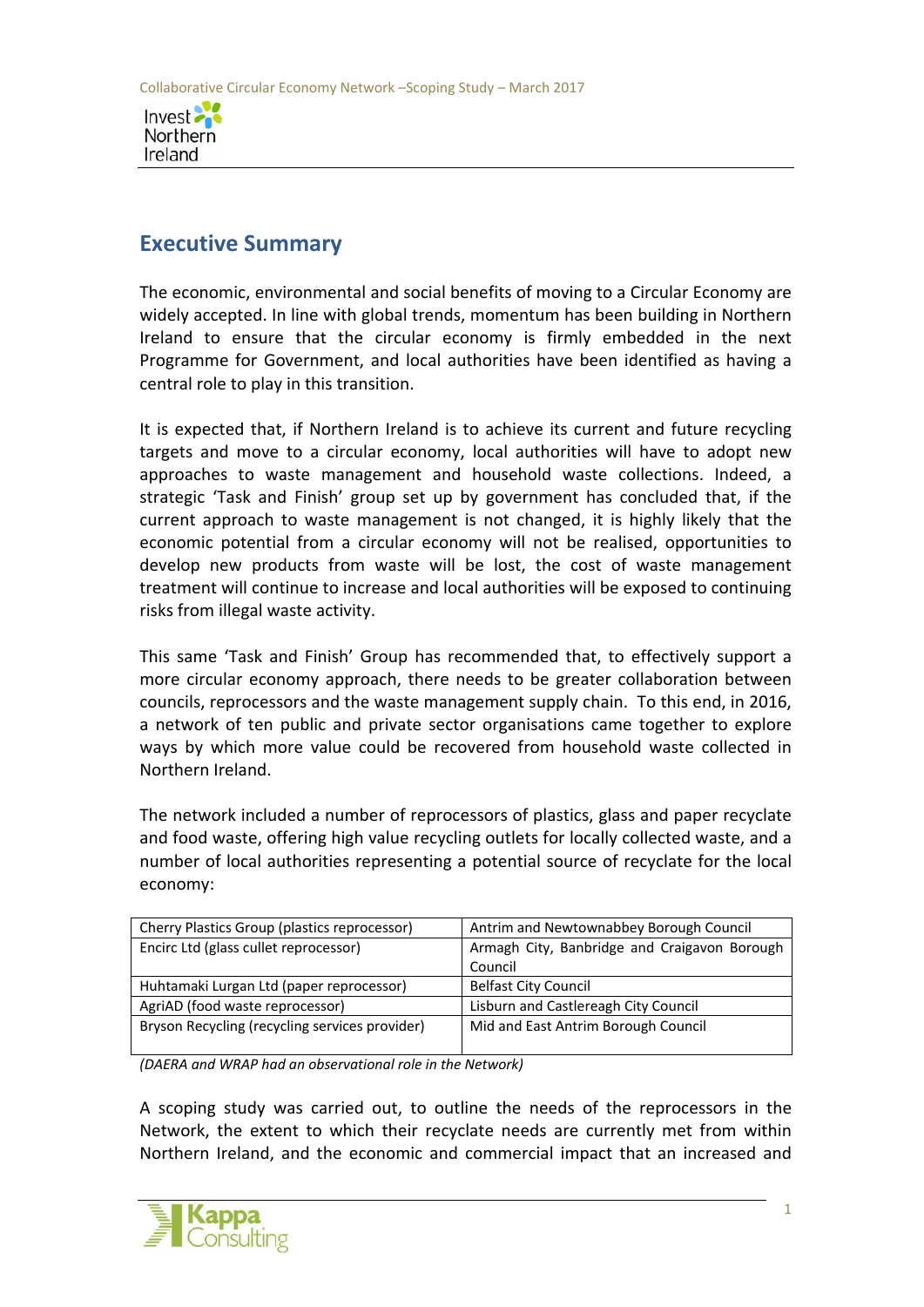Invest 2 Northern Ireland

higher quality local recyclate supply could have on the reprocessors and on the local economy.

The scoping study concluded that *there is a strong strategic, economic and environmental opportunity to improve the quality and quantity of recyclate collected from households within Northern Ireland, through new approaches to household waste collections*:

- There is a clear demand and need from the local reprocessors for more recyclate to be supplied from household collections in Northern Ireland.
- However, much of the recyclate currently collected from households in Northern Ireland does not meet the quality standards required by the reprocessors and is being exported to lower value markets outside Northern Ireland, meaning that some of the value inherent in the recyclate is lost to the Northern Ireland economy and the growth potential from our reprocessing sector is being inhibited.

Quality is critical to each of the reprocessors in the network, but they have been unable to source adequate supplies locally at the required quality levels. As a result, they are having to import their recyclate rather than sourcing it locally.

Indeed, the lack of locally available recyclate is placing the local reprocessors at a disadvantage in terms of costs, efficiencies and capacity to grow. If more recyclate was available from within Northern Ireland at the required quality levels, it would not only strengthen the reprocessors' businesses in terms of efficiencies and cost savings, and safeguard the 700+ jobs currently employed, but would also reduce their carbon impact and enable the reprocessors to implement further plans for expansion and job creation.

To achieve the quality standards at the volumes required will necessitate a change to the current household waste collection systems, so as to reduce contamination by the introduction of a separately collected approach to recycling, using containers such as wheelie boxes or similar container.

Each of the reprocessors reported that, from their experience, co-mingled collection systems result in unacceptable levels of contamination, whereas recyclate that has been collected separately through kerb-side sort, separate 'bring' sites and Community Recycling Centre's meets their quality specification.

Recyclate that is collected using methods that do not deliver the quality levels required by these reprocessors generally go to lower value applications. This is a lost opportunity for the Northern Ireland economy, in terms of both the value

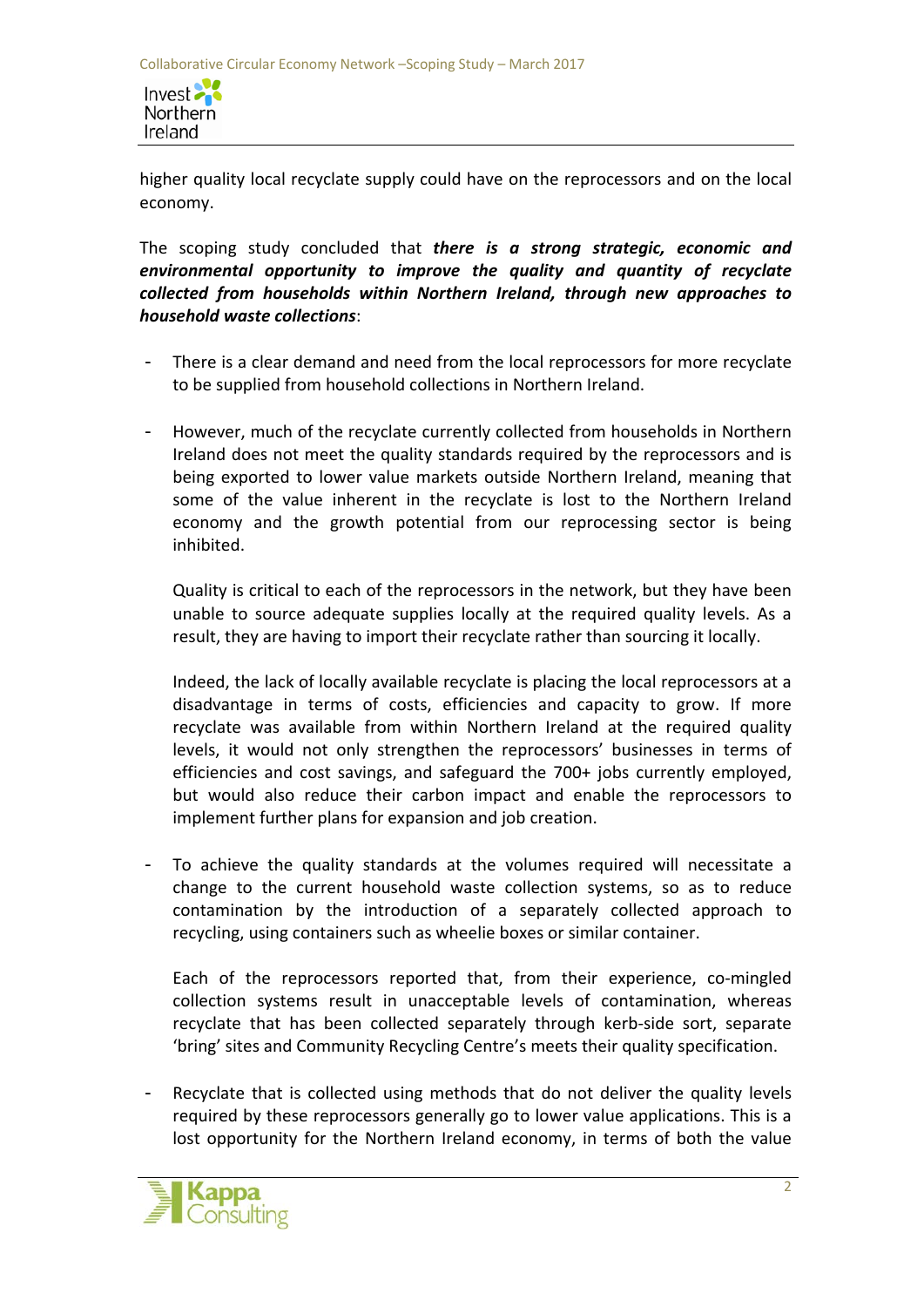

recovered from our waste and supporting the growth and competitiveness of this valuable reprocessing sector.

- The Scoping Study estimates that the *current* economic value of the 3 materials reprocessors in the Network is at least *£110mn*, with a *further c£50mn of unrealised economic potential* from the additional capacity that the reprocessors could release if additional recyclate was available locally. These estimates do not include the value that could also be derived from generating biogas from food waste.
- Household food waste is currently an under-recovered and under-exploited resource. Not only are the recycling capture rates low, but the food waste that is collected mainly goes for composting, which is a relatively low value outlet in comparison with applications such as anaerobic digestion.

If more food waste was collected and available for applications such as anaerobic digestion, it would help to support the realisation of the bioenergy potential within Northern Ireland, reduce the need for energy crops, reduce reliance on fossil fuels and increase renewable energy generation and have a net positive environmental and carbon impact.

- Coupled with the need and demand from the reprocessing sector, local authorities are also facing targets to increase recycling rates and reduce levels of residual waste. It has been recognised that these pressures will also require a change to waste management systems. Indeed, many local authorities are already actively considering options to introduce new and less fragmented approaches to waste management, to increase recycling rates and deliver a higher quality recyclate.
- Finally, central government is recognising the importance of transitioning towards a more circular economy and that waste management has a key role to play in this evolution. As the circular economy becomes more and more embedded into government policy, waste management and collection systems will have to be designed in a way to ensure that the value from recyclate is optimised within the local economy.

It is also concluded that, to put in place the necessary waste collection systems and ensure that the circular economy opportunity is fully realised, *the waste management supply chain will need to work collaboratively* to develop systems which are practical and workable for the various players in the supply chain. This collaboration could take the form of sharing information on respective needs, developing solutions through collaborative planning and discussion and collaborative contracting. There is potential for significant benefit from councils working collaboratively to help to develop consistent approaches to delivery and public

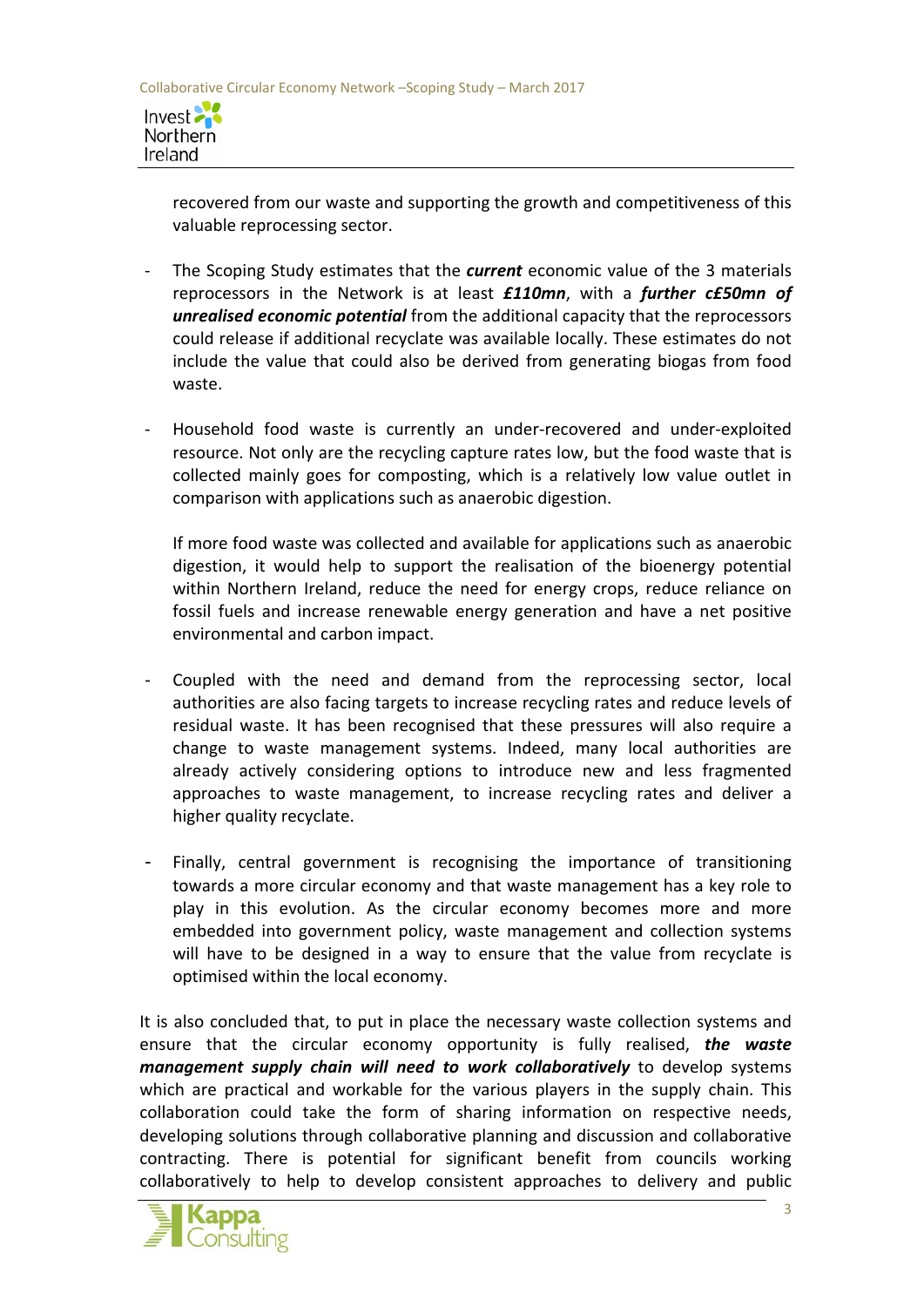Invest 2 Northern Ireland

communications, including economies of scale, collective access to supply chains and sales of recyclate.

Indeed, the collaboration and sharing of information that has resulted from the Scoping Study exercise is already helping to progress this issue, with the information provided by the reprocessors and on the economic impact helping Councils develop their plans and helping to inform government on the economic opportunity.

By developing household collection systems which will improve the quality of recyclate to meet local reprocessor requirements and increase the volumes of recyclate, there is potential to:

- not only *protect jobs*, but also create an environment for *expansion and job creation* within the reprocessing sector.
- build *resilience* into the Northern Ireland economy, and support the transition to a *circular economy*.
- increase *recycling rates*, reduce waste disposal and deliver *carbon savings* for Northern Ireland.

The work of this collaborative network therefore has the potential to make a strong contribution to the movement to a circular economy. However, this will require a change to current waste management systems, connecting the needs of recyclate reprocessors, in terms of the quality and quantity of household collected waste, with the needs of the local authorities, in putting in place collection systems which meet their waste and recycling targets and are acceptable to rate payers.

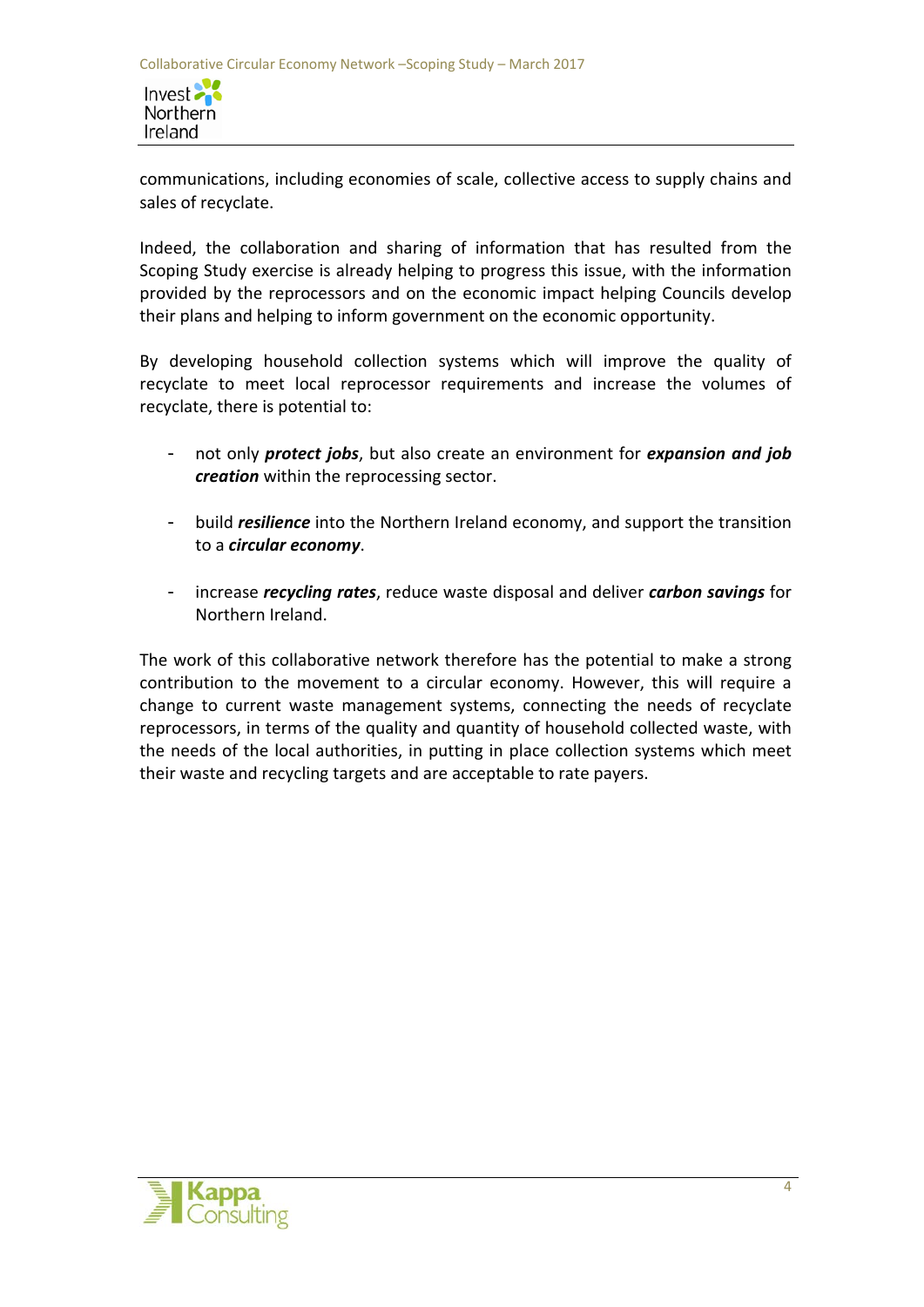

# **1. Introduction and Context**

## **1.1 Background**

1.1.1 Driven by legislative targets, financial penalties and government incentives, waste management has become a high growth industry.

Targets to increase recycling and re-use of waste materials have been set down in legislation by the devolved UK administrations, emanating from the EU Waste Framework Directive (2008/98/EC). In Northern Ireland, the Waste Regulations (Northern Ireland) 2011 have set a target that, by 2020, 50% of household waste should be recycled or prepared for re-use**.** The same target has been set in the Waste (England and Wales) Regulations 2011.

It is anticipated that EU recycling targets will continue to rise. Indeed, the European Commission has published a proposal to increase the municipal waste recycling target to 65% by 2030.

Following the BREXIT vote, and pending implementation of BREXIT, there is a level of uncertainty around the UK and Northern Ireland's future position on EU legislation, For example, in the case of a 'soft Brexit', it is likely that the UK will be required to adopt EC legislation and there will be a form of continuity with the current scenario. On the other hand, in the case of a 'hard Brexit', it is possible that the UK will move outside the direct influence of the EU.

However, in either case, there will still be strong environmental and economic arguments to support continued increases in levels of recycling and re-use of waste; arguments which are gaining more and more prominence in line with the movement towards a more circular economy. Indeed, BREXIT may even strengthen these arguments, as moves towards a more circular economy will help to build resilience in the domestic market and protect against currency risk and dependence on import/export markets.

1.1.2 Within Northern Ireland, there have been, and continue to be, considerable efforts made to first and foremost reduce the levels of waste produced, and then to develop systems to encourage and facilitate more re-use and recycling of waste (through segregation, collection and sorting). As a result, there has already been an encouraging decrease in the amount of waste disposed to landfill and an accompanying increase in levels of recycling.

However, recycling targets are mainly based on weight and, whilst the proportion of waste moving into the recycling route has increased, the recyclate materials are not

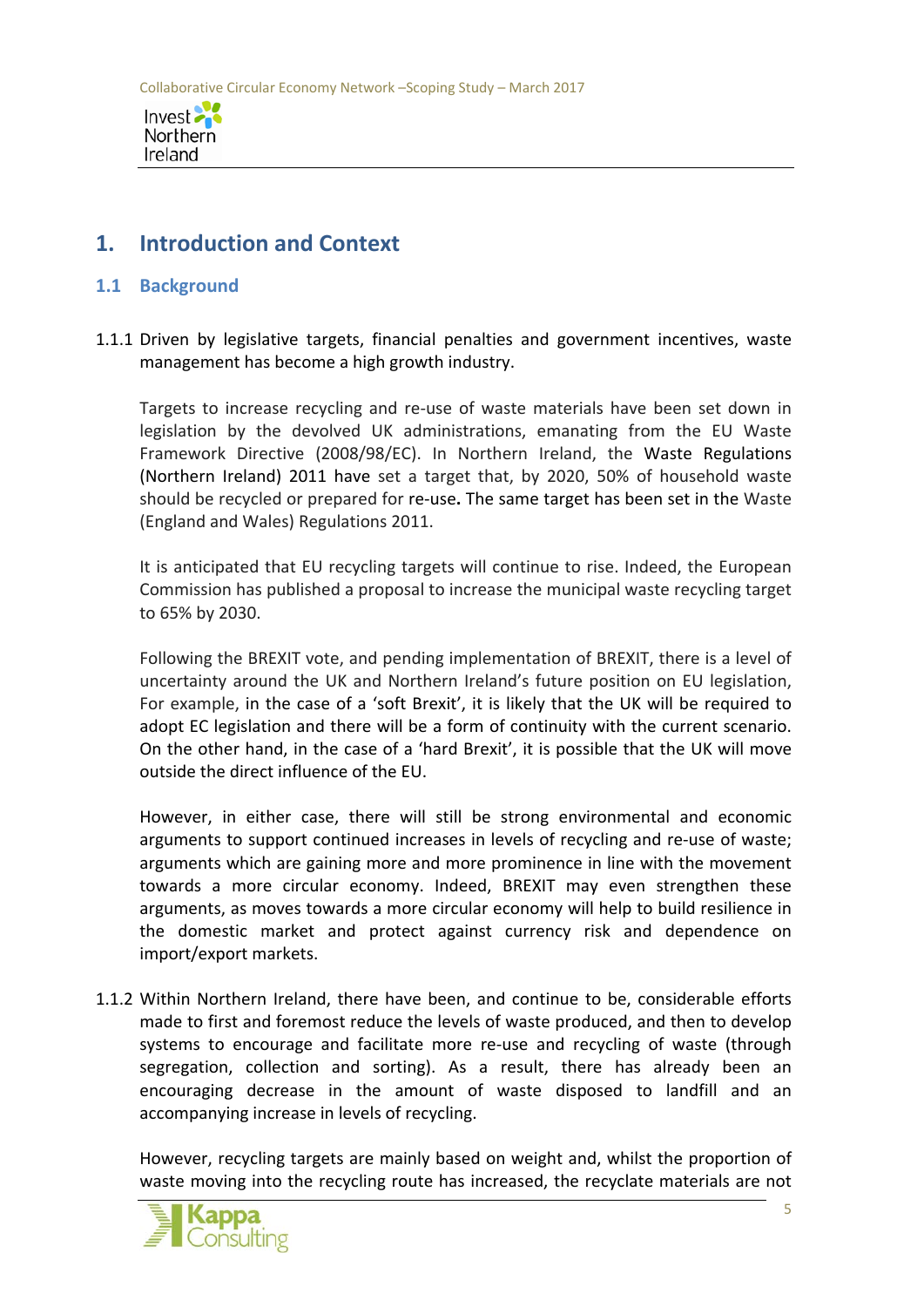Invest 2 Northern Ireland

always of an adequate quality for higher value reprocessors. This is a challenge faced by many recyclate reprocessors and can mean that the full resource potential is not being recovered.

Thankfully, there is increasing recognition amongst policy makers, within and outside of waste management, of the valuable resource potential held within waste. The challenge for society and industry is now to develop ways to ensure that this resource value is fully recovered and matched to the needs of the best value market outlets.

1.1.3 This school of thought is in line with the principles behind the development of more circular economies - a direction of travel which is gaining momentum across Europe. The importance of moving towards a circular economy has been recognised in Northern Ireland's draft Programme for Government and the core principles of a circular economy are central to Northern Ireland's Waste Management Strategy: a lifecycle approach, focus on resource efficiency and the principle of proximity which favours using processing facilities in Northern Ireland to treat and recover value from the waste generated in Northern Ireland.

However, to achieve its targets and a more circular approach to waste management, Northern Ireland needs to have:

- effective and efficient waste collection and sorting systems;
- sufficient recycling and treatment capacity; and
- secure markets for the recyclate and recovery outputs.

# **1.2 The Scoping Study**

1.2.1 In 2015/16, a group of Northern Ireland-based SMEs in collaboration with a number of public sector organisations came together to explore ways by which more value could be recovered from household collected recyclates generated in Northern Ireland, by aligning with the recyclate needs of local value reprocessors and with the principles of a circular economy

The Network comprised private and public sector organisations spanning recycling, reprocessing and waste collection.

- Cherry Plastics Group (plastics reprocessor);
- Encirc Ltd (glass cullet reprocessor);
- Huhtamaki Lurgan Ltd (paper reprocessor);
- AgriAD (food waste reprocessor);
- Bryson Recycling (recycling services provider);
- Antrim and Newtownabbey Borough Council;
- Armagh City, Banbridge and Craigavon Borough Council;

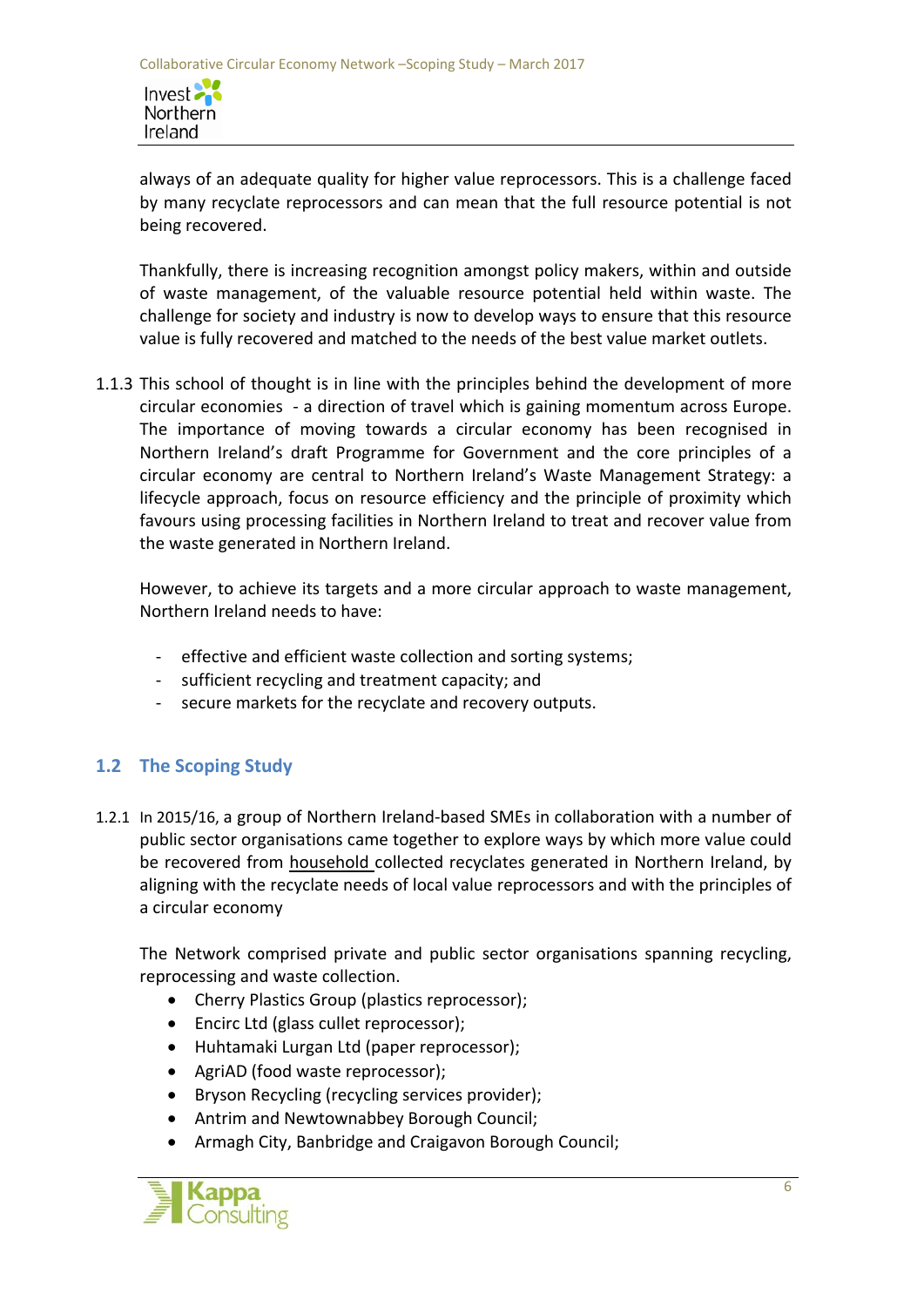

- Belfast City Council;
- Lisburn and Castlereagh City Council; and
- Mid and East Antrim Borough Council.

*(Department of Agriculture, Environment and Rural Affairs ("DAERA") and The Waste and Resource Action Programme ("WRAP") had an observational role in the Network.*

The members shared a common goal – through collaboration and a better understanding of needs within the supply chain, to explore ways to create a more circular approach to the collection, management and reprocessing of household recyclates in Northern Ireland.

1.2.2 Invest Northern Ireland provided financial support, through its Collaborative Growth Programme, for the Network to carry out a Scoping Study, to identify the recyclate needs of the reprocessing sectors represented within the Network and how these needs, and the growth of the reprocessing sectors, could be supported through more collaborative working and new approaches within the household recyclate supply chain. Kappa Consulting was appointed to assist with the development of this scoping study.

The main objectives of the Scoping Study were:

#### Demand: Reprocessors' Recyclate Needs

- Define the recyclate needs of the reprocessors involved in the Network, in terms of volume, quality and sources of supply.
- Assess the extent to which these needs are currently met from within Northern Ireland (and therefore through a circular economy).
- Identify any difficulties or challenges encountered in sourcing adequate supplies of recyclate and the impact on the respective businesses.

# Supply: Local Authority Collected Household Recyclate

- Detail the levels of household recyclate currently available within Northern Ireland and how this compares with current and future demand from the reprocessors.
- Outline the collection systems currently employed by the local authorities.

#### Conclusions: The Opportunity for Supply Chain Collaboration

- The strategic and economic argument for a circular economy.
- The commercial and economic impact that an increased and higher quality local recyclate supply could have on reprocessors.

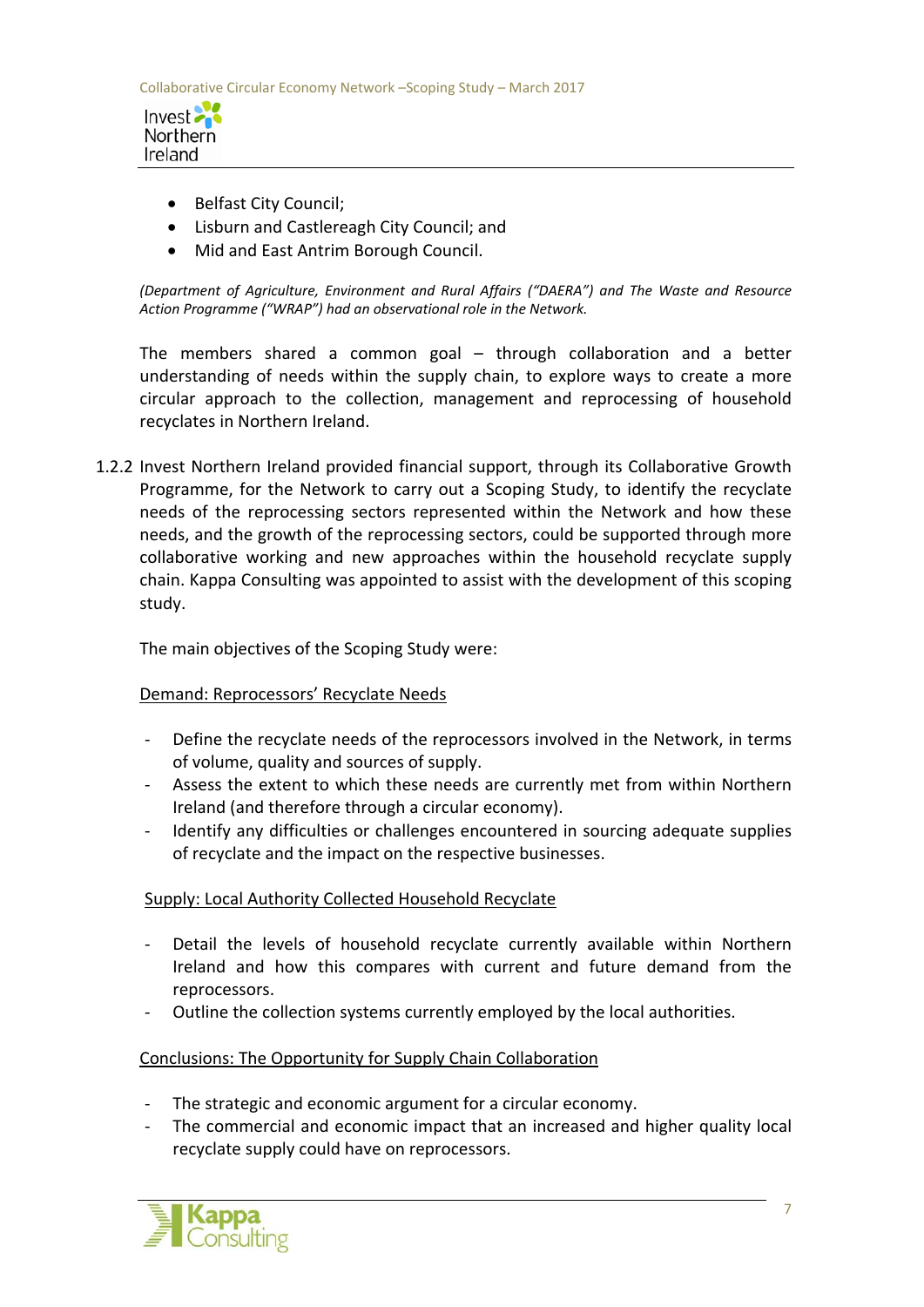

- Key factors under consideration by the local authorities on the Network in defining their collection systems and the future development of their waste management plans.
- Opportunity for ongoing collaboration to address this strategic issue.

The parameters and focus of the Scoping Study were on: *household collected recyclates* the three main dry domestic recyclate waste streams (*paper, glass, plastics*) as well as *food waste*, and on the opportunities for the reprocessing sectors represented on the Network.

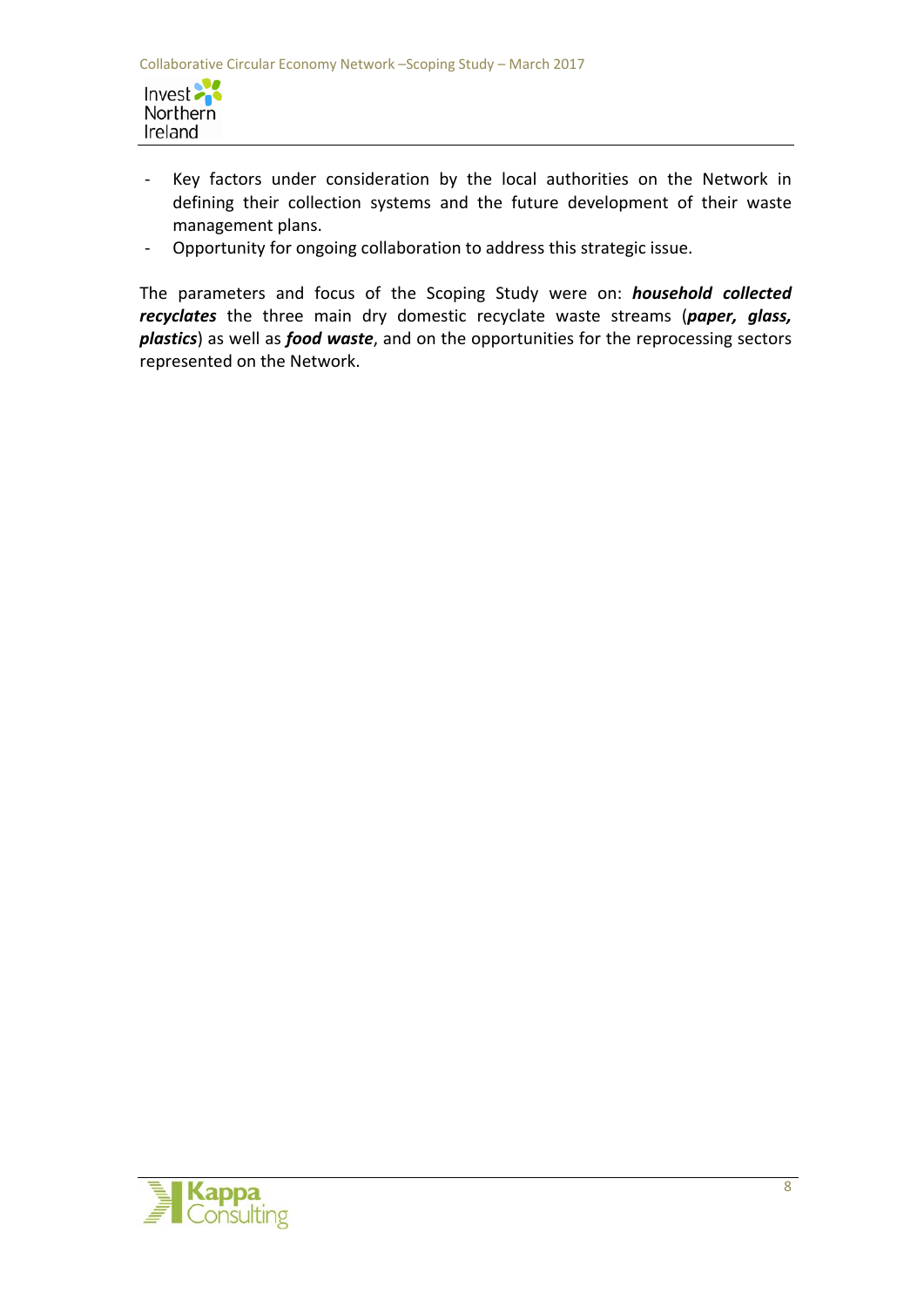

# **2. Demand: Recyclate Needs of NI Reprocessors**

### **2.1 Reprocessor Profiles and Recyclate Needs**

2.1.1 As noted earlier, the focus of the Scoping Study has been on the three main domestic dry recyclate waste streams – glass, paper and plastic – and on household collected food waste.

The Network's membership includes the three main reprocessors of dry recyclate in Northern Ireland:

| <b>Reprocessor</b>     | <b>Recyclate Currently Reprocessed</b>    | <b>Recyclate stream source</b> |  |
|------------------------|-------------------------------------------|--------------------------------|--|
| Encirc                 | Green glass cullet                        | Glass bottles and jars         |  |
|                        | Amber glass cullet                        |                                |  |
|                        | Clear glass cullet                        |                                |  |
| Huhtamaki              | White paper fibre                         | Paper and cardboard            |  |
| Lurgan                 | Grey paper fibre (limited ink)            |                                |  |
| <b>Cherry Plastics</b> | Polypropylene<br>$\overline{\phantom{a}}$ | <b>Plastics</b>                |  |
|                        | Polyethylene<br>$\overline{\phantom{a}}$  |                                |  |
|                        | <b>PET</b>                                |                                |  |

The Network membership also includes AgriAD, a developer of commercial anaerobic digestion plants. Household collected food waste currently mainly goes for composting. Anaerobic digestion represents an additional and alternative reprocessing route for household food waste.

Other dry waste streams arising from local authority household segregated waste collection (such as metals, low length fibre paper and corrugated cardboard, and plastics other than bottles, pots, tubs and trays) are not within the remit of this Scoping Study and are not currently represented on the Network.

The following sub-sections provide an overview of the recyclate needs of each of the reprocessors represented within the Network, in terms of their current and projected usage of recyclate materials, their quality requirements and the extent to which these needs are currently being met within Northern Ireland.

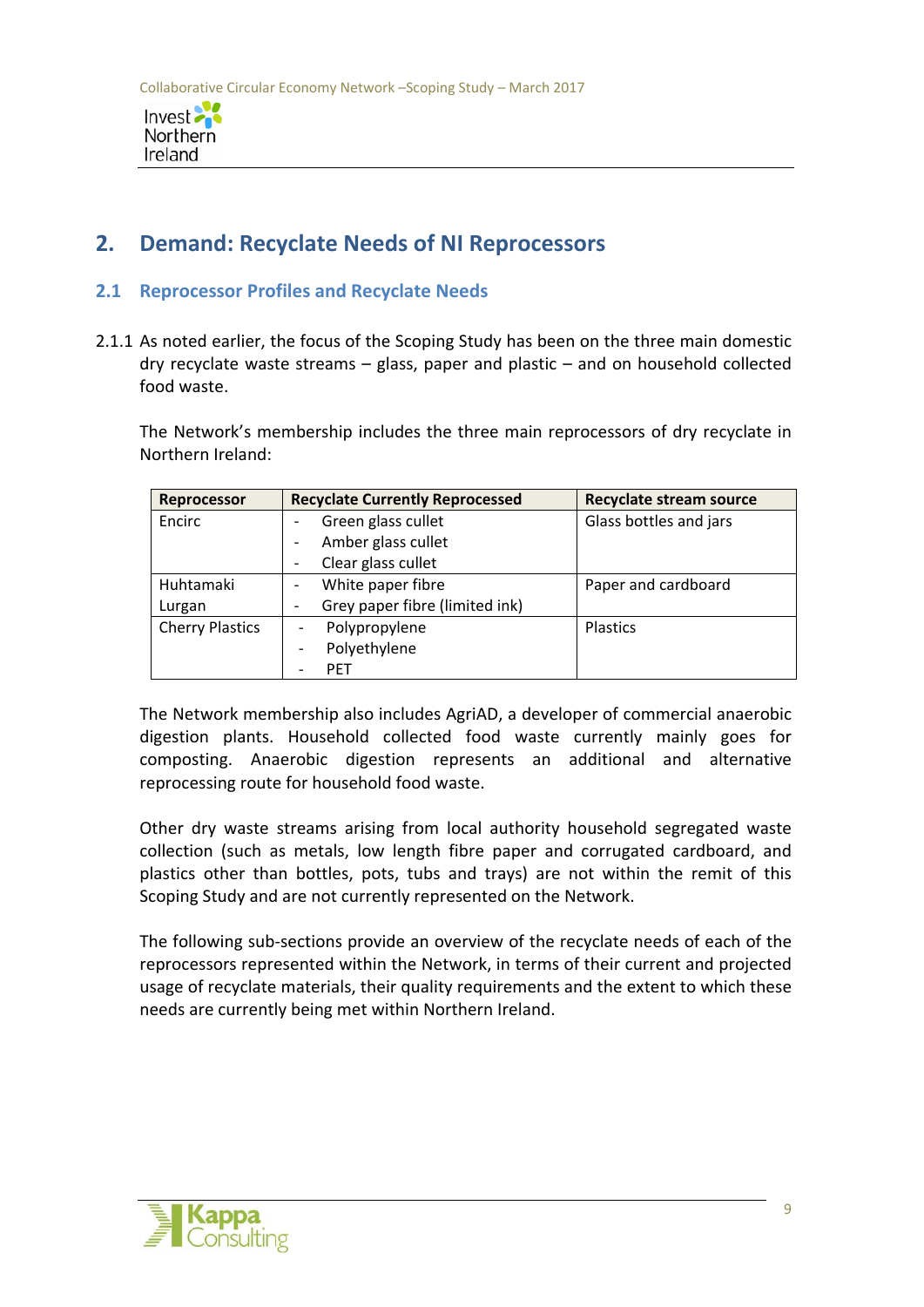

# 2.1.2 **Encirc**

### **Company Profile – Activities and Size**

Encirc Ltd is part of the Vidrala Group, a Spanish owned glass manufacturing group with eight sites throughout Europe. Encirc Ltd is responsible for operations in the UK and Ireland, employing 1,200 staff across two separate sites: one in Derrylin, Co Fermanagh and one in Elton, Cheshire. The Derrylin site is a manufacturing plant for glass bottles and containers for the food and drink sector, whilst the Elton plant is for glass manufacturing and contract bottling.

## Encirc Ltd, Derrylin

Encirc is a major player in the Northern Ireland economy:

- Employing 441 staff at the Derrylin site, Encirc is one of the largest employers in Fermanagh, and indeed Northern Ireland.
- Encirc is a major exporter, generating income into the Northern Ireland economy. Exports account for the vast majority of Encirc's sales. Encirc accounts for almost a third of the total GB market and is by far the dominant player in Ireland.
- Encirc is a growing business and, at a time when other major employers have been downsizing, Encirc has continued to invest in the long-term development of its facility in Fermanagh. For example, in 2016, more than £650k was invested in refurbishing the furnaces at Derrylin to improve productivity and efficiencies, and the company is planning a major rebuild investment in the furnaces in 2019 and 2021.

#### **Use of Recyclate Materials**

Encirc uses *recycled glass ("cullet")* along with virgin materials to manufacture green, amber and clear glass containers.

Encirc currently purchases over 100,000 tonnes/yr of recycled glass*.* However, if it was available, they could use significantly more.

Currently, the average mix for manufacturing all coloured glass is 60% cullet and 40% virgin materials.

Whilst virgin materials are currently cheaper than glass cullet, the energy and labour costs associated with manufacturing fully from virgin materials are significantly higher than manufacturing from glass cullet – these costs more than offset the differential between the cost of cullet and virgin materials. For example, every 10% use of glass cullet can correspond to a 2.5% reduction in furnace temperature – which reduces energy costs and carbon emissions. A study by Carbon Trust for British Glass identified that the energy requirement to produce 1 tonne of glass was 793 kWh, but when cullet is used there is an energy saving of 343kWh.

Therefore, a key strategic aim for the company is to increase the cullet fraction in its products - not only from a cost perspective but also in support of Encirc's environmental and sustainability credentials.

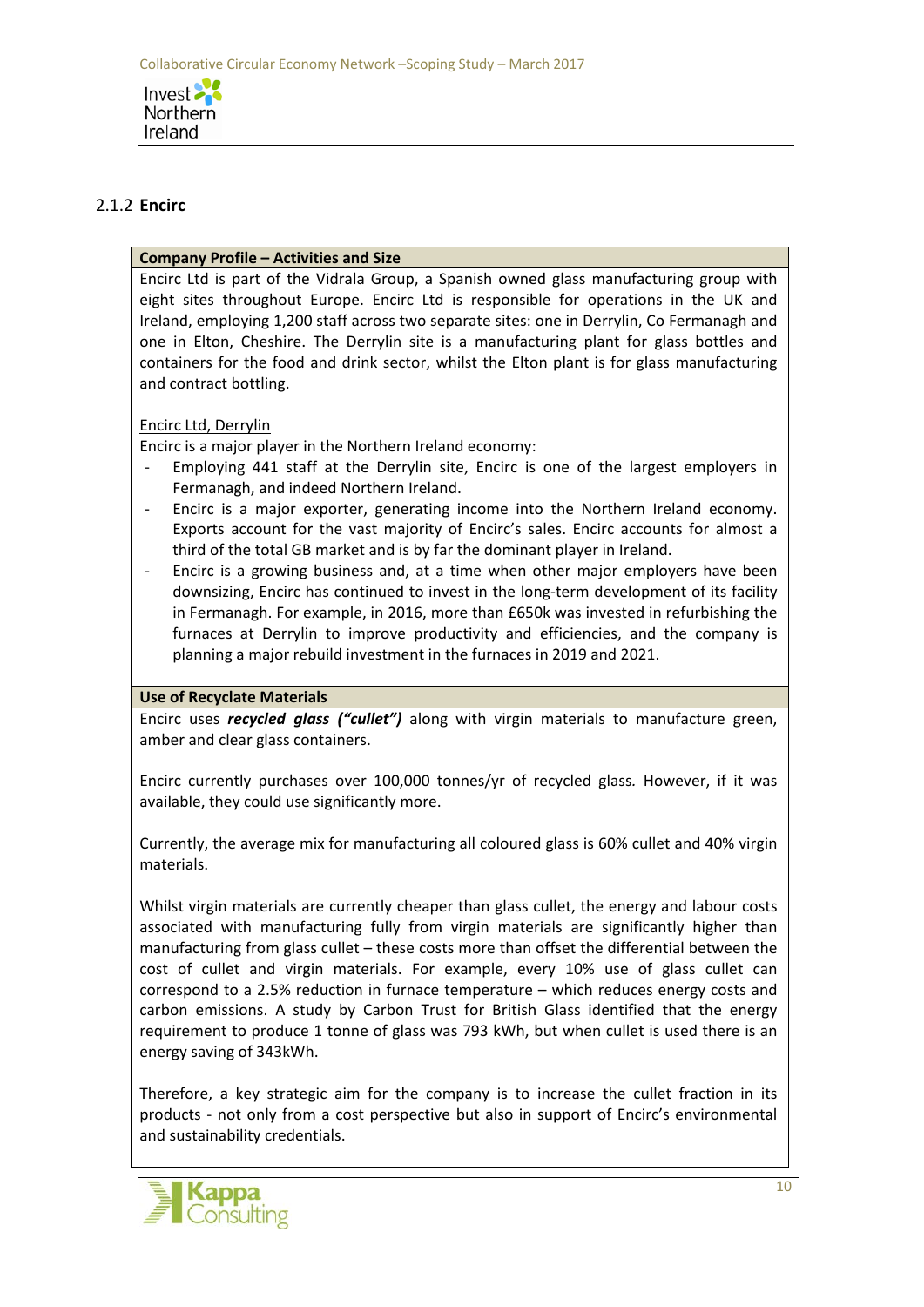

This has become a key strategic project for the company, with aspirations to increase the cullet fraction in its green and amber products to 90%. The critical factor in achieving this aspiration will be sourcing adequate supplies of cullet at the required quality levels.

Clear glass is currently 30%-40% cullet/60%-70% virgin materials. It is difficult to increase the cullet fraction in clear glass, as consumers are sensitive to any discoloration in clear glass containers. Discoloration can be caused by only small quantities of green and amber glass within the cullet. If customer tolerances change, Encirc would be keen to also introduce more cullet into clear glass.

#### **Current Sources of Glass Cullet**

Of the 100,000+ tonnes of cullet used annually, Encirc currently sources 26% from Northern Ireland and the balance from the Republic of Ireland.

The cullet is supplied from Glass Recycling Facilities ("GRFs") which segregate the glass by colour, remove any contamination and prepare a uniform product to Encirc's specification. Contaminants can include items such as pyrex, ceramics, plastics and pieces of masonry/small stones etc. Using optical sorters, the glass pieces are sorted by colour and size. Glass smaller than 8mm wide is discarded and used for secondary material such as aggregates.

Glass from comingled collections is generally too contaminated to be recovered, as the processing and sorting costs are considered to be prohibitive for the GRFs. Indeed, the main Northern Ireland GRF will only accept glass that has been collected separately. Therefore, for Encirc, the availability of glass cullet from Northern Ireland is directly linked to the quantity of glass recycled through separate collection channels.

In the Republic of Ireland, it has been recognised that, unless glass is collected separately, it is unlikely that it will be diverted from landfill and recycled. Therefore, bye-laws have been introduced by a number of local authorities preventing comingling of glass with other waste materials. As a result, the Republic of Ireland tends to have a larger supply of noncomingled glass recyclate.

#### **Recyclate Quality Requirements**

Encirc can use cullet from any type of glass, except pyrex, car windows, crystal and ceramics, but has a clear quality specification in terms of particle size, colour and contamination level. The cullet must be clean and uncontaminated, with contamination levels set at <1%.

Cullet is delivered with a Certificate of Conformance confirming the quality of the cullet. At times, deliveries of cullet are sample checked by Encirc at reception before they are accepted into the factory. If a load does not meet the quality check, it is rejected and returned to the supplier, at no cost to Encirc. However, rejection levels are minimal at this stage (less than 0.1%), as generally the GRF's will have ensured that the material meets the required standard before delivering to Encirc.

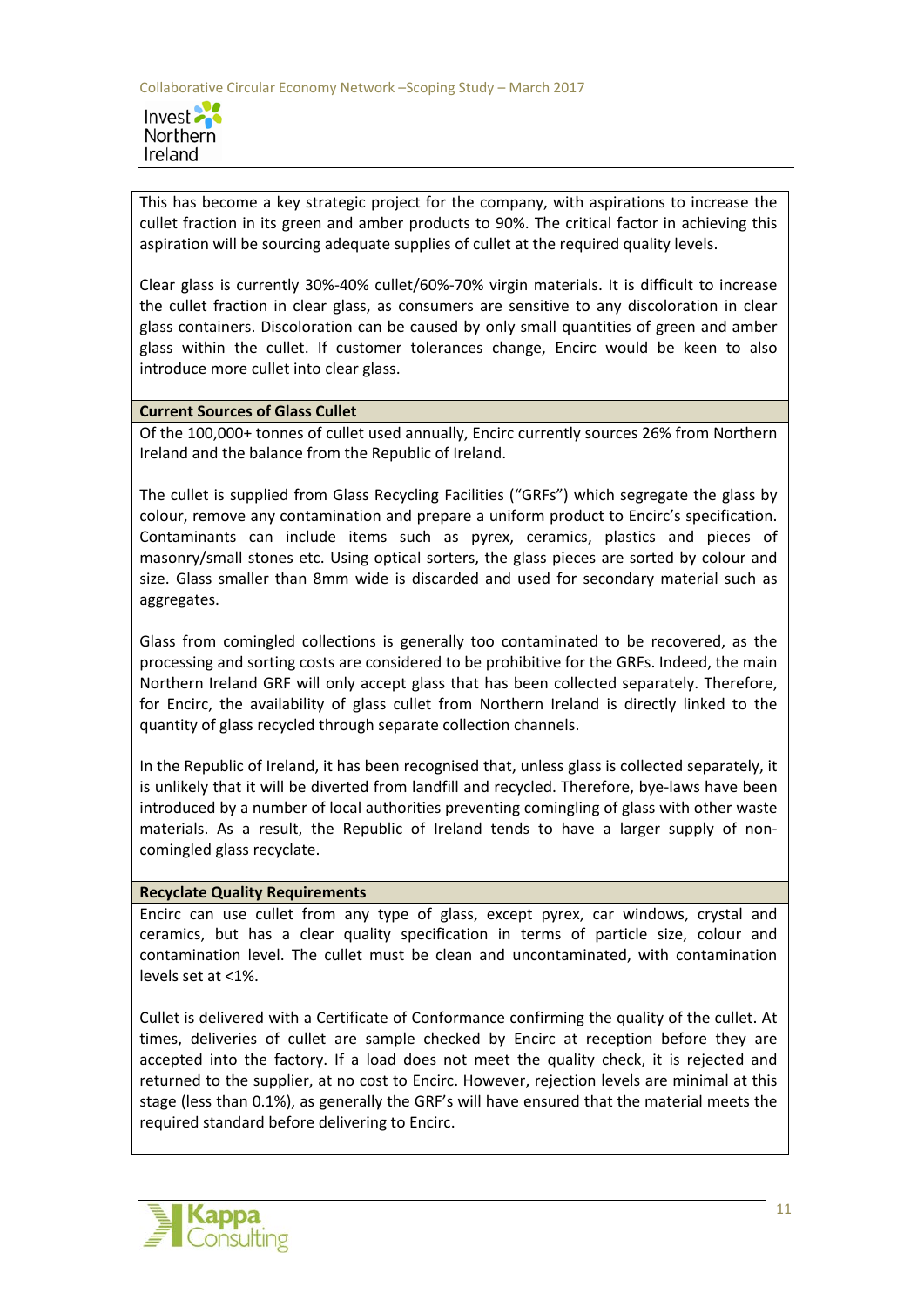

#### 2.1.3 **Huhtamaki Lurgan**

#### **Company Profile – Activities and Size**

Huhtamaki Lurgan Ltd is part of a Finnish owned multi-national company specialised in manufacturing food and drink packaging.

The plant in Lurgan has a turnover of £36million and manufactures moulded fibre egg packaging and cup carriers. It was the first purpose-built mill in Europe producing moulded products from paper pulp. It is now the only one of its kind in the UK and Ireland, supplying the majority of egg cartons to all major supermarkets, cup carriers to McDonalds and supplying other leading food service chains.

Huhtamaki is a market leader throughout Europe, with a strong blue chip client base. The Company is growing year-on-year, and market trends and company plans would indicate that this growth trajectory should continue.

Huhtamaki is a major contributor to the Northern Ireland economy. With approx 220 employees, it is one of the largest employers in the Armagh City, Banbridge and Craigavon Council area and supports an extensive supplier base from Northern Ireland. The Company has continued to invest in its Northern Ireland facility. Indeed, in 2016 Huhtamaki invested £5m and created 10 new jobs installing a new production line in the plant, and further investment is anticipated.

#### **Use of Recyclate Materials**

Huhtamaki's products are fully recyclable and manufactured from recycled *postconsumer/domestic paper, newspapers and magazines and post-industrial paper off-cuts.*

Whilst Huhtamaki can use material that has been in contact with food, the Company prefers to avoid it and focus on newspapers, magazines and 'clean' paper.

Post-consumer newspapers and magazines are used to make grey pulp, and are supplied from domestic kerbside collections, bring sites and civic amenity centres.

Huhtamaki Lurgan uses c26,000 tonnes of recyclate paper per annum (of which 16,000 is post consumer grade). Through its processing, Huhtamaki estimates that it increases the value of its recyclate paper c10 fold.

#### **Current Sources of Recyclate Materials**

Huhtamaki sources approximately half of its post consumer material from Northern Ireland, but reports that only 10% comes from its local council area

Paper is costly to transport and so, the closer the supplies of recyclate are to the factory, the better. Indeed, Huhtamaki reports that it could use all of the post-consumer recyclate paper available from its local council area, if it was collected in a way that ensured the appropriate quality levels.

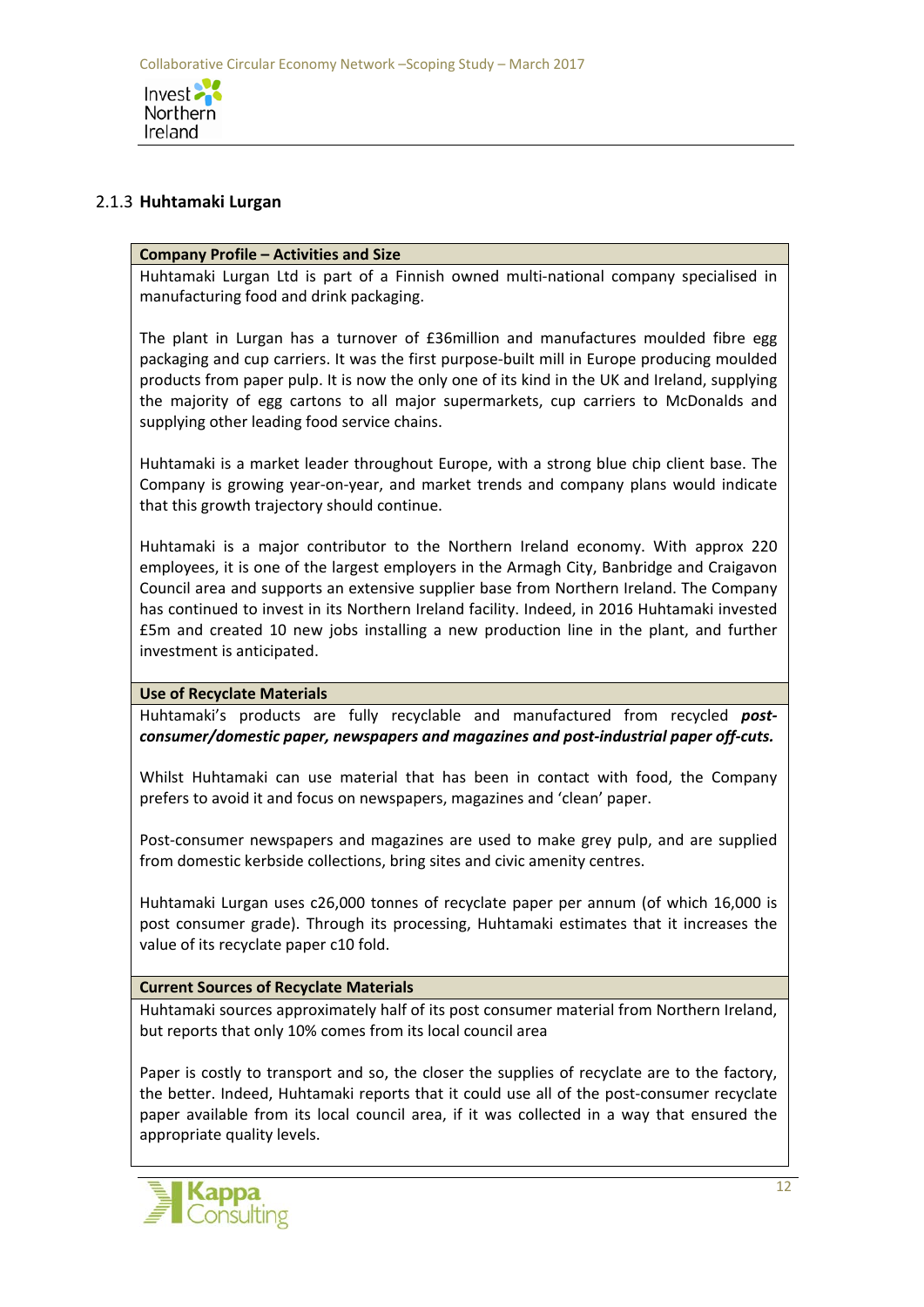

From Huhtamaki's experience, co-mingled collections do not deliver the required levels of quality. This experience is shared with Huhtamaki's sister companies across Europe. Since 2000, Huhtamaki has seen the quality and supply of recyclate paper change significantly, with the introduction of co-mingled collections. Historically recyclate paper from households was collected as a single stream and from paper banks. However, as comingled collections were introduced, initially with a limited mix of materials in the wheelie bin (typically cans, plastic bottles and cardboard), the quality has dropped notably.

#### **Recyclate Quality Requirements**

As Huhtamaki's products are for the food and drink sector, the quality levels must be very high and free from contamination. Huhtamaki supports the Resource Association's ReQip quality standards that limit contamination in paper for recycling to no more than 0.5%.

Contaminants entering Huhtamaki's supply stream are generally rejected and removed during the pulping process. However, before they are rejected, some paper fibres will have wrapped around the contaminants, and so they are also rejected; this represents a loss to the business, as well as the loss resulting from production inefficiencies.

Huhtamaki has found that, when using co-mingled paper, its wet reject rates are typically 10% +, whereas the wet reject rate for paper collected through kerbside sort is only 2%-3%. (Wet losses are the weight of contamination increased by water and pulped material that adheres to the contamination. As a rule of thumb, the weight of initial contamination can be increased by a factor of two or three to arrive at the wet loss figure.) Only small increases in contamination have very significant implications to a company such as Huhtamaki.

Contaminated recyclate leads to:

- a 'lost material cost', as the rejected material will have formed part of the tonnage of recyclate paid for by the company;
- an additional cost, to have the rejected material collected and disposed of;
- downtime in production and labour costs to process and clear any blockages created in the manufacturing process;
- efficiency losses and compromising the quality of the finished goods, which can reduce output capacity by c10%; and
- increased electricity and water costs.

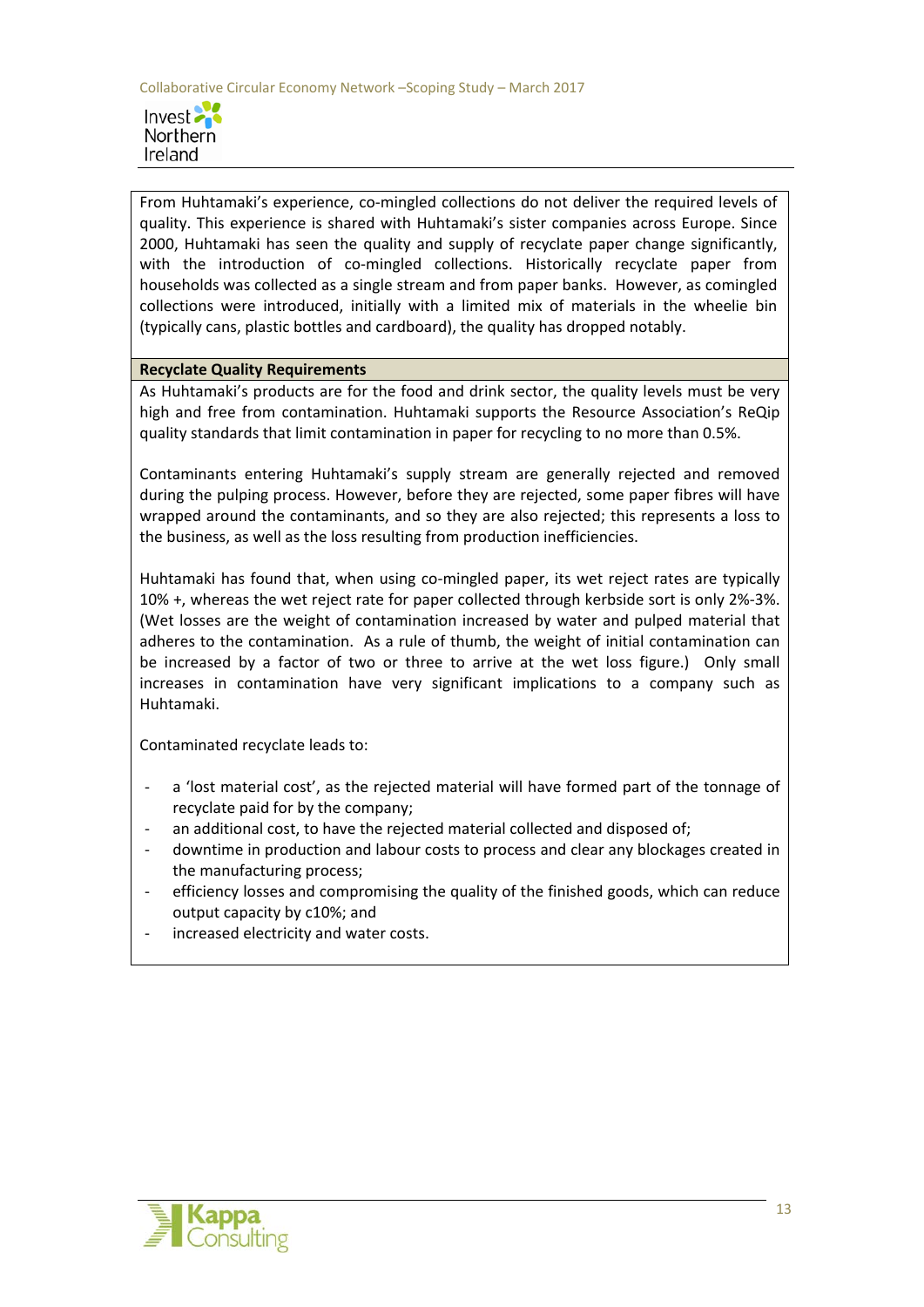

## 2.1.4 **Cherry Plastics Group**

#### **Company Profile – Activities and Size**

Cherry Plastics Group has three sites across Northern Ireland, employing 65 staff and using highly technical, state of the art technology to reprocess plastic bottles:

- A Plastics Recycling Facility ("PRF") near Crumlin, Co Antrim. This facility takes mixed waste plastic and uses a near infrared system to sort and separate the plastic into high density polyethylene (HDPE), polypropylene (PP) and polyethylene terephthalate (PET). The HDPE and the PP are then forwarded to the company's polyolefin extrusion plant in Lurgan and the PET, which accounts for c50% of the output of the PRF, is exported to PET reprocessors in GB and mainland Europe.
- A Polyolefin washing, extrusion and repelletising plant in Lurgan, Co Armagh, where the segregated HDPE and PP bottles go through a wash plant to remove contamination, and are then granulated and dried into a black or coloured pellet, depending on the product to be made. The repelletised product is a specifically developed blend and is branded as "Cherrylene rHDPE." It is then supplied to Cherry Pipes' third site in Dungannon, where it is reprocessed into plastic drainage pipes, and is also sold to external customers.
- A Plastic Reprocessing Facility ("Cherry Pipes"), which operates from a site in Dungannon, Co Tyrone and reprocesses the Cherrylene rHDPE into plastic drainage pipes for civil engineering, construction and agricultural customers throughout Europe.

Cherry Plastics is a locally owned company, operating for almost 50 years and creating employment across two different council areas (Antrim & Newtownabbey; Armagh, Banbridge and Craigavon).

#### **Use of Recyclate Materials**

Cherry Plastics processes *mixed plastic recyclate* in HDPE, PP or PET. It cannot take PVC, ABS or polystyrene.

Post consumer plastics are sourced from a number of MRFs throughout the UK and from Bryson Recycling, in addition to some post commercial plastic waste (provided it is clean enough) and post industrial plastic waste (which is usually very clean).

The company currently uses c16,000 tonnes of post-consumer plastic recyclate per annum (incl 2,000 tonnes from inter-group supplies). The main target polymer for Cherry Plastics is HDPE, which is most commonly used in plastic milk bottles.

Many household recycling collections in Northern Ireland now co-mingle the collection of plastic bottles with plastic pots, tubs and trays. Co-mingling has added an additional challenge to the sorting process that has to be carried out by Cherry Plastics, due to the additional polymer types added by the inclusion of pots, tubs and trays. Not all of these polymers are target items for Cherry Plastics. Polystyrene, PVC and black trays in

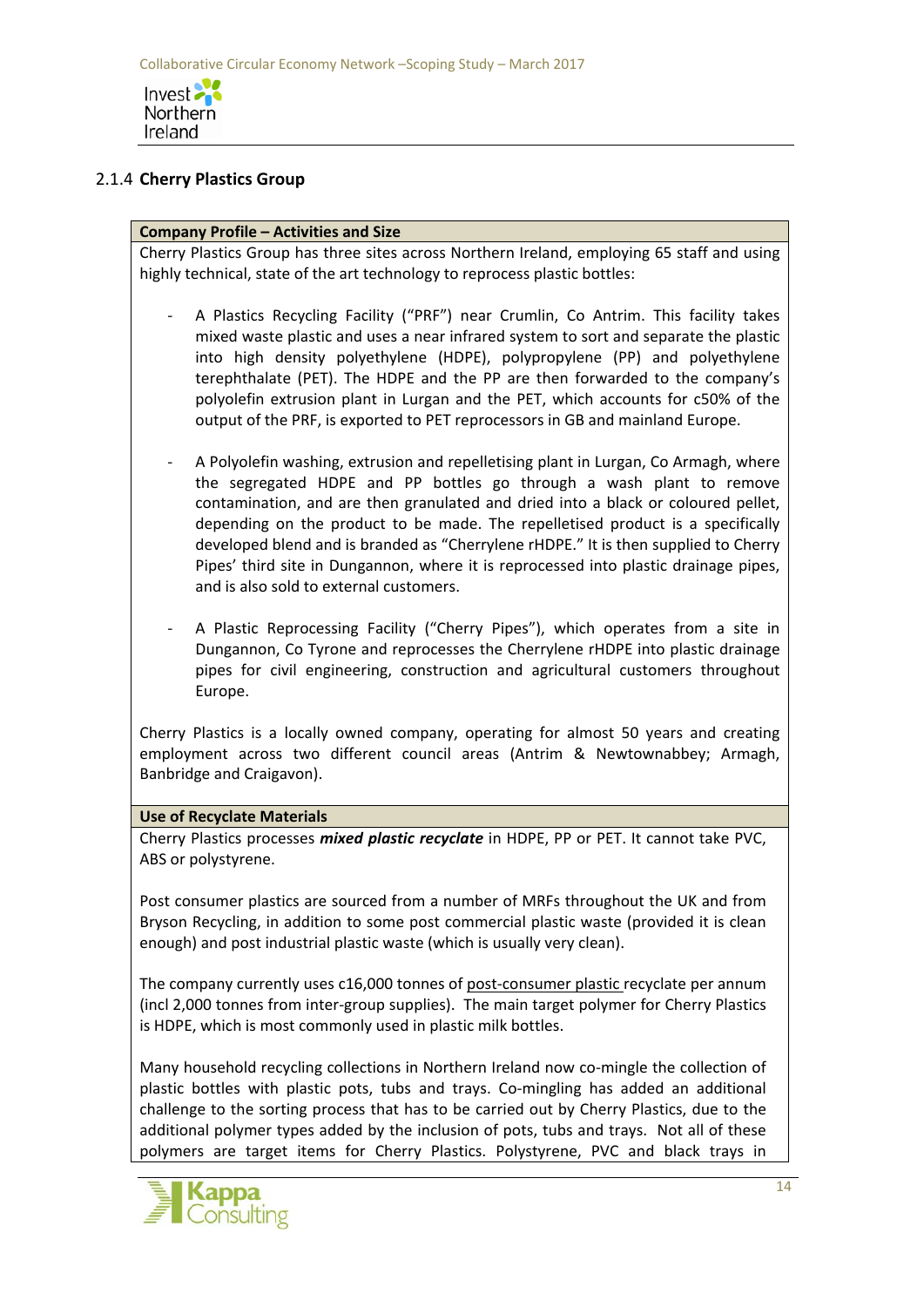

particular are not recycled by Cherry. As a result, Cherry incurs higher costs associated with additional sorting, reject materials and contamination moving through its processes.

#### **Current Sources of Recyclate Materials**

To get the quality of plastic recyclate required for its processes, Cherry Plastics has import recyclate materials. Of the c14,000 tonnes (excl the 2000 tonnes from inter-group supplies) of post-consumer recyclate bought per annum, less than half (i.e. 6,000 tonnes) is from Northern Ireland. The balance is mainly from GB, as well as some supplies from mainland Europe.

The 14,000 tonnes of post-consumer recyclate supplied to Cherry Plastics per annum (adjusted for double counting) is made up of:

- 8000 tonnes of plastic supplied to the PRF from MRFs, of which 75% (i.e. 6,000 tonnes) is from NI and the balance from GB; and
- 8,000 tonnes of HDPE and PP supplied to the Polyolefin plant, of which c2,000 tonnes com from Cherry's in-house PRF *(the 2000 tonnes supplied from the in-house PRF is not included in the total tonnage of supplies, to avoid double counting)* and the remainder is from GB.

Therefore, less than half (43%) of Cherry Pipes' plastic recyclate requirement is currently supplied from Northern Ireland. The majority of these supplies are from the Bryson MRF ("Materials Recycling Facility") and separately collected materials from Bryson, and the balance is from other MRFs.

If adequate supplies were available,, Cherry Plastics would much prefer to source locally from within Northern Ireland. Cherry reports that sourcing from GB incurs additional transportation/delivery charges of c£55-£60 per tonne and so, if adequate supplies were available, the company would much prefer to source from within Northern Ireland, thereby saving on shipping costs.

#### **Recyclate Quality Requirements**

It is critical that the recyclate supplied to Cherry Plastics is as clean as possible and free from contaminants. Any contamination can go on to create down-time in production and defects in the plastic pipes and end products manufactured from the repelletised plastic.

- Any non-plastic materials received from the MRFs (e.g. cardboard, steel, food etc.) have to be removed in the PRF and sent to landfill. This landfilled material could potentially have been recycled elsewhere if it had been segregated before reaching the PRF, but it is now lost to the recycling system. In addition, this reject material represents a triple cost to the company, from the initial purchase price and then the subsequent disposal cost, followed by having to buy additional recyclate to replace the rejected supplies – in addition to the maintenance and wear and tear costs associated with contaminants causing obstructions in the PRF, including large items and glass ripping conveyor belts.
- Cherry Plastics has a Near Infra-Red ("NIR") sorting system, which is effective at

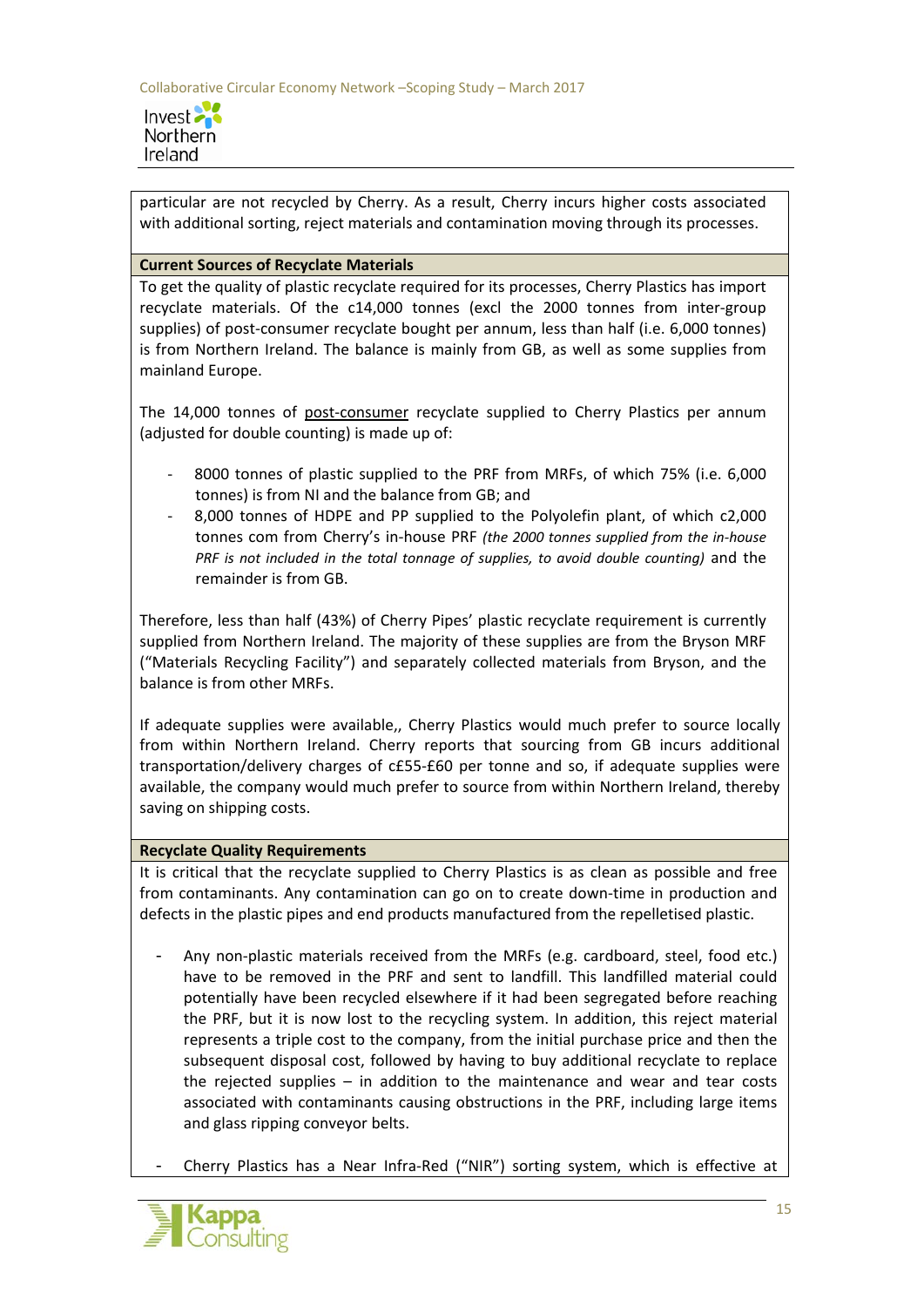

sorting out non-plastics, but difficulties can arise as a result of the design and labelling of some recyclate products. For example, the NIR system sees HDPE bottles with PVC labelling sleeves as PVC bottles, which triggers unnecessary rejection of a valuable raw material resource. Furthermore black plastic does not reflect IR radiation and so it becomes invisible and is not removed from other segregated streams and causes contamination.

- Any contamination which passes through the PRF can go on to cause defects and non-conformities in Cherry Plastics end-product (ie the plastic pipes). These defects can, in turn, cause a 'blow out' to occur in the pipe. If this happens, the pipe is rejected and cannot be sold. If the contamination is identified and removed, the recovered non-contaminated material can be reprocessed, but the contaminated material still has to be disposed to landfill. Even when the non-contaminated material can be recovered, any level of contamination still results in a loss of material, a drop in yield from the factory, and wasted costs in labour and energy to process the contaminated material.

Grading standards, and therefore the quality of the plastics recyclate, varies between different MRFs. Therefore, contamination needs to be controlled and contained right at the start of the supply process, at the collection stage.

## 2.1.5 **AgriAD**

#### **Company Profile**

AgriAD is a developer of commercial anaerobic digestion projects. The company is based in Banbridge, Co Down, and was established in 2010.

AgriAD currently has a 500kW AD plant, currently recovering value from 18,500 tonnes per annum of agricultural feedstock sourced from three farms in the Banbridge area. The plant became operational in November 2015.

## **Use of Recyclate Materials**

AgriAD currently has a demand for agricultural feedstock, which is sourced directly from farmers. However, the company has a potential future demand for household food recyclate, as a feedstock for future AD developments.

AgriAD already has approved planning permission for a second 2MW plant, in the Belfast Harbour estate. This plant will require a feedstock of 70,000 tonnes per annum. The feedstock supply has not been finalised. If a reliable and suitable source of food waste was available, this plant could be fully fuelled by household food recyclate or co-fuelled by food recyclate and agricultural feedstock. Section 3.3.1 details the recyclate demand of the reprocessors included in the scoping study. In the case of food reyclate and AgriAD, we have allowed a very conservative estimate representing 25% of the feedstock requirement of the proposed AD plant in the

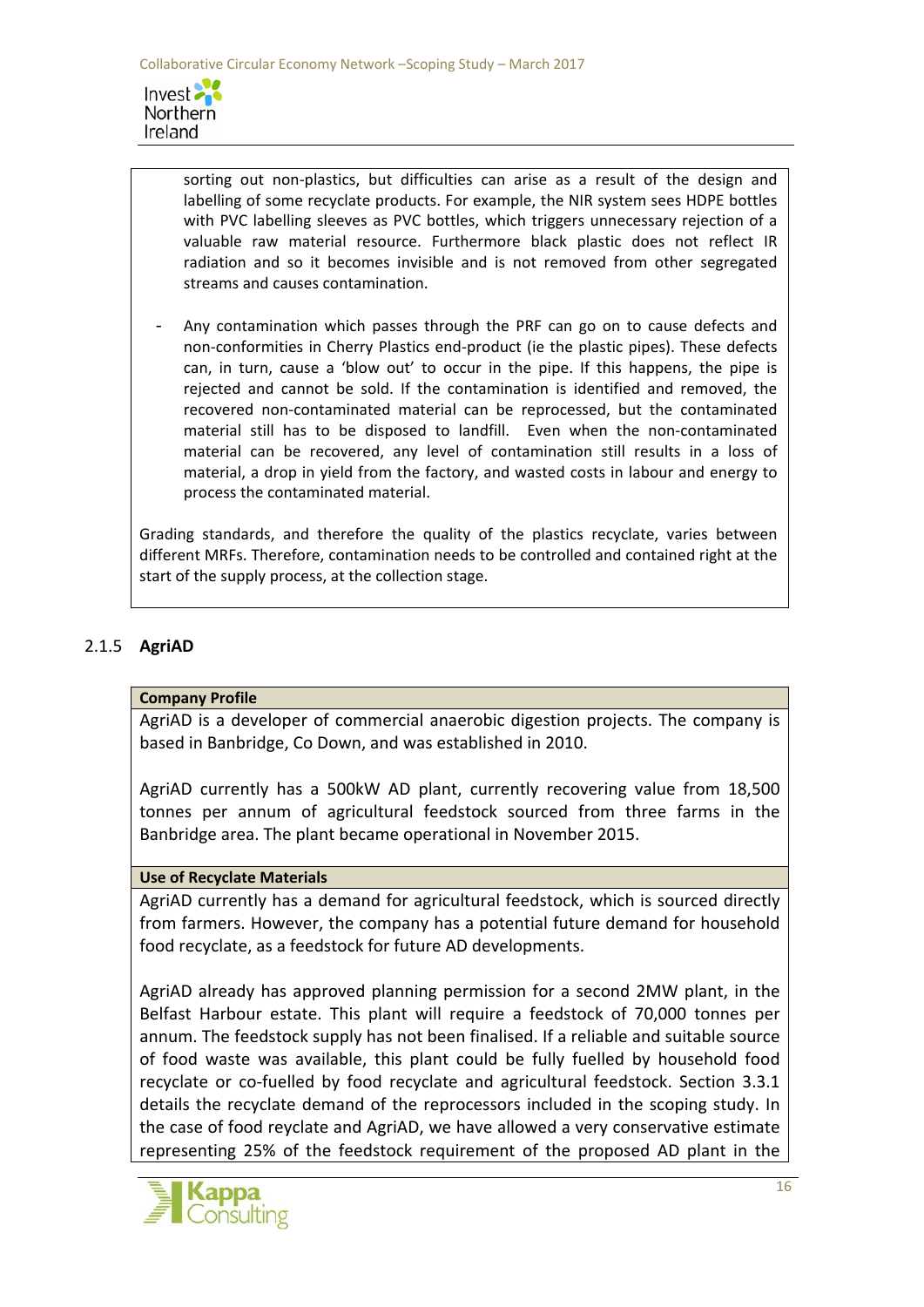

#### Harbour Estate.

The company also has a further pipeline of projects which could provide a further reprocessing outlet for up to 150,000 tonnes of feedstock per annum. This potential has conservatively not been included in the demand estimates detailed in Section 3.3.1, but is a clear indication of the potential for growth.

#### **Sources of Recyclate Materials**

Having a secure and reliable feedstock is a critical element in the feasibility and viability of AD operations. Household food waste represents a largely untapped source of feedstock. A secure and reliable supply of food waste would not only greatly strength the business case for AgriAD's pipeline of AD developments, but the AD developments would also offer councils an environmentally and resource efficient treatment option for food waste.

Preventing and minimising the amount of food waste going to landfill is now a priority for most administrations. In April 2016, the Food Waste regulations (Northern Ireland) required businesses producing a minimum volume of food waste to present the waste separately for collection, and initiatives are underway to try to encourage more households to make their food waste available for recycling.

However, within Northern Ireland, household food waste is currently collected as a comingled waste, as part of the organic waste stream that also includes garden waste and pet waste. This waste is collected and composted. Bryson has carried out a pilot food collection programme in the Greater Belfast area but, as yet, there is no mainstream system for separately collecting food recyclate.

Advice from WRAP is that the best environmental treatment of food waste is for it to be anaerobically digested, as this generates biogas which can be used as an energy source, such as for the generation of electricity or as a fuel for vehicles. The anaerobic digestion process used to convert the food waste to biogas can also generate fertiliser and compost or soil improvement by-products.

# **2.2 Challenges with Recylate Supplies**

The following table summarises the reprocessors' feedback regarding the challenges that they face in sourcing adequate supplies of recyclate and the impact that these challenges have on their respective businesses.

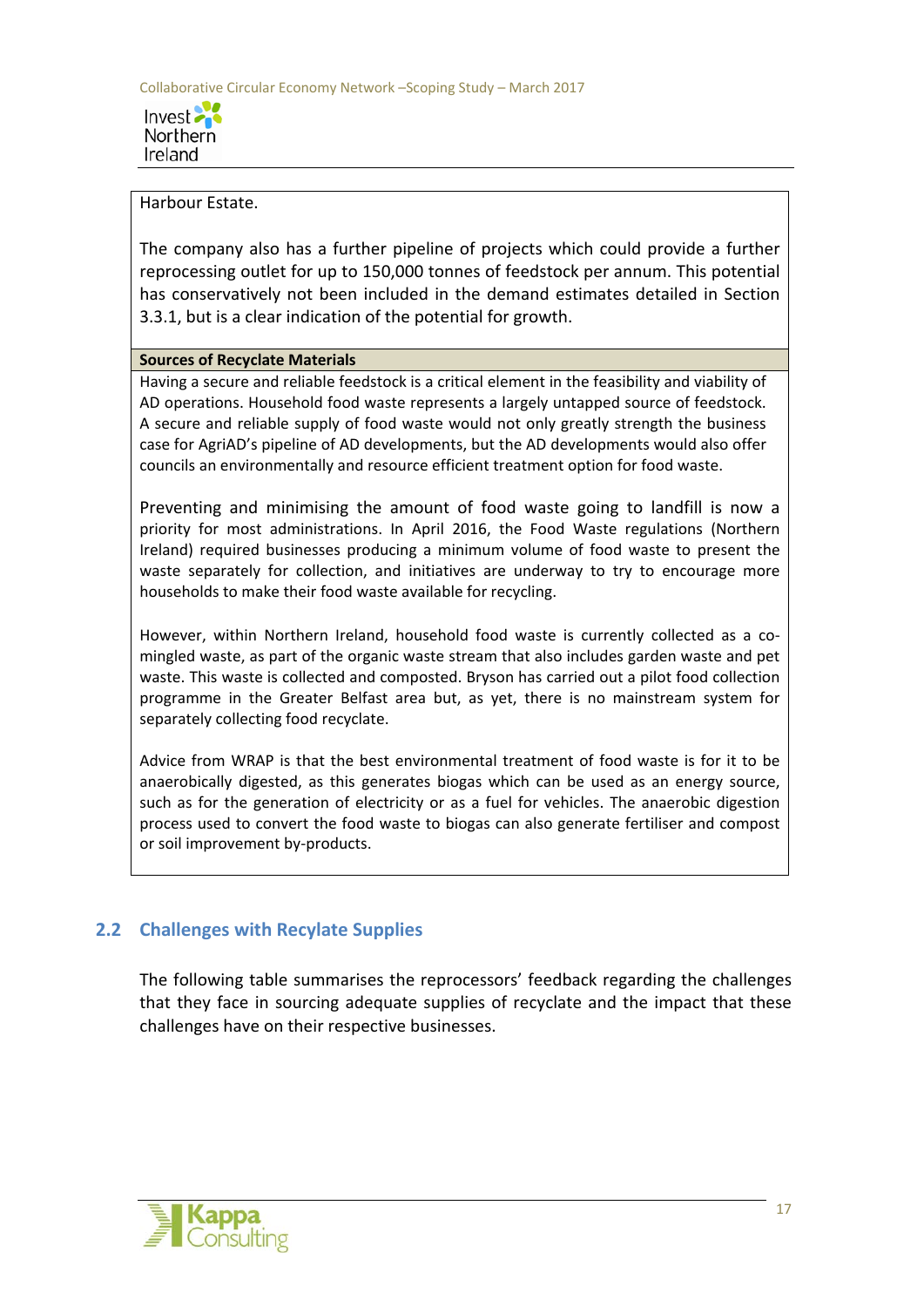

| Reprocessor   | Key difficulties faced with recyclate supplies - availability,<br>quality, cost of supply                                                                                                                                                                                                                                                                                                                                                                                                                                                                                                                                                                                                                                                                                                                                                                                                                                                                                                                                                                                                                                                                                                                                                                                | Impact if these issues were addressed                                                                                                                                                                                                                                                                                                                                                                                                                                                                                                                                                                                                                                                                                                                                                                                                                                                                                                                                                                                                                                                                                                                                                                            |
|---------------|--------------------------------------------------------------------------------------------------------------------------------------------------------------------------------------------------------------------------------------------------------------------------------------------------------------------------------------------------------------------------------------------------------------------------------------------------------------------------------------------------------------------------------------------------------------------------------------------------------------------------------------------------------------------------------------------------------------------------------------------------------------------------------------------------------------------------------------------------------------------------------------------------------------------------------------------------------------------------------------------------------------------------------------------------------------------------------------------------------------------------------------------------------------------------------------------------------------------------------------------------------------------------|------------------------------------------------------------------------------------------------------------------------------------------------------------------------------------------------------------------------------------------------------------------------------------------------------------------------------------------------------------------------------------------------------------------------------------------------------------------------------------------------------------------------------------------------------------------------------------------------------------------------------------------------------------------------------------------------------------------------------------------------------------------------------------------------------------------------------------------------------------------------------------------------------------------------------------------------------------------------------------------------------------------------------------------------------------------------------------------------------------------------------------------------------------------------------------------------------------------|
| <b>Encirc</b> | As noted previously, by the time the glass cullet reaches<br>Encirc, it is generally within specification:<br>The first and principal quality check carried out by<br>$\overline{\phantom{a}}$<br>Encirc is on delivery and before the recyclate is<br>accepted into the manufacturing process. Rejection<br>rates at this stage are minimal.<br>Encirc then checks for contamination throughout its<br>manufacturing process. If contamination is detected,<br>the bottle is rejected, sent to a crusher and returned<br>to the furnace. This loop continues until the level of<br>contamination is within spec. This 'contamination<br>clearance' loop adds to the processing cost of that<br>individual product and also reduces throughput<br>capacity. However, rejection levels at this stage are<br>relatively low and have been reducing. Over the last 3<br>years, pack rates (i.e. the proportion of bottles<br>passing through the manufacturing process without<br>rejection) have increased by 5-10 percentage points.<br>Encirc's main challenge is securing sufficient volumes of<br>quality glass cullet. Encirc could use more cullet if it was<br>available, not only to drive growth but also to increase the<br>cullet fraction in its glass blends. | Securing increased and reliable supplies of glass cullet is a key<br>strategic priority for Encirc. If more glass cullet was available<br>within Northern Ireland at the required quality levels, Encirc<br>would be able to:<br>increase the cullet fraction in its blends for green and<br>amber glass, which would in turn:<br>save on energy and labour costs, and thereby<br>improve cost efficiencies and profitability; and<br>reduce Encirc's carbon footprint, by reducing fossil<br>fuel energy consumption, reducing carbon<br>emissions and increasing recyclate usage.<br>drive continued growth in the business, providing Encirc<br>with the confidence to make decisions to expand<br>production and, therefore, employment.<br>In summary, Encirc is confident that, if more glass cullet was<br>available in Northern Ireland at its quality specification, it<br>would improve the company's ability to grow and create<br>additional jobs, result in cost savings, enhance profitability<br>and reduce environmental impact.<br>Indeed, Encirc has indicated that, if available at the required<br>quality specification, it could increase its annual cullet usage<br>by an additional 40%. |

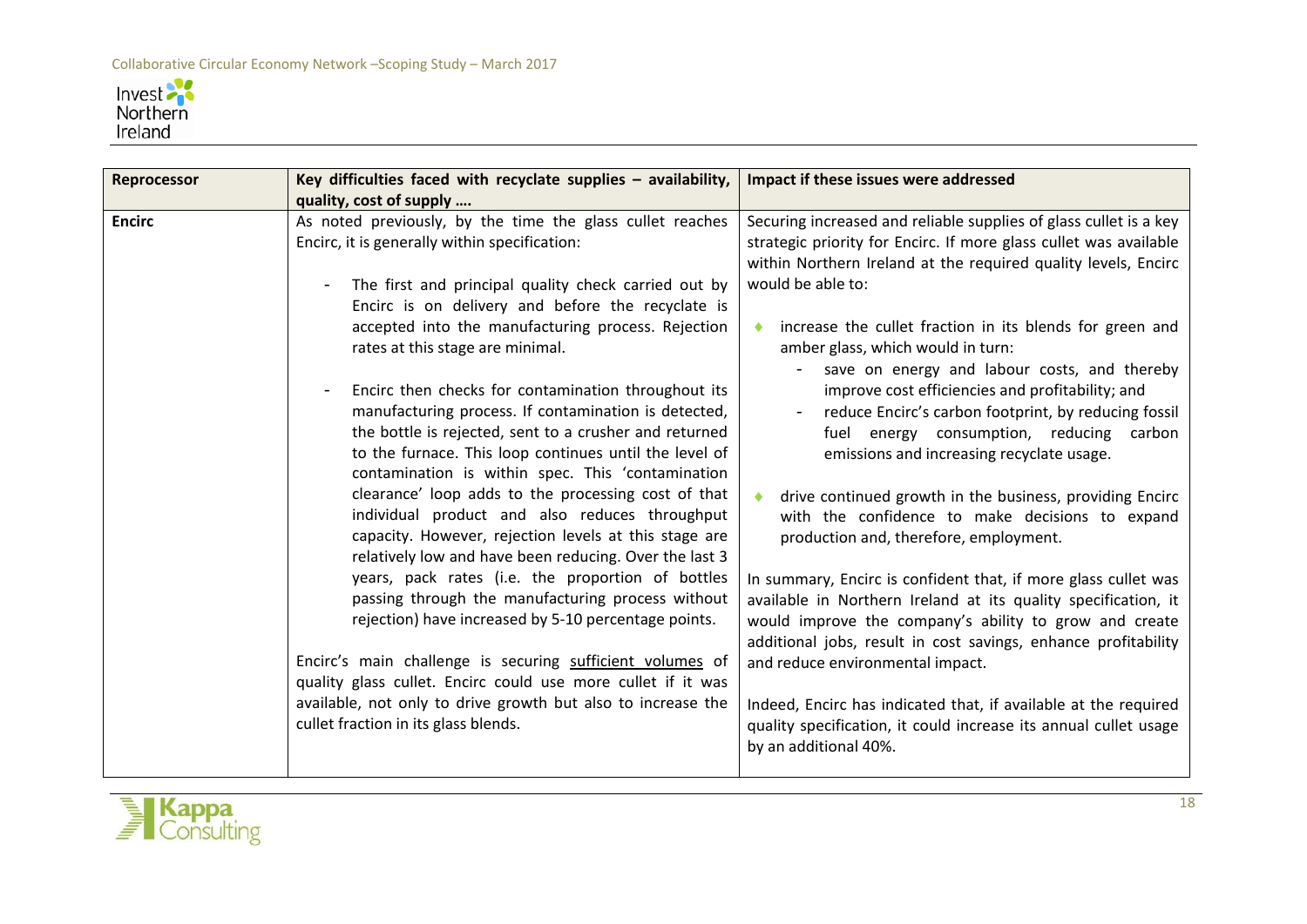

| <b>Reprocessor</b> | Key difficulties faced with recyclate supplies $-$ availability,<br>quality, cost of supply                                                                                                                                                                                                                                                                                                                  | Impact if these issues were addressed                                                                                                                                                                                                                                                                                                                                                            |
|--------------------|--------------------------------------------------------------------------------------------------------------------------------------------------------------------------------------------------------------------------------------------------------------------------------------------------------------------------------------------------------------------------------------------------------------|--------------------------------------------------------------------------------------------------------------------------------------------------------------------------------------------------------------------------------------------------------------------------------------------------------------------------------------------------------------------------------------------------|
| Encirc (contd)     | The issue for Encirc is the quantity of glass which could be<br>reprocessed but, due to contamination, is not being made<br>available to Enirc - either being rejected from the recycling<br>stream and going to landfill or going to lower value recycling<br>applications (such as aggregates).                                                                                                            |                                                                                                                                                                                                                                                                                                                                                                                                  |
|                    | From the company's experience to date, Encirc has found that<br>kerbside sorting has proven to be the most effective way to<br>minimise contamination $-$ a view shared by the GRFs $-$ and<br>thereby increase the volume of glass recyclate available for<br>higher value reprocessing. Better segregation means lower<br>contamination and higher quality, which in turn means higher<br>recycling rates. |                                                                                                                                                                                                                                                                                                                                                                                                  |
|                    | There is also an imbalance between the colour of glass cullet<br>available and the colour required by the UK market. The UK<br>tends to import proportionately more green glass than amber<br>or clear. However, the drinks export market in the UK uses<br>significantly more amber and clear glass. As a result, amber<br>glass cullet is particularly in under-supply.                                    |                                                                                                                                                                                                                                                                                                                                                                                                  |
|                    | jobs).                                                                                                                                                                                                                                                                                                                                                                                                       | In summary, Encirc employs 440 staff and currently uses in excess of 100,000 tonnes of cullet per annum. If adequate supplies<br>were available, Encirc could increase its glass cullet purchases by a minimum of 40%, increase the cullet fraction in its products<br>(reducing energy consumption, carbon emissions and production costs) and increase production volumes (creating additional |

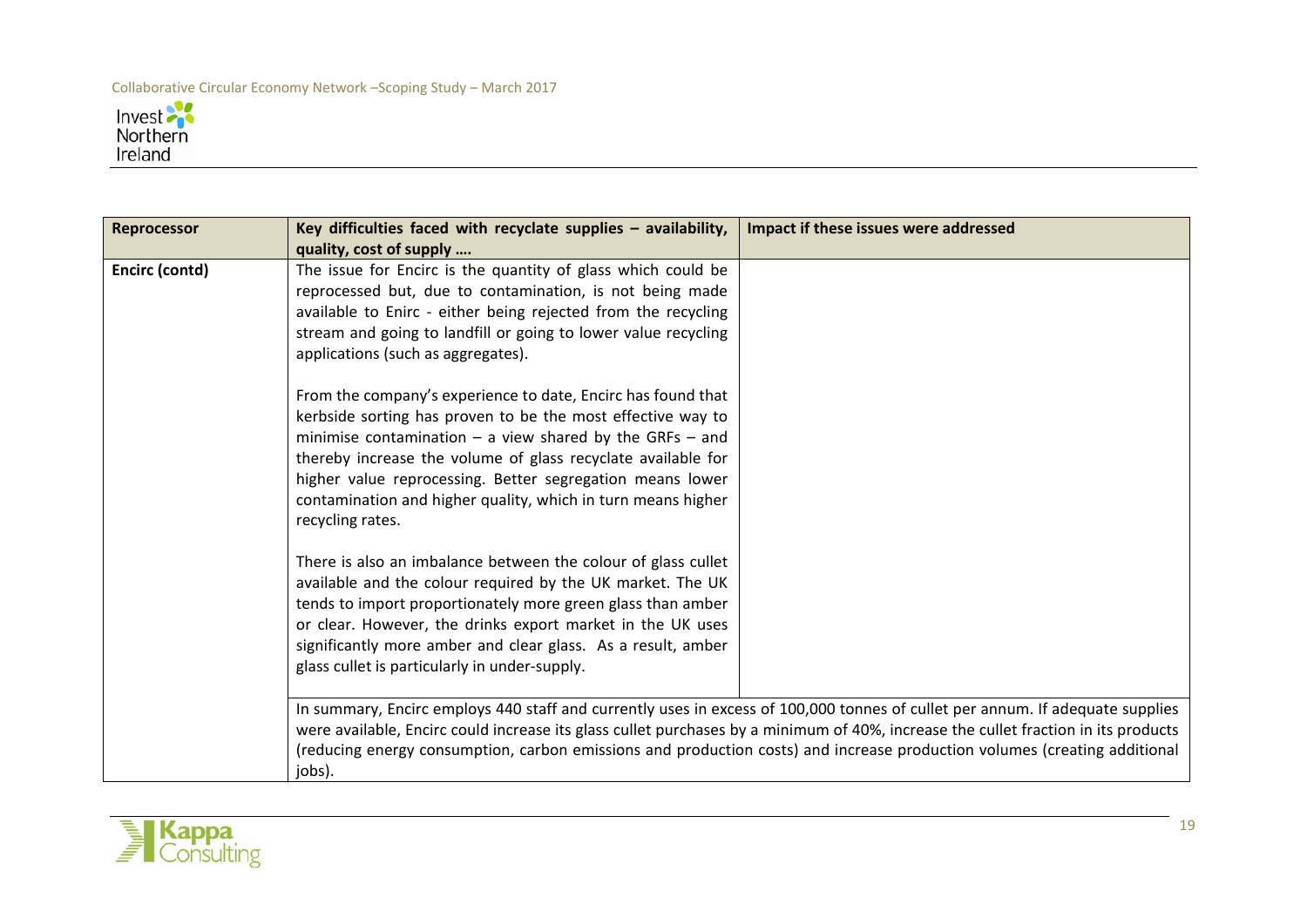

| <b>Reprocessor</b> | Key difficulties faced with recyclate supplies - availability,<br>quality, cost of supply                                                                                                                                                                                                                                                                                                                                                                                                                                                                                                                                                                                                                                                                                                                                                                                                                                                                                                                                | Impact if these issues were addressed                                                                                                                                                                                                                                                                                                                                                                                                                                                                                                                                                                                                                                                                                                                                                                                                                                                                    |
|--------------------|--------------------------------------------------------------------------------------------------------------------------------------------------------------------------------------------------------------------------------------------------------------------------------------------------------------------------------------------------------------------------------------------------------------------------------------------------------------------------------------------------------------------------------------------------------------------------------------------------------------------------------------------------------------------------------------------------------------------------------------------------------------------------------------------------------------------------------------------------------------------------------------------------------------------------------------------------------------------------------------------------------------------------|----------------------------------------------------------------------------------------------------------------------------------------------------------------------------------------------------------------------------------------------------------------------------------------------------------------------------------------------------------------------------------------------------------------------------------------------------------------------------------------------------------------------------------------------------------------------------------------------------------------------------------------------------------------------------------------------------------------------------------------------------------------------------------------------------------------------------------------------------------------------------------------------------------|
| Huhtamaki Lurgan   | Huhtamaki has found that it is difficult to source sufficient<br>recyclate paper within Northern Ireland to the quality levels<br>needed for its manufacturing process.                                                                                                                                                                                                                                                                                                                                                                                                                                                                                                                                                                                                                                                                                                                                                                                                                                                  | The availability of suitable post-consumer material is a key<br>determinant for Huhtamaki when considering growth plans<br>and any increase in capacity.                                                                                                                                                                                                                                                                                                                                                                                                                                                                                                                                                                                                                                                                                                                                                 |
|                    | Over the last decade, there has been a general societal shift<br>from printed to digital media. As a result, the quantity of<br>waste paper generated per head of population has been in<br>decline. There has also been an increase in the level of<br>plastics, card and general contaminants included in the co-<br>mingled mix along with paper, and some councils in Northern<br>Ireland have even extended the range of materials accepted<br>in comingled collections, to include items such as textiles,<br>batteries, small electrical items and a wider range of plastics<br>and glass. This combination of events has made it all the<br>more challenging for Huhtamaki to source post-consumer<br>paper from within Northern Ireland at the required levels of<br>non-contamination.<br>Given these trends, and the impact that contaminated<br>material can have on the business, Huhtamaki has decided to<br>only buy post-consumer materials that have been collected<br>separately from other materials. | If more recyclate paper was available in Northern Ireland at<br>the quality levels required, and particularly from the<br>immediate council area, Huhtamaki reports that it would be<br>in a stronger position to grow its capacity and production<br>levels, in turn increasing both employment and export<br>levels. In addition, if the need and cost of importing<br>recyclate material was reduced, Huhtamaki would also be in<br>a stronger position to compete against imports into the UK<br>and ROI markets from other mainland<br>European<br>competitors.<br>On the other hand, if more supplies of quality recyclate do<br>not become available, future investment in the Lurgan site<br>could be compromised. It is significant that Huhtamaki's<br>Northern Ireland site is only one of a number of similar<br>Huhtamaki manufacturing sites in Holland, France and the<br>Czech Republic. |

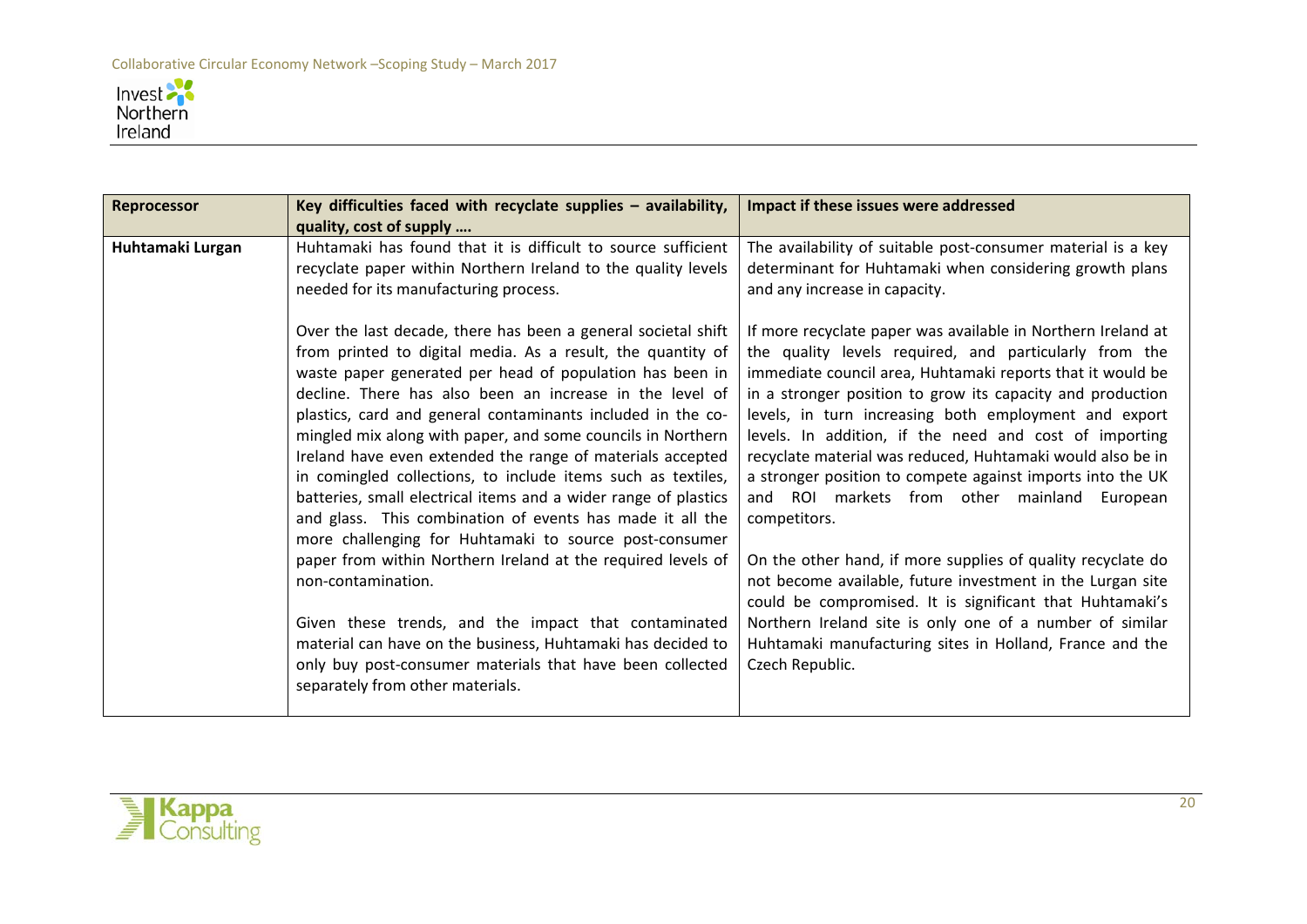

| <b>Reprocessor</b>   |        | Key difficulties Faced with recyclate supplies - availability,<br>quality, cost of supply                                                                                                                                                                                                                                                                                                                                     | Impact if these issues were addressed                                                                                                                                                                                                                                                                                                                                                                                                                                                                                                                                                           |
|----------------------|--------|-------------------------------------------------------------------------------------------------------------------------------------------------------------------------------------------------------------------------------------------------------------------------------------------------------------------------------------------------------------------------------------------------------------------------------|-------------------------------------------------------------------------------------------------------------------------------------------------------------------------------------------------------------------------------------------------------------------------------------------------------------------------------------------------------------------------------------------------------------------------------------------------------------------------------------------------------------------------------------------------------------------------------------------------|
| Huhtamaki<br>(contd) | Lurgan | The result is that the only post consumer material from this<br>island that is now deemed suitable for recycling by Huhtamaki<br>is material collected using either a kerbside sort box system<br>or paper banks. Huhtamaki's experience shows that, for its<br>manufacturing operation, kerbside sorting provides a much<br>cleaner uncontaminated material, which in turn improves its<br>cost and production efficiencies. | All of these other sites have a reliable supply of recyclate<br>material which is collected through separated collection<br>systems and they are reporting only 2% reject rates. When<br>considering expansion plans at a Group level, Huhtamaki<br>will consider the relative merits of each of its manufacturing<br>plants, as well as the potential within their customer base.                                                                                                                                                                                                              |
|                      |        | The predominant supplier of post-consumer paper to<br>Huhtamaki is currently Bryson Recycling. Bryson operates the<br>Arc21 Materials Recovery Facility (MRF) contract for the<br>Eastern region of Northern Ireland and also operates a<br>kerbside sort service for c180,000 houses supplied with<br>kerbside boxes.                                                                                                        | Huhtamaki has estimated that, if its reject levels were<br>reduced from 10% to <4% wet reject, it would have 500<br>tonnes less reject material to handle each year, which<br>equates to c60 fewer vehicle movements onto and off the<br>Lurgan site $-$ not only cost and efficiency savings for the<br>company, but also a significant improvement on<br>environmental impact.                                                                                                                                                                                                                |
|                      |        |                                                                                                                                                                                                                                                                                                                                                                                                                               | Furthermore, as the standards around food packaging<br>continue to tighten, there is always the risk that, if the<br>quality of the recyclate cannot be improved, retailers could<br>eventually ban the use of post consumer material due to<br>fears around contamination from the packaging onto the<br>food or drink product. Such a decision would not be taken<br>lightly by retailers and food service companies, as many<br>value the environmental credentials associated with using<br>recycled materials. However, it is always a possibility if<br>quality continues to be an issue. |

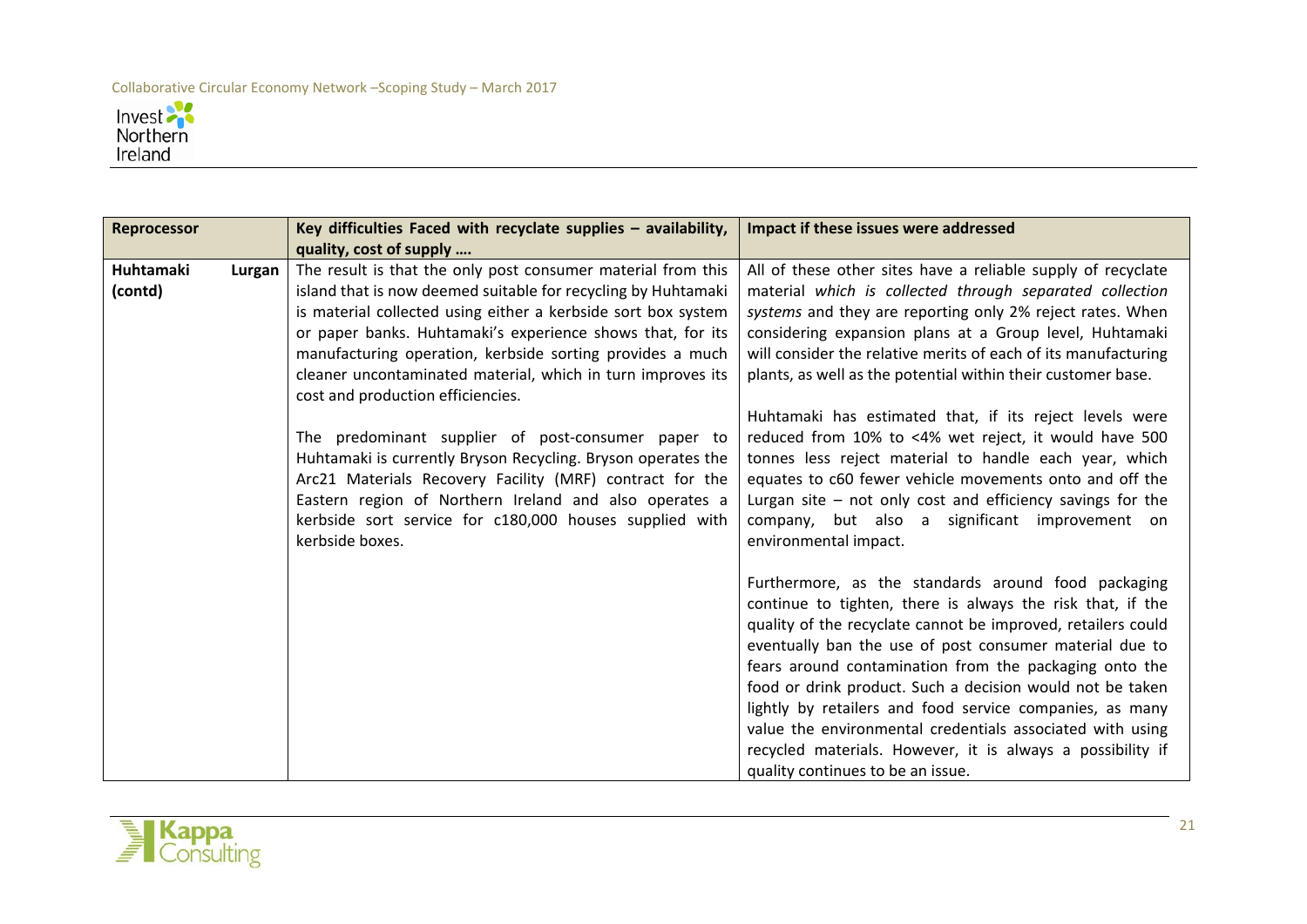

| Reprocessor                    |  | Key difficulties faced with recyclate supplies - availability, | Impact if these issues were addressed                                                                                                                                                                                                                                                                                                                                                                                                                                                                                                                                                                                                           |  |  |
|--------------------------------|--|----------------------------------------------------------------|-------------------------------------------------------------------------------------------------------------------------------------------------------------------------------------------------------------------------------------------------------------------------------------------------------------------------------------------------------------------------------------------------------------------------------------------------------------------------------------------------------------------------------------------------------------------------------------------------------------------------------------------------|--|--|
|                                |  | quality, cost of supply                                        |                                                                                                                                                                                                                                                                                                                                                                                                                                                                                                                                                                                                                                                 |  |  |
| Huhtamaki<br>Lurgan<br>(contd) |  |                                                                | Paper has a relatively high transportation cost. Therefore,<br>any supplies which have to be sourced from outside<br>Northern Ireland put a significant additional cost burden on<br>the Huhtamaki, and could compromise the long term<br>sustainability of the operations in Northern Ireland.<br>Huhtamaki has indicated that, if post-consumer paper was<br>available locally at the required quality level, it could take a<br>further 8,000 tonnes per annum. Huhtamaki has also<br>identified opportunities to reprocess beverage cartons such as<br>Tetrapak if they were available and segregated from existing<br>paper waste streams. |  |  |
|                                |  |                                                                | In summary, Huhtamaki employs 220 staff and uses 26,000 tonnes of recycled paper per annum, of which 16,000 tonnes is post<br>consumer. If more post-consumer paper was available at the required quality levels from within Northern Ireland, demand<br>could increase by at least 50% (ie an additional 8000 tonnes). Huhtamaki currently has to source approximately half of its<br>material from outside Northern Ireland, which is expensive and places the company at a commercial disadvantage. Availability<br>of recyclate at a suitable quality level is a key consideration in any expansion plans.                                  |  |  |

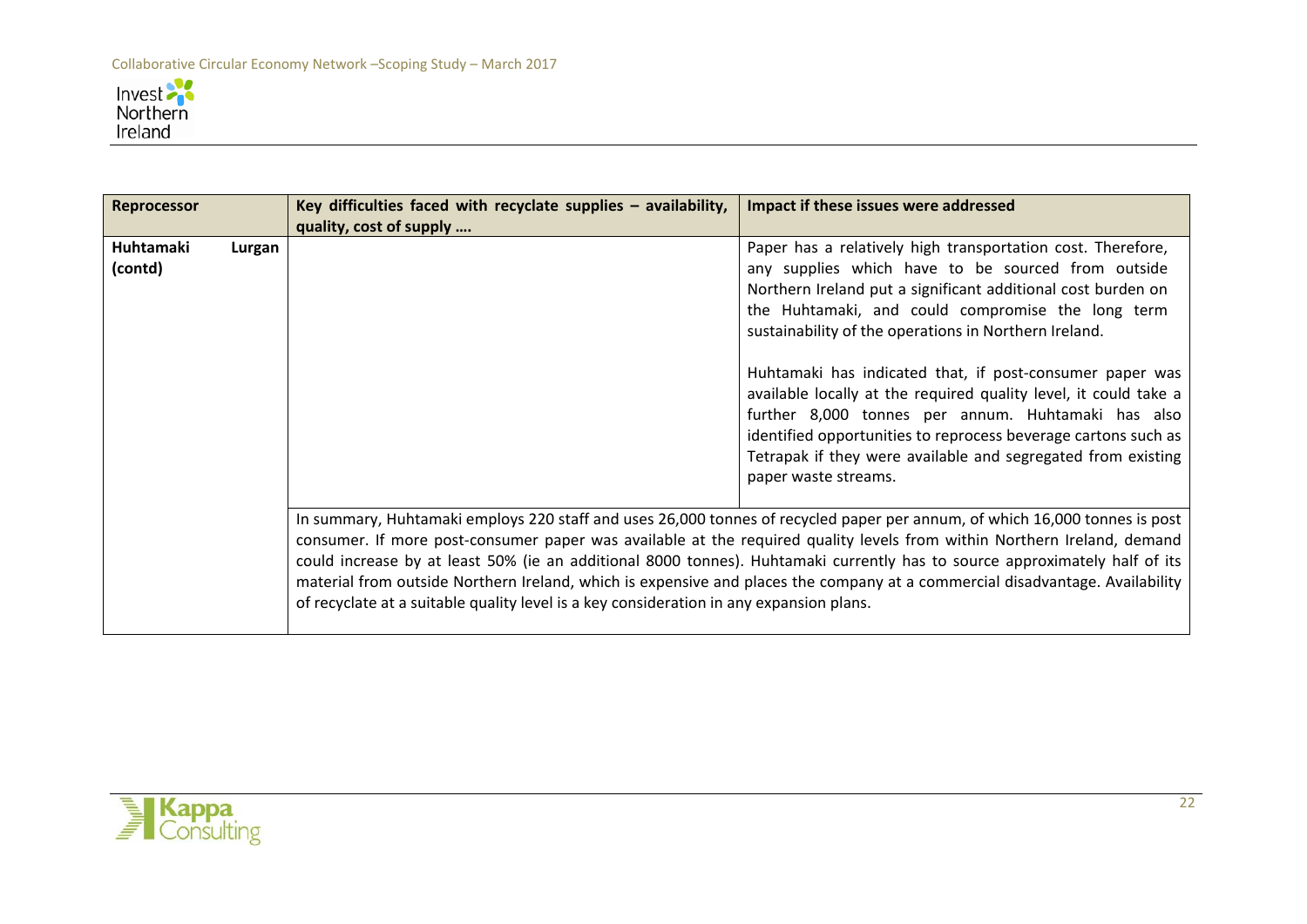

| <b>Reprocessor</b>     | Key difficulties faced with recyclate supplies - availability,<br>quality, cost of supply                                                                                                                                                                                                                                                                                                                                                                                                                                                                                                                                                                                                                                                                                                                                                                                                                                                                                                                                                                                                                                                                                                                                                                        | Impact if these issues were addressed                                                                                                                                                                                                                                                                                                                                                                                                                                                                                                                                                                                                                                                                                                                                                                                                                                                                                                                                                                                          |
|------------------------|------------------------------------------------------------------------------------------------------------------------------------------------------------------------------------------------------------------------------------------------------------------------------------------------------------------------------------------------------------------------------------------------------------------------------------------------------------------------------------------------------------------------------------------------------------------------------------------------------------------------------------------------------------------------------------------------------------------------------------------------------------------------------------------------------------------------------------------------------------------------------------------------------------------------------------------------------------------------------------------------------------------------------------------------------------------------------------------------------------------------------------------------------------------------------------------------------------------------------------------------------------------|--------------------------------------------------------------------------------------------------------------------------------------------------------------------------------------------------------------------------------------------------------------------------------------------------------------------------------------------------------------------------------------------------------------------------------------------------------------------------------------------------------------------------------------------------------------------------------------------------------------------------------------------------------------------------------------------------------------------------------------------------------------------------------------------------------------------------------------------------------------------------------------------------------------------------------------------------------------------------------------------------------------------------------|
| <b>Cherry Plastics</b> | Cherry Plastics finds it difficult to source sufficient volumes<br>of plastic (of an appropriate quality) from within Northern<br>Ireland - mainly due to the levels of contamination inherent<br>in co-mingled collections and co-mingled MRFs.<br>Depending on the MRF supplier, intake reject levels at<br>Cherry's PRF can be as high as 40%. This level of rejects<br>represents a significant cost to the company, in lost time,<br>disposal, maintenance and materials costs. The cost of<br>disposal in addition to the initial purchase price of the reject<br>material can represent a composite cost to Cherry of<br>approximately £200/tonne, in addition to the costs<br>associated with maintenance and downtime and the<br>reduced capacity as a result of the disruption on production.<br>It is Cherry's goal to reduce the intake reject levels to <10% -<br>from current levels of 30%-40%.<br>Cherry Plastics reports that, from their experience, the<br>highest quality material comes from kerbside sort<br>collections and from the Arc21 Bryson operated glass free<br>MRF. With the pressure to reduce reject levels, this is the<br>only MRF in Northern Ireland from which Cherry Plastics<br>regularly purchases plastic packaging. | Cherry's drive is to expand its manufacturing capacity but,<br>to do so, the Company needs to have more security that<br>adequate supplies of plastic recyclate will be available<br>locally at the required quality levels.<br>If more recyclate was available in Northern Ireland, at the<br>quality standards necessary to reduce reject levels to less<br>than 10%:<br>Cherry would be in a position to drive forward its<br>ambitions for expansion, reinforcing the security of<br>the business and creating additional employment;<br>Production efficiencies, yield and production<br>capacity would be enhanced, as less downtime<br>would be incurred as a result of contaminated<br>materials;<br>The company would achieve cost savings associated<br>with the disposal of reject materials to landfill,<br>wear, tear and maintenance costs associated with<br>contaminated materials moving through the<br>production process and savings on transportation<br>costs associated with sourcing materials from GB; |
|                        |                                                                                                                                                                                                                                                                                                                                                                                                                                                                                                                                                                                                                                                                                                                                                                                                                                                                                                                                                                                                                                                                                                                                                                                                                                                                  |                                                                                                                                                                                                                                                                                                                                                                                                                                                                                                                                                                                                                                                                                                                                                                                                                                                                                                                                                                                                                                |

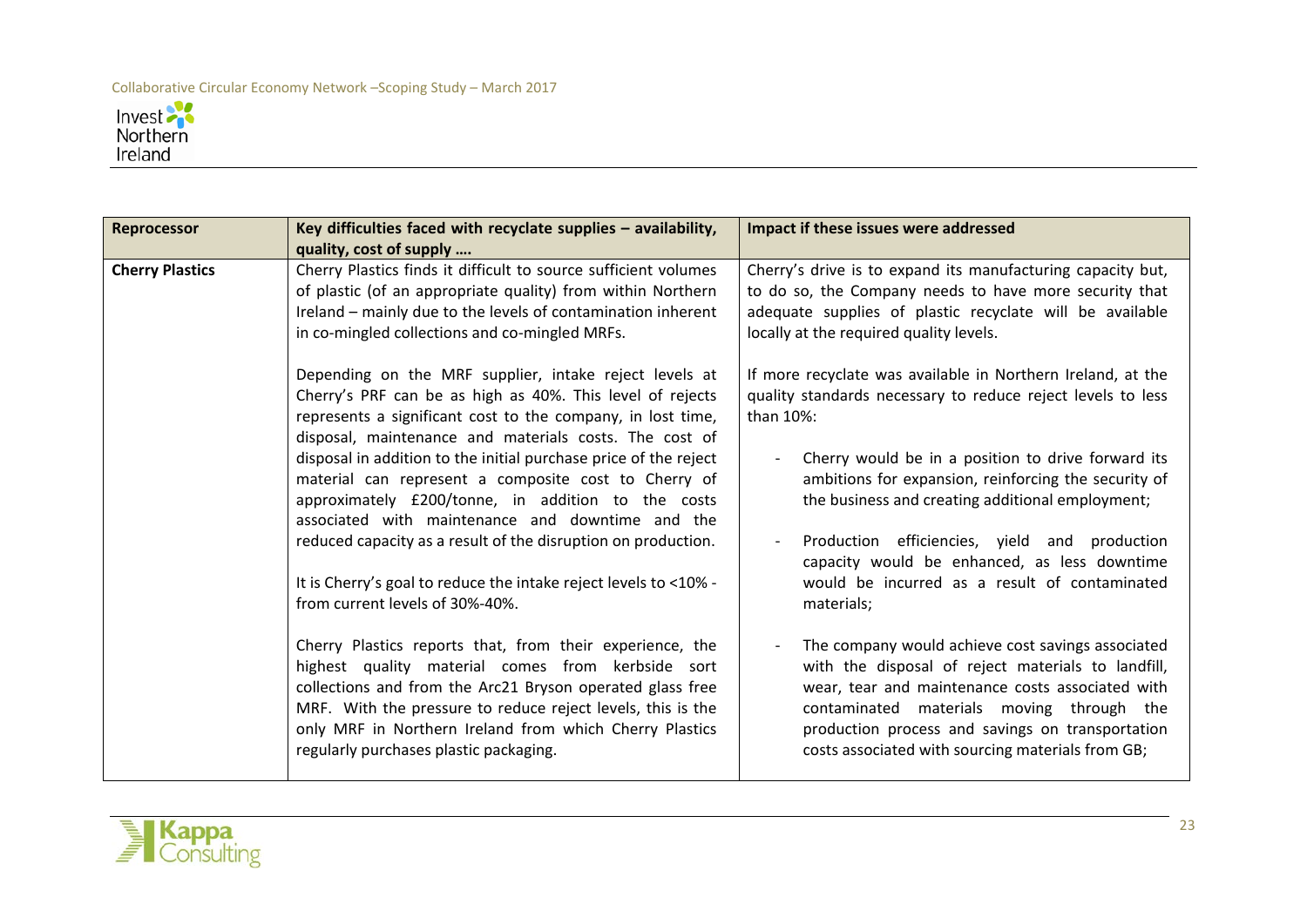

| <b>Reprocessor</b>             | Key difficulties faced with recyclate supplies - availability,                                                                                                                                                                                                                                                                                                                                                                                                                                                                                             | Impact if these issues were addressed                                                                                                                                                                   |  |
|--------------------------------|------------------------------------------------------------------------------------------------------------------------------------------------------------------------------------------------------------------------------------------------------------------------------------------------------------------------------------------------------------------------------------------------------------------------------------------------------------------------------------------------------------------------------------------------------------|---------------------------------------------------------------------------------------------------------------------------------------------------------------------------------------------------------|--|
|                                | quality, cost of supply                                                                                                                                                                                                                                                                                                                                                                                                                                                                                                                                    |                                                                                                                                                                                                         |  |
| <b>Cherry Plastics (contd)</b> |                                                                                                                                                                                                                                                                                                                                                                                                                                                                                                                                                            | The company would see productivity improve, as a<br>result of less unproductive processing time and<br>recyclate wastage; and                                                                           |  |
|                                |                                                                                                                                                                                                                                                                                                                                                                                                                                                                                                                                                            | The two production shifts currently operating would<br>be secured, and the Company would consider plans<br>to introduce a third shift, which would create 12<br>additional jobs across the three sites. |  |
|                                |                                                                                                                                                                                                                                                                                                                                                                                                                                                                                                                                                            | Cherry Plastics has indicated that, if more recyclate was<br>available in Northern Ireland at the required quality level, it<br>could take a further 14,000 tonnes per annum.                           |  |
|                                | In summary, Cherry Plastics employs 65 staff and uses 14,000 tonnes of post-consumer plastics per annum. Less than half of<br>the recyclate plastic comes from Northern Ireland. The Company has expansion plans but the availability of adequate and<br>secure recyclate supplies from within Northern Ireland is critical to any investment decision. If more recyclate was<br>availablefrom Northern Ireland, Cherry Plastics could immediately introduce a third shift (creating 12 additional jobs) and<br>expand to double its demand for recyclate. |                                                                                                                                                                                                         |  |

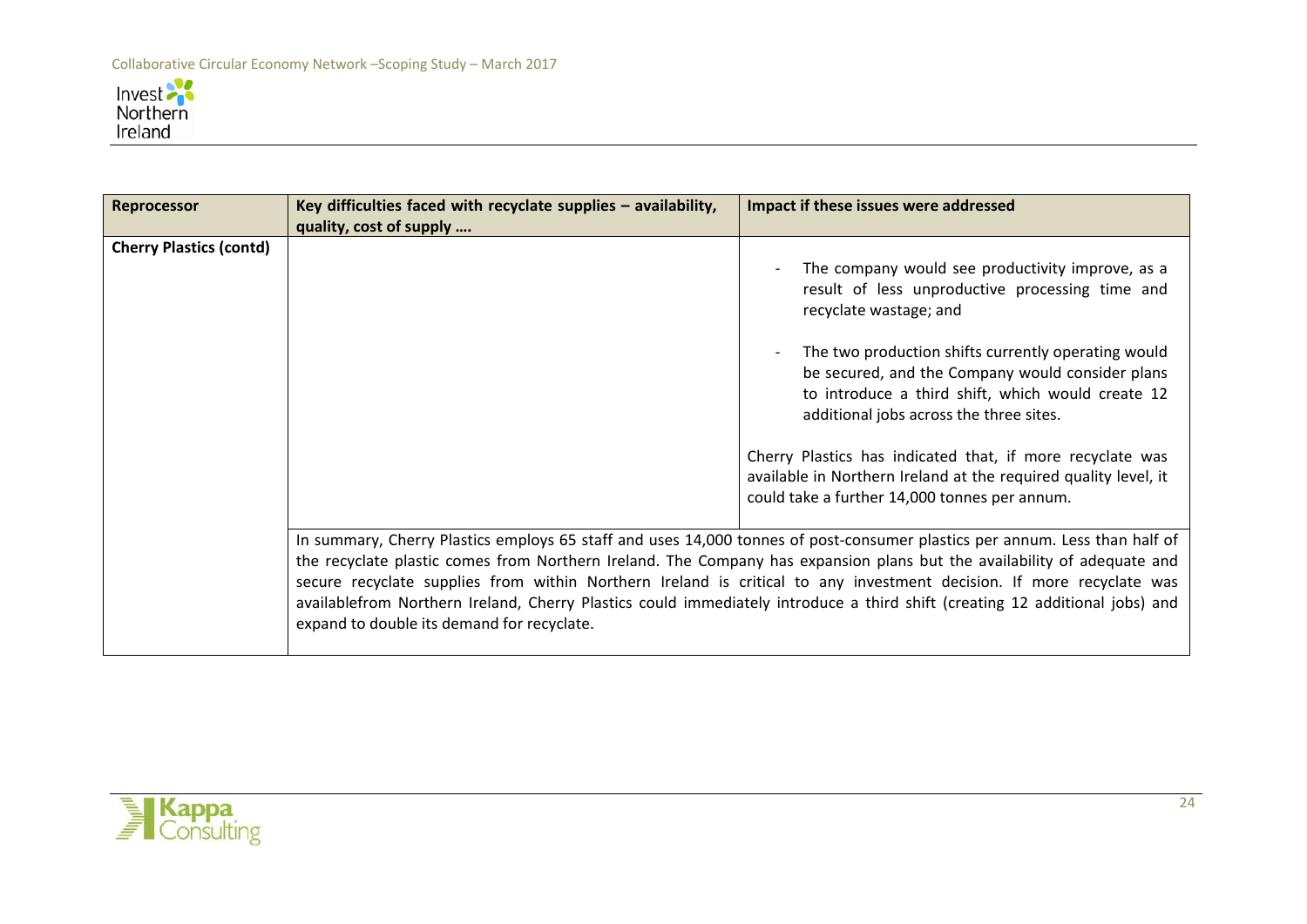

# **3. Supply : Local Authority Collected Household Recyclate**

# **3.1 Supply and Demand**

3.1.1 This section of the report considers the levels of household recyclate available within Northern Ireland, compared with the levels of recyclate required by the reprocessors in the Network – ie. comparing *local supply capacity* with *local demand*.

The '*local supply capacity'*, for each of the four waste streams under consideration (glass, paper, plastic and food), is based on statistics drawn from DAERA's WasteDataFlow reports:

- the tonnage of waste currently produced by households in Northern Ireland, and which should therefore be available for recycling;
- the tonnage that is currently collected by local authorities (showing kerbside collections only and then the collections including civic amenity and 'bring' sites); and
- the proportion of waste produced by households that is collected kerbside (known as the 'kerbside capture rate').

WasteDataFlow is a web-based system developed for local authorities in England, Scotland, Northern Ireland and Wales, to report information on municipal waste collection and management. WasteDataFlow was developed to replace various different municipal waste management surveys, and provide a single comprehensive data return and monitoring of progress against Article 5 of the Landfill Directive.

The '*demand* for the recyclate' is based on the feedback and needs of the 4 reprocessors in the Network, representing high value reprocessing options currently operational in Northern Ireland.

The analysis also considers the tonnage of recyclate currently sourced from Northern Ireland, but also the potential additional demand for recyclate if more material was available from Northern Ireland at the appropriate quality levels. This analysis illustrates the 'gap' between the quantities of recyclate currently sourced from Northern Ireland and the quantities that could be channelled through these higher value recycling routes, if appropriate collection systems were in place.

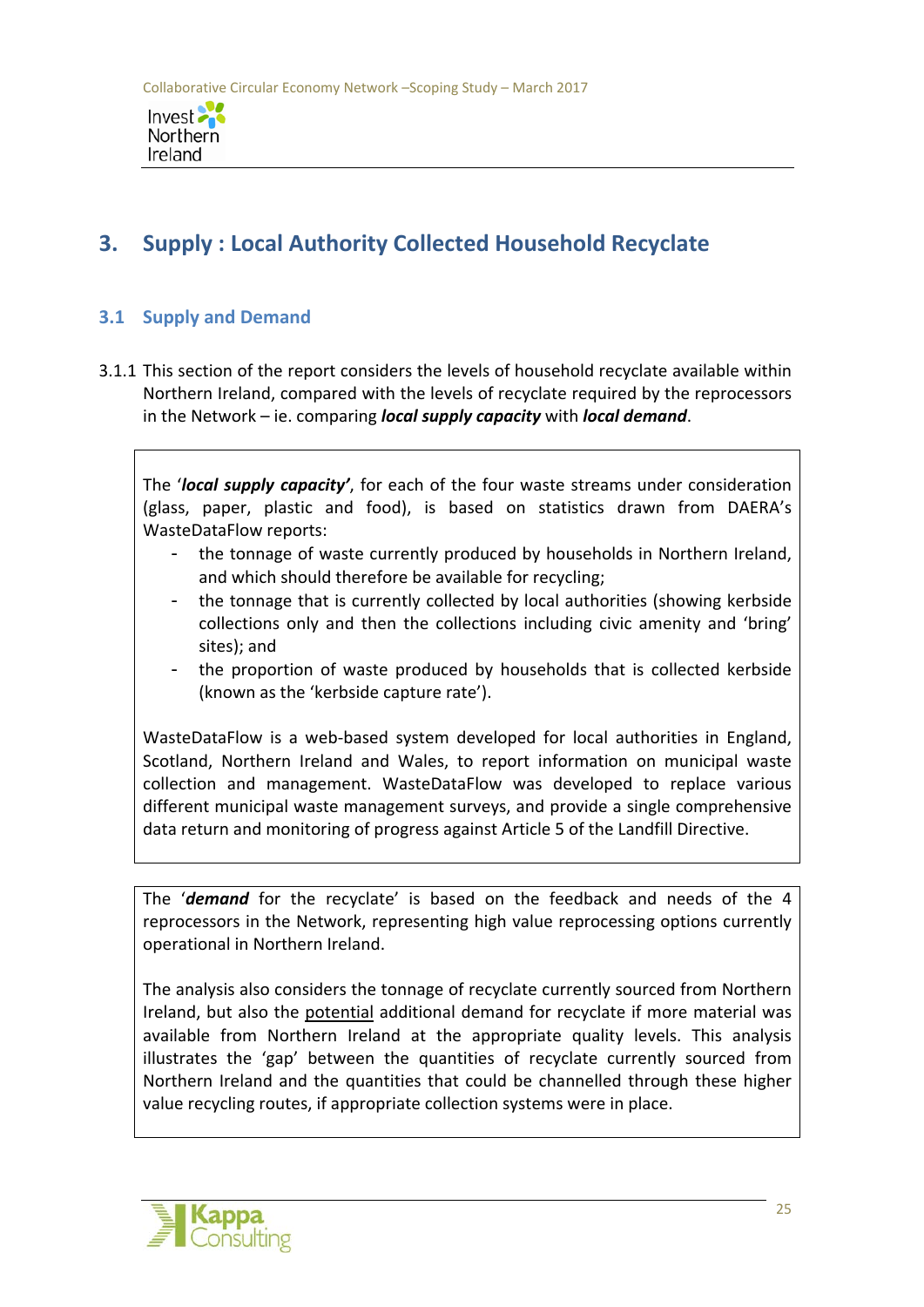- 3.1.2 The section also considers the collection systems used (at the time of writing) by each of the local authorities in the Network, any specific plans to develop their collection systems and the key factors for them when considering changes in their approach to waste collection.
- **3.2 SUPPLY – Household and Local Authority Collected Waste**

#### 3.2.1 **Levels of Household Waste and LACMW**

Northern Ireland

DAERA's most recent annual report on household waste and local authority waste collection is for 2015/16.

Household waste refers to materials collected directly from households through kerbside collections or indirectly such as through civic amenity sites or bring sites; Local Authority Collected (LAC) municipal waste refers to waste which is collected under arrangements made by a district council, and includes waste collected directly and indirectly from households as well as other municipal waste collected by district councils. In 2015/16, household waste accounted for 89% of LAC waste.

In 2015/16, **household waste arisings** totalled 860,786 tonnes and LAC municipal waste totalled 969,157 tonnes.

The following graph shows that the volume of waste arisings fell between 2007/08 and 2012/13, but has been gradually increasing since 2012/13.



#### **LAC and Household waste arisings in Northern Ireland 2005/06 to 2015/16**

*(Source: DAERA Annual Report (2015/16) for Northern Ireland Local Authority Collected Municipal Waste Management Statistics)*

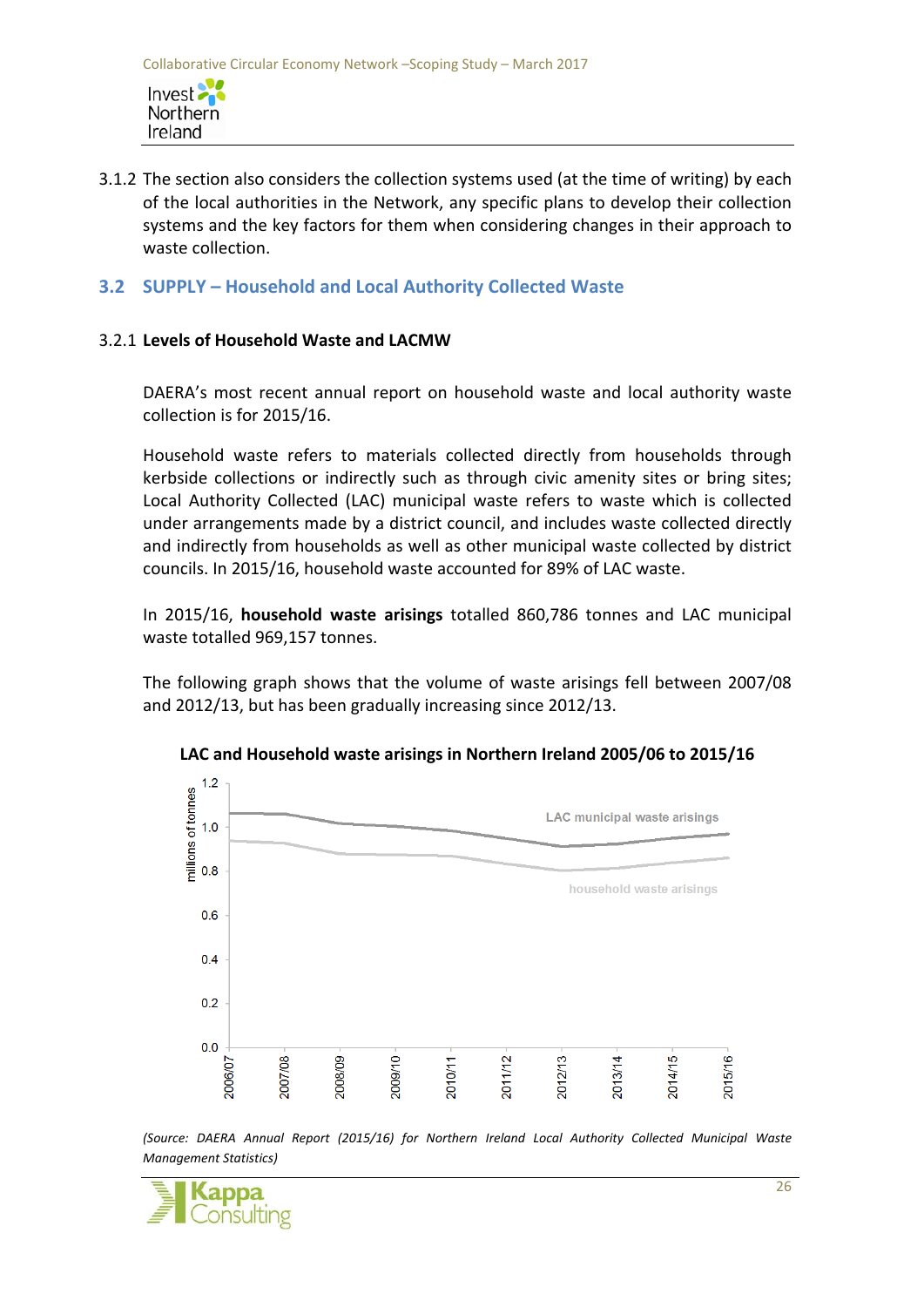

### 3.2.2 **Waste Recycling Rates and Targets**

Northern Ireland has legislative targets for recycling of household and LACMW waste. This sub-section shows that, whilst recycling rates have been increasing in Northern Ireland, they are still below target.

## **Household Waste Recycling Targets**

*The Northern Ireland Programme for Government* (PfG) set a target that, **by 2015, 45%** of household waste in Northern Ireland should be recycled or composted, whilst the Waste Regulations (Northern Ireland) have set a target that, **by 2020, 50%** of household waste should be either recycled or prepared for re-use.

## **Local Authority Collected Municipal Waste (LACMW) Recycling Targets**

The EU Waste Framework Directive (2008/98/EC) **has** set a target that **50%** of Local Authority Collected Municipal Waste (LACMW) should be recycled **by 2020**. This target has been transposed into national regulations in the Waste Regulations (Northern Ireland) 2011.

The Revised Waste Management Strategy for NI *("Delivering Resource Efficiency – Northern Ireland Waste Management Strategy"),* published in October 2013, proposed an even higher target - **60%** of LACMW should be recycled by 2020. It was anticipated that this more ambitious target would help to ensure that the Waste Framework Directive target and the interim PfG target relating to household waste would both be met. The Department was to introduce a draft Bill for the new target in 2014, but there are, as yet, still no plans to present this Bill. Rather, it is seen as an aspirational target and, with LACMW recycling rates sitting at 41.8% in 2015/16, the target of 50% could now be challenging. *Post 2020 it is expected that there will be a shift in policy and targets, to encourage a more "Circular Economy" approach rather than purely volume-based targets.*

The following graph details actual recycling rates compared against the targets (ie the proportion of household waste and LAC municipal waste that is collected and sent for reuse, dry recycling and composting).

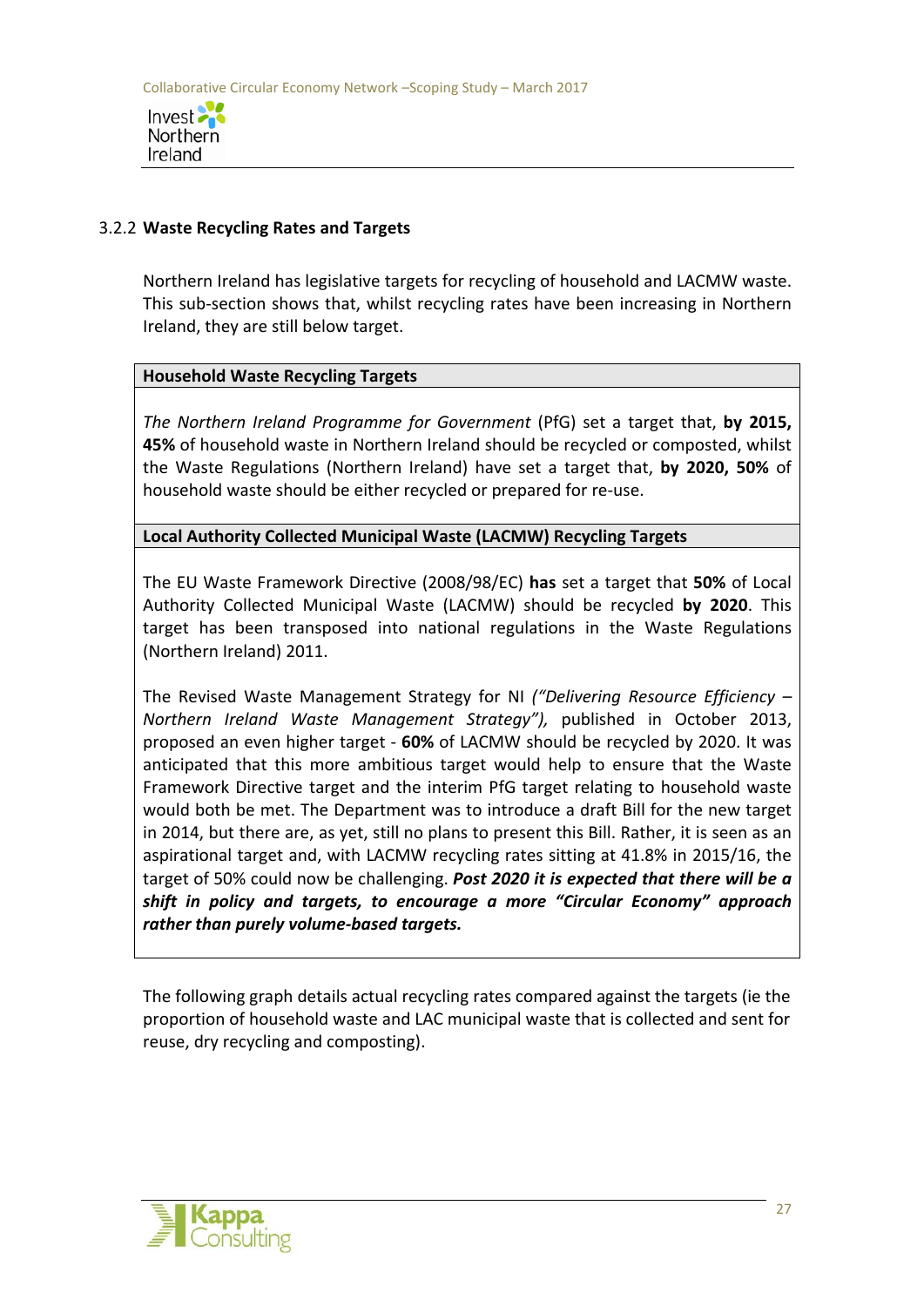Northern Ireland





*(Source: DAERA, Annual Report (2015/16) for Northern Ireland Local Authority Collected Municipal Waste Management Statistics)*

*The method of reporting changed in 2012/13 to include waste prepared for reuse, resulting in the break in the timeseries in the graph below.*

By 2015/16, the household waste recycling rate had reached 42%, just short of the PfG target of 45% and well behind the 2020 target of 50%. The dry recycling rate was 22% and composting rate was 20%, all similar to the 2014/15 rates.

It is notable that the increase in recycling rate seems to be slowing down, and may even be starting to plateau at just around 40% - suggesting that a new drive is required to boost another uplift in recycling activity.

# 3.2.3 **Levels of Waste Available and Collected, by Waste Stream**

Through the information provided by WasteDataFlow we are able to directly derive the amount of glass, paper and plastic recyclate captured through LACMW collections in Northern Ireland. Information on food waste is not directly available as it is contained within compostable waste and, as yet, there is no comparable means to separately account for food waste tonnage within the compostable tonnage.

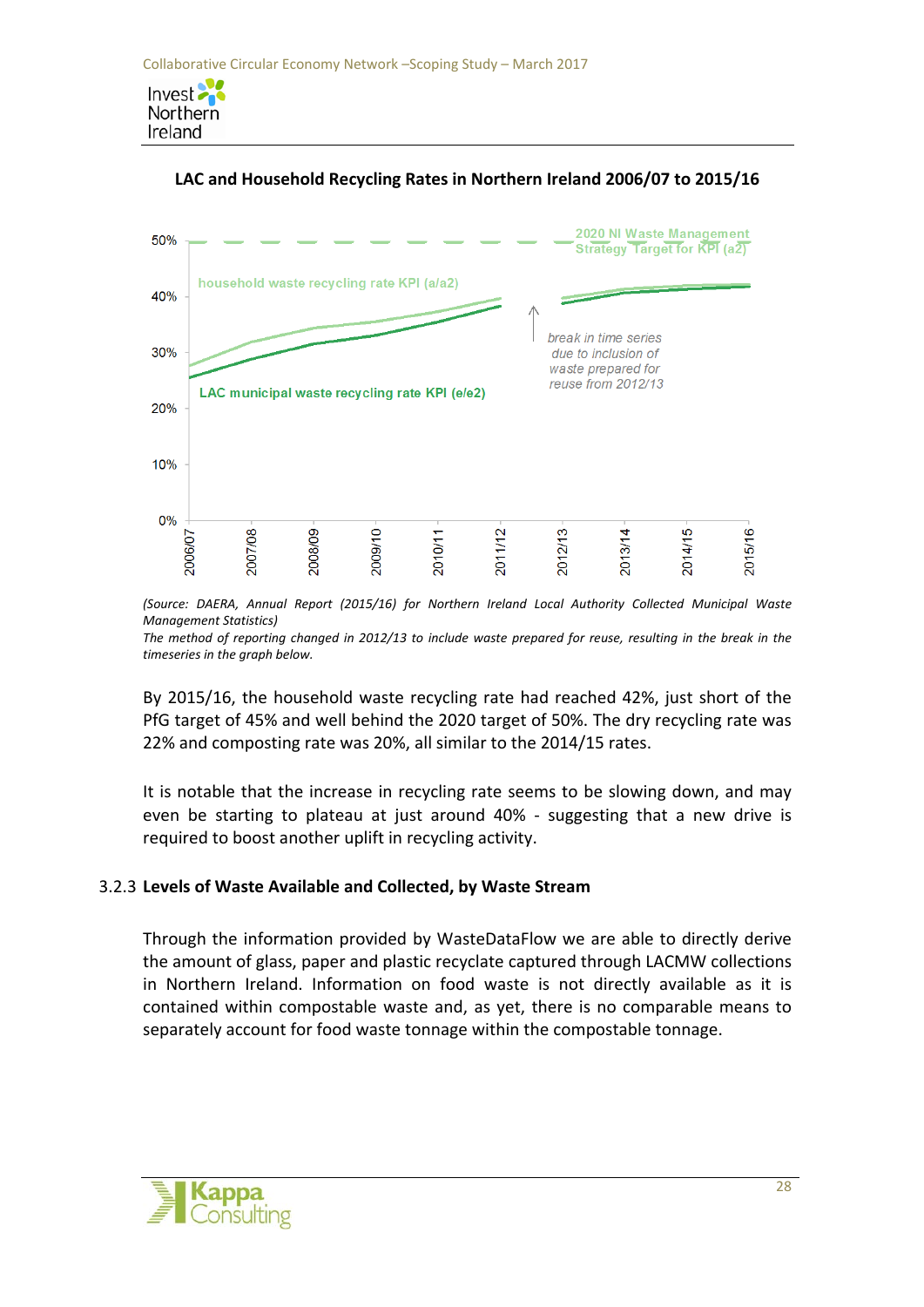

| <b>Collection and Capture of Dry Recyclates</b>                                                                                                                                   |        |         |                |  |  |
|-----------------------------------------------------------------------------------------------------------------------------------------------------------------------------------|--------|---------|----------------|--|--|
|                                                                                                                                                                                   | Glass  | Paper   | <b>Plastic</b> |  |  |
| Tonnage available in household<br>kerbside collections (residual and<br>recyclate)<br>(Source WsateDataFlow Table 21i and<br>21ii)                                                | 44,947 | 108,448 | 69,441         |  |  |
| Tonnage captured for recycling from<br>household kerbside collections<br>WasteDataFlow Table 21i and 21ii)                                                                        | 17,835 | 60,085  | 11,010         |  |  |
| Household Kerbside Recycling<br>Capture Rates<br>ie tonnage of material recycled at<br>kerbside as proportion of total tonnage<br>available<br>(WasteDataFlow Table 21i and 21ii) | 39.7%  | 55.4%   | 15.9%          |  |  |
| Tonnage collected for recycling from<br>kerbside, civic amenity sites and bring<br>site collections<br>(WasteDataFlow Table 5)                                                    | 30,256 | 70,248  | 15,568         |  |  |

From this table it can be seen that:

- the total tonnage of material collected for recycling (whether from kerbside, civic amenity or bring site collections) is 30,256 tonnes of glass, 70,248 tonnes of paper and 15,568 tonnes of plastic (ie these tonnages relate to the volume of material collected from kerbside, amenity sites and bring sites for recycling).
- The vast majority of this paper and plastic recyclate comes from kerbside recycling (86% of paper; 71% of plastic).
- In the case of paper, the recycling capture rate on kerbiside collections is 55%. If collections through civic amenity and bring sites are included, this rate increases slightly to c60%.
- By comparison, the recycling capture rate for plastics is low the capture rate for plastics on kerbside collections is only 16%, increasing to just over 20% when civic amenity and bring site collections are included. This may in part be due to the complex nature of plastic in the waste stream and the wide variety of polymer types and end uses.
- In the case of glass, civic amenity and bring sites play a more significant role as a channel for collecting recyclate, accounting for c40% of glass tonnage

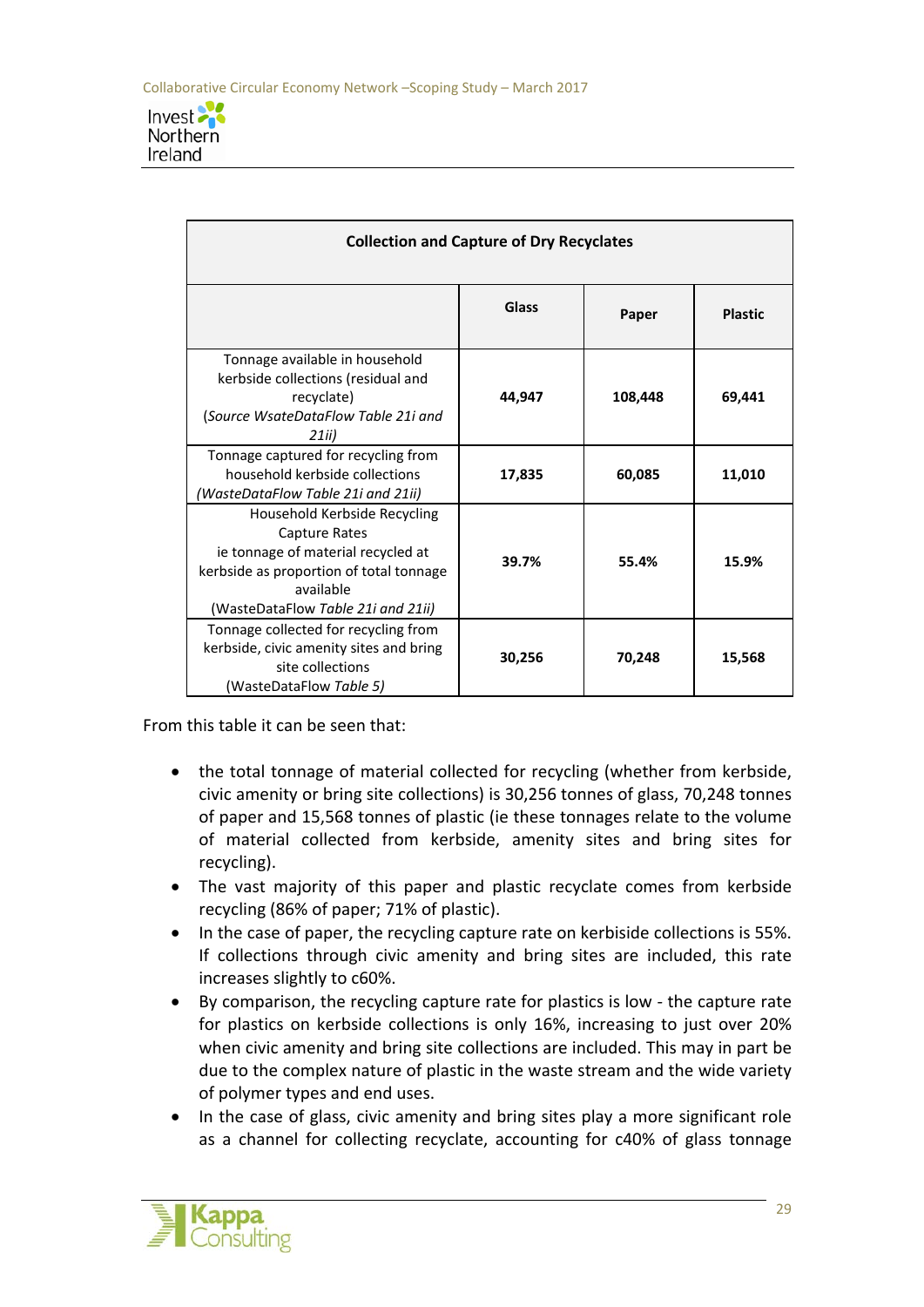Invest<sup>2</sup> Northern Ireland

> collected for recycling. When civic amenity and bring site collections are included, the recycling capture rate for glass increases to just over 50%.

# **3.3 DEMAND – Reprocessor Demand for Recyclate**

3.3.1 The following table details the levels of post-consumer recyclate currently supplied to the reprocessors in the Network, the amount sourced from Northern Ireland and the amount by which the reprocessors would increase their supplies from Northern Ireland, if adequate supplies were available at the required quality standards.

The 'plastics' figures relate to the recyclate supplied to and used by Cherry Plastic's polyolefin plant.

| <b>Reprocessor Demand for Post Consumer Recyclate</b>                                                                               |                                                               |                                             |                                                                          |             |  |  |
|-------------------------------------------------------------------------------------------------------------------------------------|---------------------------------------------------------------|---------------------------------------------|--------------------------------------------------------------------------|-------------|--|--|
|                                                                                                                                     | <b>Encirc/Glass</b><br>(Green,<br>amber, and<br>flint cullet) | Huhtamaki/<br>Paper<br>(Card,<br>news&pams) | <b>Cherry</b><br>Plastics/<br><b>Plastic</b><br>(HDPE and<br>PP bottles) | AgriAD/Food |  |  |
| Tonnage currently received<br>for reprocessing                                                                                      | 100,000+                                                      | 16,000                                      | 8,000                                                                    | n/a         |  |  |
| of which is sourced from NI                                                                                                         | 26%                                                           | 8,400                                       | 2,000<br>(supplied from<br>Cherry Plastics'<br>own PRF)                  | n/a         |  |  |
| of which is imported to NI                                                                                                          | 74%                                                           | 7,600                                       | 6,000                                                                    | n/a         |  |  |
| Potential increase in tonnage<br>demand from NI, if more<br>recyclate was available locally<br>at the required quality<br>standard. | 40,000+                                                       | 8,000                                       | 3,000                                                                    | 17,500      |  |  |

In addition, Cherry Plastics' PRF currently sorts 8,000 tonnes of plastics per annum, of which 6,000 is supplied from Northern Ireland. The Company projects that this demand could increase by a further 8,000 tonnes per annum, if adequate supplies were available from Northern Ireland.

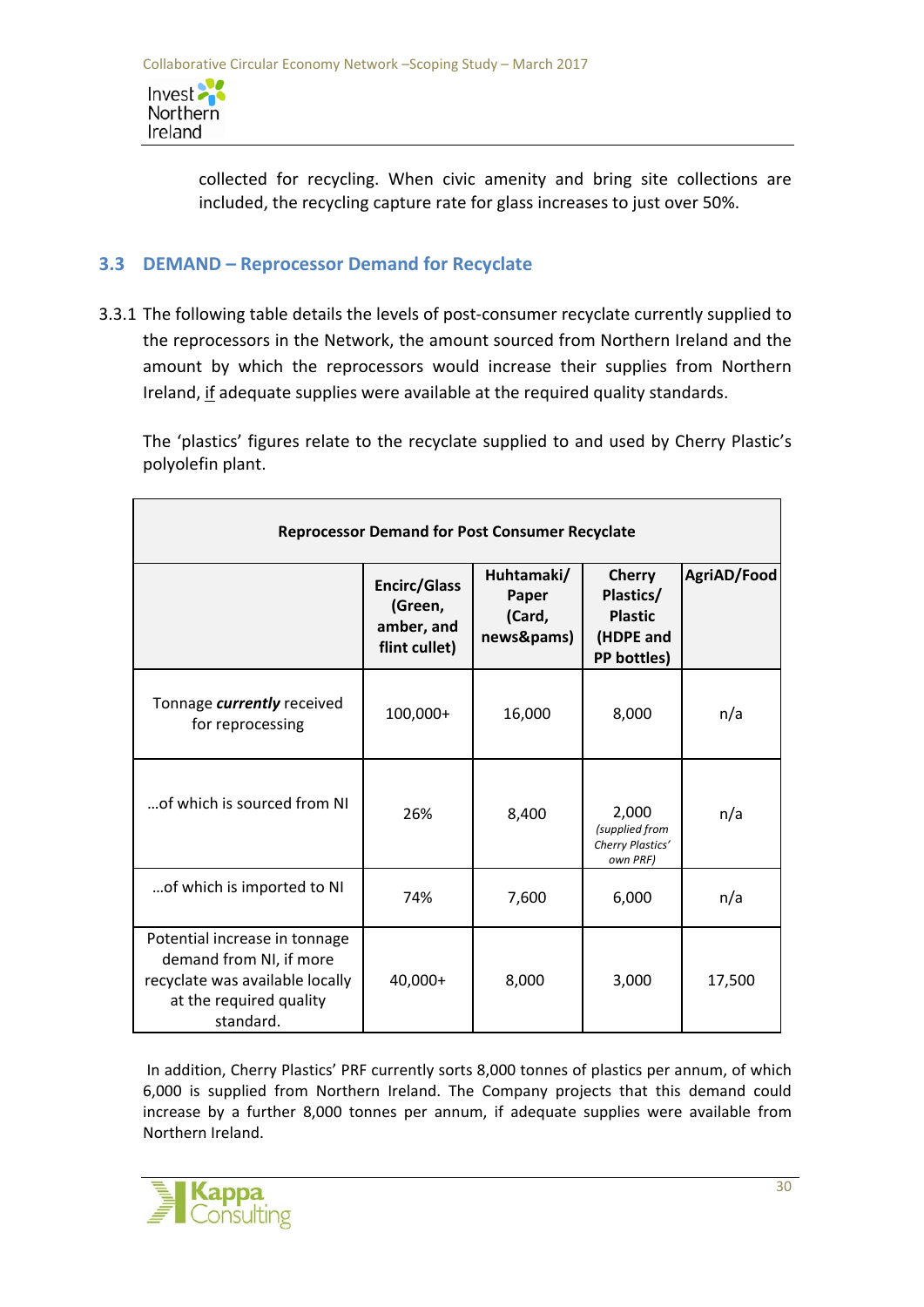

# **3.4 Mass Balance Conclusions – Recyclate Collection to Reprocessing in NI**

The following table presents a mass balance analysis, detailing the amount of LACMW recyclate collected in Northern Ireland compared with the amount of LACMW recyclate that is supplied to the reprocessors in the Network as feedstock material.

| NI Mass Balance - collection vs reprocessing                                                                                                         |              |        |                |  |
|------------------------------------------------------------------------------------------------------------------------------------------------------|--------------|--------|----------------|--|
|                                                                                                                                                      | <b>Glass</b> | Paper  | <b>Plastic</b> |  |
| tonnage collected for recycling<br>LACMW                                                                                                             |              |        |                |  |
| (transferred to Primary Sort)                                                                                                                        | 30,256       | 70,248 | 15,568         |  |
| LACMW material supplied to NI reprocessors                                                                                                           | 19,600**     | 8,400  | 2,000          |  |
| Tonnage of recyclate supplied from NI to the<br>reprocessors as a % of total recyclate<br>collected in Northern Ireland<br>(Mass Balance Efficiency) | 64%          | 12%    | 13%            |  |

*(\*\*The glass recyclate supplied to Encirc from the NI GRF may have come from both NI and ROI and, similarly, the glass recyclate supplied to the ROI GRF may have come from NI as well as ROI. Through industry discussions and WasteDataFlow, it is estimated that 19,600 tonnes of the glass cullet supplied to Encirc originates in NI)*)

As shown, there would appear to still be considerable capacity within the Northern Ireland recyclate collections to increase supplies to the local reprocessors, provided that recyclate quality levels can be improved.

Currently, although there is detailed information on the tonnage of recyclate streams collected by the Local Authorities, there is only sparse information publicly available on the onward journey of these materials when they pass out of Local Authority hands.

The WasteDataFlow system contains detailed data on the collection and capture of recyclate material. However, our consultations with DAERA confirmed that there is no publicly available information on the ultimate destination of this "recyclate" material once it passes into the ownership of the processors, and that information is not available through PRN/PERN records or records under waste management licencing, PPC permits or environmental permits; this appears to conflict with the "Duty of Care" obligation for waste brokers (i.e. Local Authorities) and waste managers (MRFs) which states the following;

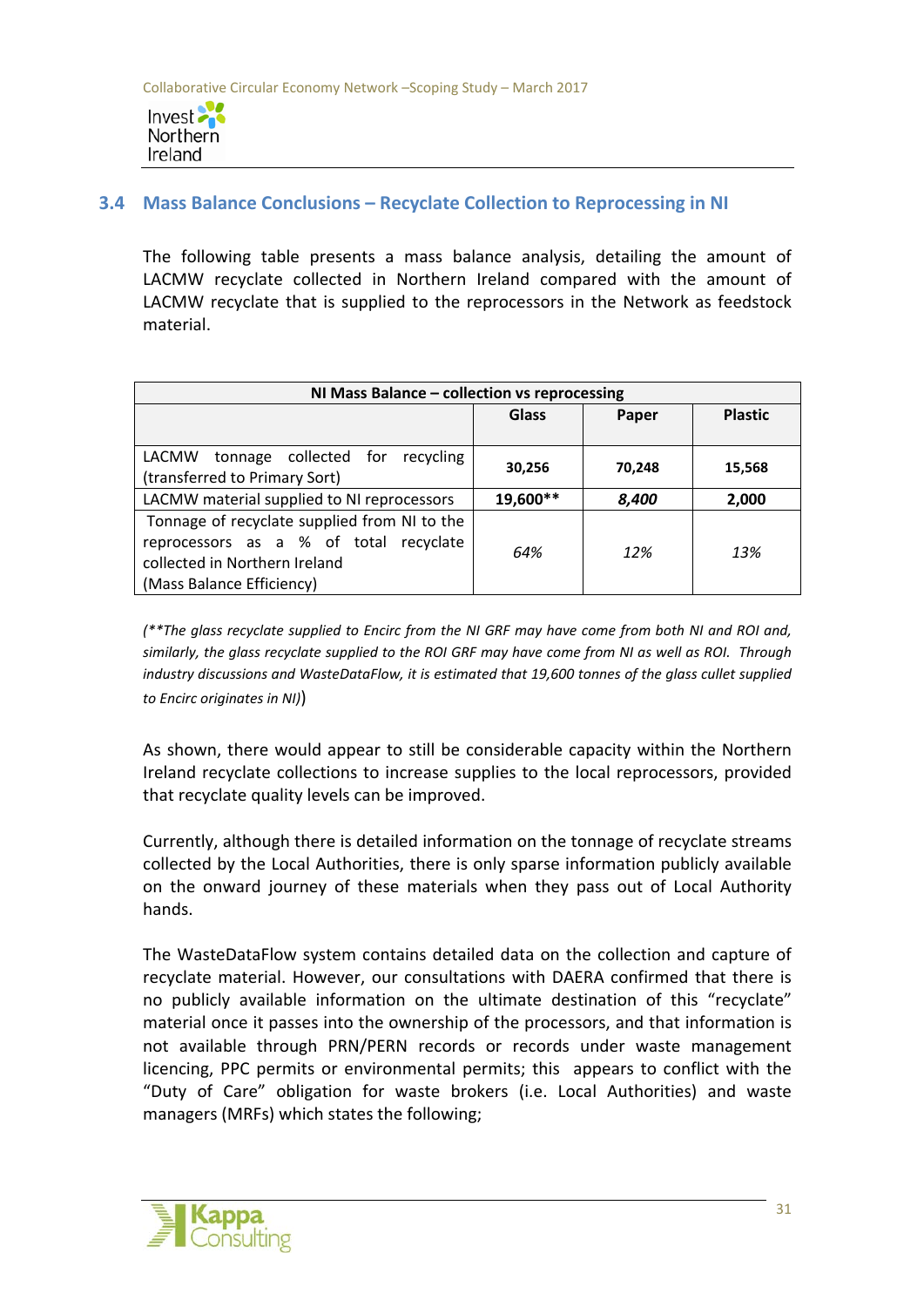Invest Northern Ireland

*"You have a responsibility to take all reasonable steps to ensure that when you transfer waste to another waste holder that the waste is managed correctly throughout its complete journey to disposal or recovery. ..."*

It would be useful and supportive of the principles of moving towards a more circular economy, if a system could be developed to measure the onward 'journey' of recyclate collected in Northern Ireland and the value recovered from the recyclate.

# **3.5 Local Authorities – Current Collection Systems**

This sub-section provides a summary of the collection systems used (at the time of writing) by each of the local authorities participating in the Network, profiling the collection systems currently employed and any plans to develop their collection systems.

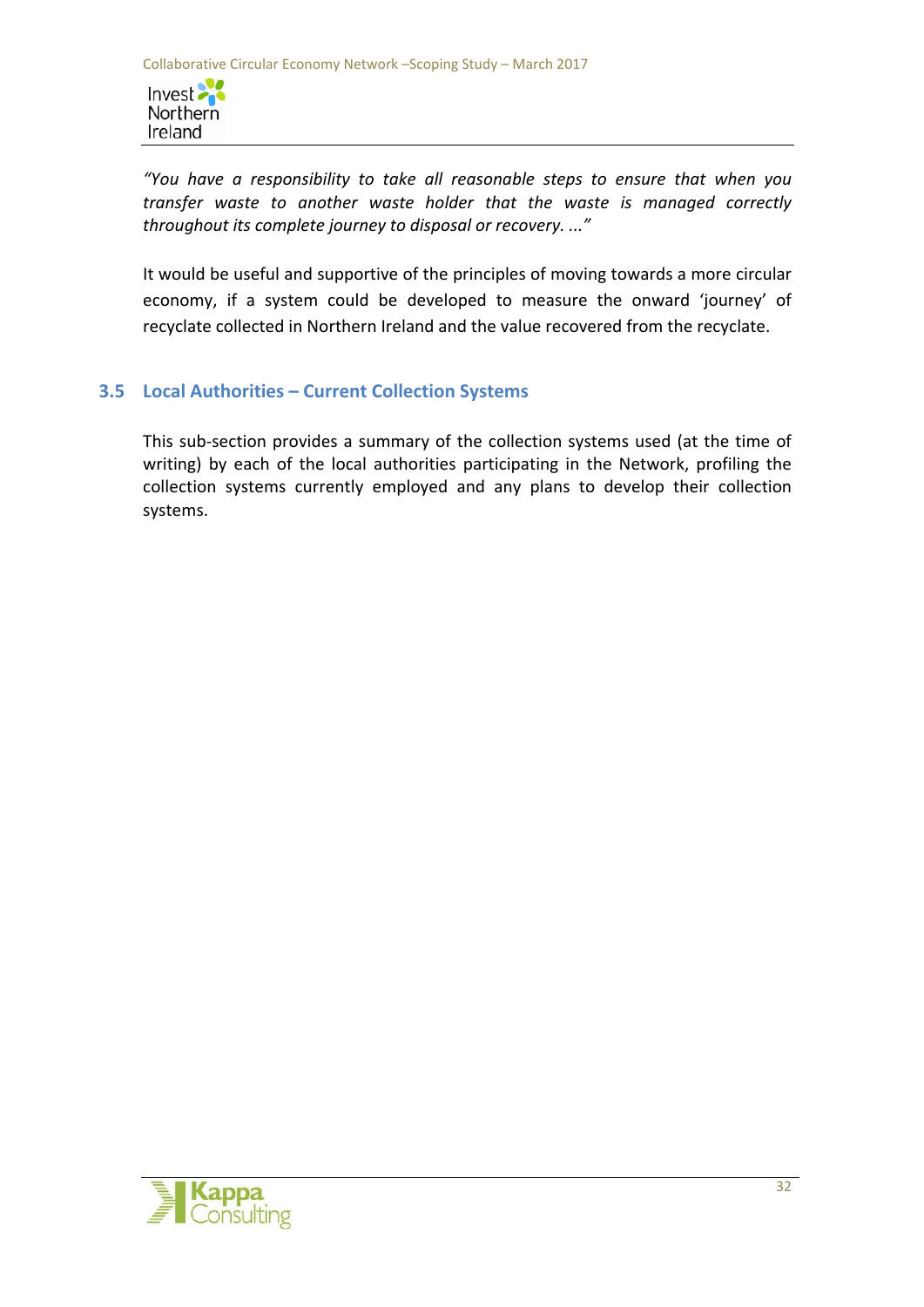

| <b>Council</b>                | No. households and<br>recycling rate                   | <b>Current collection systems</b>                                                                                                                                                                                                                                                                                                                                                                                                                                                 | <b>Future plans and key considerations</b>                                                                                                                                                                                                                                                                                                                                                                                                                                                                                           |
|-------------------------------|--------------------------------------------------------|-----------------------------------------------------------------------------------------------------------------------------------------------------------------------------------------------------------------------------------------------------------------------------------------------------------------------------------------------------------------------------------------------------------------------------------------------------------------------------------|--------------------------------------------------------------------------------------------------------------------------------------------------------------------------------------------------------------------------------------------------------------------------------------------------------------------------------------------------------------------------------------------------------------------------------------------------------------------------------------------------------------------------------------|
| <b>Mid and East</b><br>Antrim | 55,000 households.<br>Currently 45% recycling<br>rate. | Dry Recyclables<br>A combination of the Bryson Box and co-mingled<br>blue bin:<br>Ballymena/Carrickfergus: a Bryson Box. The<br>quality of recyclate is high, but it is perceived<br>to be quite a costly way to collect and<br>participation rates are quite low.<br>Larne: co-mingled blue bin, which results in<br>higher participation rates but lower quality<br>recyclate.                                                                                                  | The Council's priorities in the development of its<br>waste collection system are:<br>to increase levels of food waste recycling, by<br>reducing the amount of food waste disposed<br>into the residual bin and increasing the amount<br>disposed into the garden/food waste bin.<br>to roll out kerbside sort collection methods for<br>dry recyclables, so as to improve the quality of<br>the recyclate.                                                                                                                          |
|                               |                                                        | Food<br>- Food waste is collected through co-mingled<br>garden/food waste bins. A separate food collection<br>scheme was piloted with 2,500 households since<br>Sept 2016, but participation rates have been low<br>(only 15%-20%), generating only c3 tonnes per<br>week. This experience has led the council to decide<br>that co-mingled collection is preferable, but that it<br>needs to look at ways to divert food waste from<br>the residual bin into the co-mingled bin. | Food waste is a priority, as it will have the most<br>significant and direct impact on the volume recycling<br>rates, whereas dry recyclables are a priority to<br>improve the value recovery.<br>The waste management divison has presented plans<br>to Council which it believes are necessary to future<br>proof the Council's waste collection system. It<br>presented case studies from Conwy Council and<br>Falkirk Council, to show the positive impact of a<br>triple stack system and 3 weekly residual bin<br>collections. |

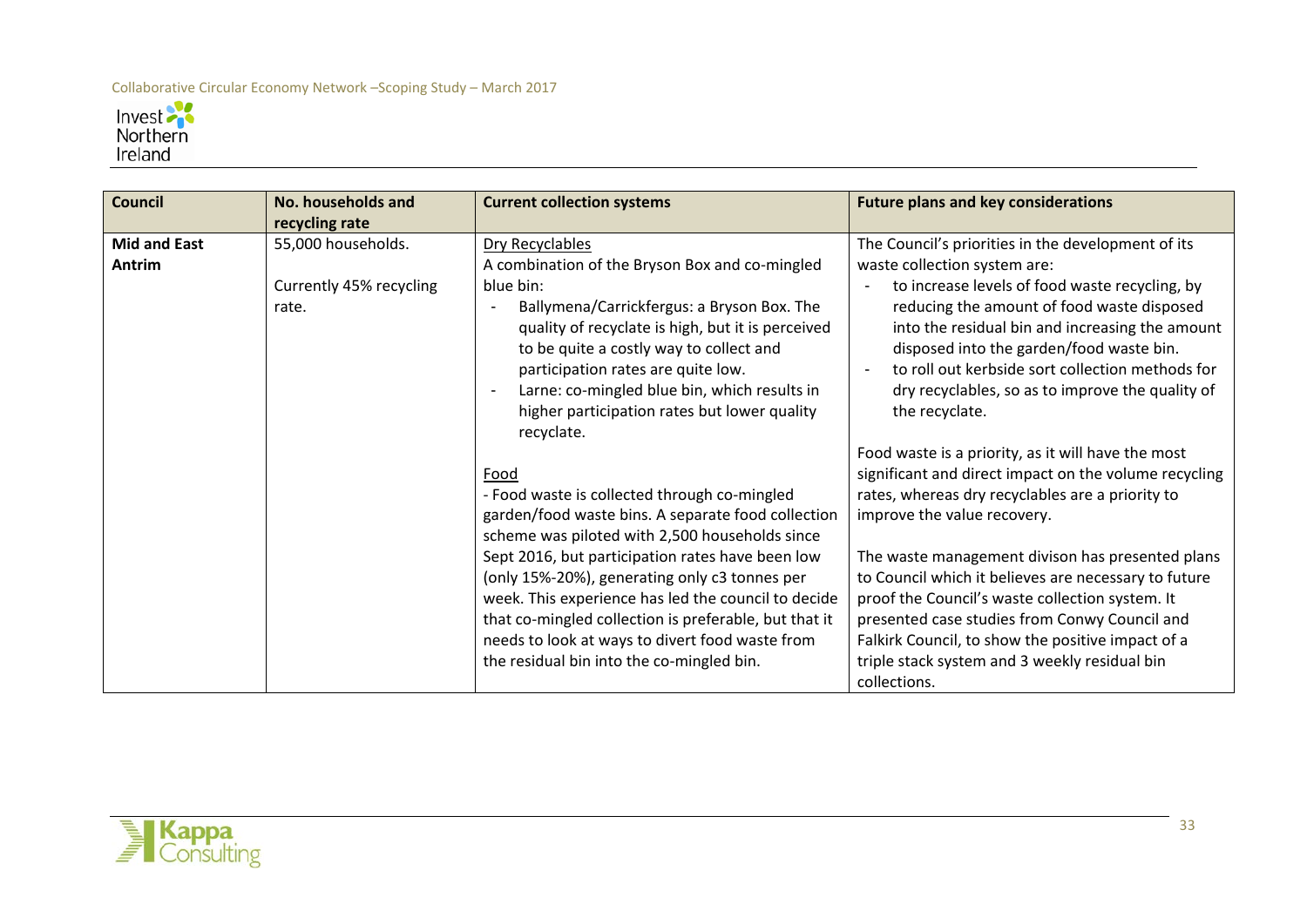

| <b>Council</b>                        | No. households and    | <b>Current collection systems</b>                                                             | <b>Future plans and key considerations</b>                                                                                                                                                                                                                                                                                                                                                                                                                                                                                                                                                                                             |
|---------------------------------------|-----------------------|-----------------------------------------------------------------------------------------------|----------------------------------------------------------------------------------------------------------------------------------------------------------------------------------------------------------------------------------------------------------------------------------------------------------------------------------------------------------------------------------------------------------------------------------------------------------------------------------------------------------------------------------------------------------------------------------------------------------------------------------------|
|                                       | recycling rate        |                                                                                               |                                                                                                                                                                                                                                                                                                                                                                                                                                                                                                                                                                                                                                        |
| <b>Mid and East</b><br>Antrim (contd) |                       |                                                                                               | The proposal outlines a staged roll-out:<br>Food - in April 2017 introduce a system to<br>increase disposal of food waste into the co-<br>mingled garden and food waste bin, rather than<br>the residual bin, and disallowing collection of<br>residual bins with food waste.<br>Dry Recyclables: agree a harmonised system for<br>collecting dry reyclates, to be introduced across<br>the council area. Reviews will be conducted<br>into the relative merits of a co-mingled blue bin<br>system and a kerbside-sort triple stack system,<br>with a view to rolling out the preferred<br>approach across the region from April 2019. |
| <b>Antrim and</b>                     | 57,000 households     | Newtownabbey                                                                                  | The Council has a progressive long-term outlook in                                                                                                                                                                                                                                                                                                                                                                                                                                                                                                                                                                                     |
| Newtownabbey                          | (36,000 Newtownabbey; | Dry Recyclate:                                                                                | the development of its collection systems and wants                                                                                                                                                                                                                                                                                                                                                                                                                                                                                                                                                                                    |
|                                       | 21,000 Antrim)        | 16,000 households use a triple stack kerbside                                                 | to be 'leading edge' with the most environmentally                                                                                                                                                                                                                                                                                                                                                                                                                                                                                                                                                                                     |
|                                       | Recycling rate - 47%  | sort system and a smaller residual bin with<br>weekly collections. The council has found that | and economically attractive collection.                                                                                                                                                                                                                                                                                                                                                                                                                                                                                                                                                                                                |
|                                       |                       | recycling rates have increased with this<br>system, for both organic and dry recyclates.      | There is strong support across the Council.                                                                                                                                                                                                                                                                                                                                                                                                                                                                                                                                                                                            |
|                                       |                       | 20,000 households use the Bryson Box.                                                         | The next priorities in the development of the                                                                                                                                                                                                                                                                                                                                                                                                                                                                                                                                                                                          |
|                                       |                       |                                                                                               | household waste collection system are:                                                                                                                                                                                                                                                                                                                                                                                                                                                                                                                                                                                                 |
|                                       |                       | Food Waste:                                                                                   | To move all households in Newtownabbey to                                                                                                                                                                                                                                                                                                                                                                                                                                                                                                                                                                                              |
|                                       |                       | collected co-mingled with garden waste.                                                       | the triple stack system. The council is planning                                                                                                                                                                                                                                                                                                                                                                                                                                                                                                                                                                                       |
|                                       |                       |                                                                                               | to have all households on a triple stack system                                                                                                                                                                                                                                                                                                                                                                                                                                                                                                                                                                                        |

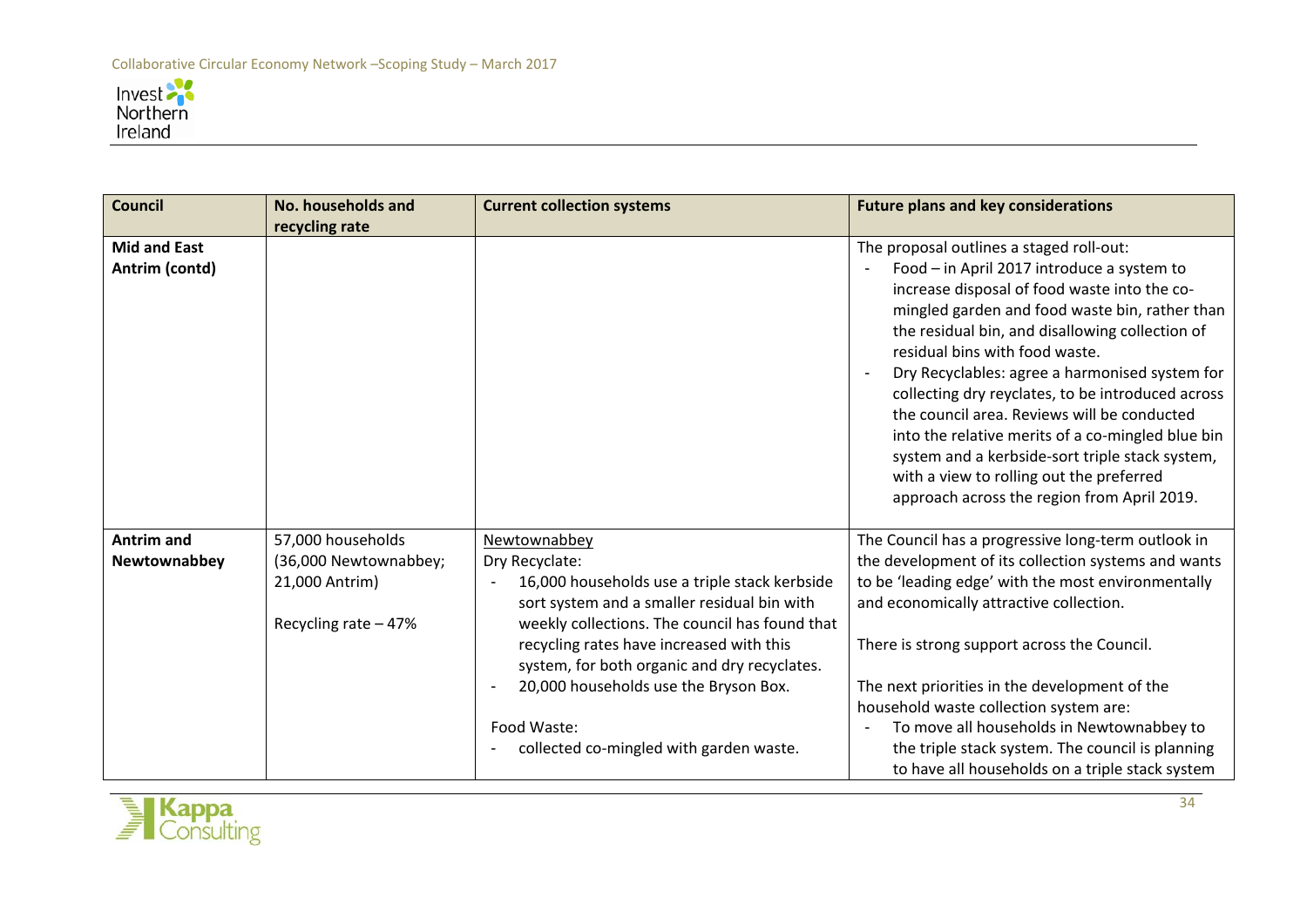

|                      |                             | Antrim                                             | by December 2018.                                                                         |
|----------------------|-----------------------------|----------------------------------------------------|-------------------------------------------------------------------------------------------|
| <b>Council</b>       | <b>No. households and</b>   | <b>Current collection systems</b>                  | <b>Future plans and key considerations</b>                                                |
|                      | recycling rate              |                                                    |                                                                                           |
| <b>Antrim and</b>    |                             | Dry Recyclates                                     | To encourage more food waste to be disposed                                               |
| Newtownabbey         |                             | co-mingled blue bin, which goes to the Bryson      | into the co-mingled bin rather than the residual                                          |
| (contd)              |                             | MRF for sorting.                                   | bin, through a programme of education.                                                    |
|                      |                             | Food Waste                                         | To increase levels of glass recycling in Antrim.                                          |
|                      |                             | co-mingled with garden waste except in some        | Options under consideration are through more                                              |
|                      |                             | rural areas where food is collected separately.    | 'bring sites' or triple stack boxes.                                                      |
| Armagh City,         | 83,000 households           | Armagh City, Banbridge and Craigavon Borough       | The Council is confident that it can meet its recycling                                   |
| <b>Banbridge and</b> |                             | Council ("ABC") currently uses a combination of a  | targets with its current collection systems.                                              |
| Craigavon            | Current recycling rate: 48% | brown bin (co-mingled garden and food waste),      |                                                                                           |
|                      |                             | kerbside food caddy, blue/green bin (dry           | The main priorities for the Council when deciding on                                      |
|                      |                             | recyclate), Bryson Box and black bin (residual     | collection systems are:                                                                   |
|                      |                             | waste) across the region.                          | Meeting its volume recycling targets.                                                     |
|                      |                             | The main approaches for collecting dry recyclables | Minimising the cost of collection, without<br>compromising service and recycling weights. |
|                      |                             | and food waste are:                                | Avoiding any negative feedback or reaction                                                |
|                      |                             |                                                    | from ratepayers.                                                                          |
|                      |                             | Armagh: 22,000 households; Bryson Box              |                                                                                           |
|                      |                             | collected kerbside for dry recyclables; food       | The next priority in the development of the council's                                     |
|                      |                             | waste collected separately by Bryson across        | collection system will focus on: increasing the                                           |
|                      |                             | 8000 households and brown bins collected by        | amount of food waste, whilst also reducing the                                            |
|                      |                             | the council for 14,000 households.                 | amount disposed in the residual waste bin.                                                |
|                      |                             |                                                    |                                                                                           |
|                      |                             | Craigavon: 42,000 households with a co-            |                                                                                           |
|                      |                             | mingled blue bin, co-mingled food and garden       |                                                                                           |
|                      |                             | waste for 37,500 households and food caddy         |                                                                                           |

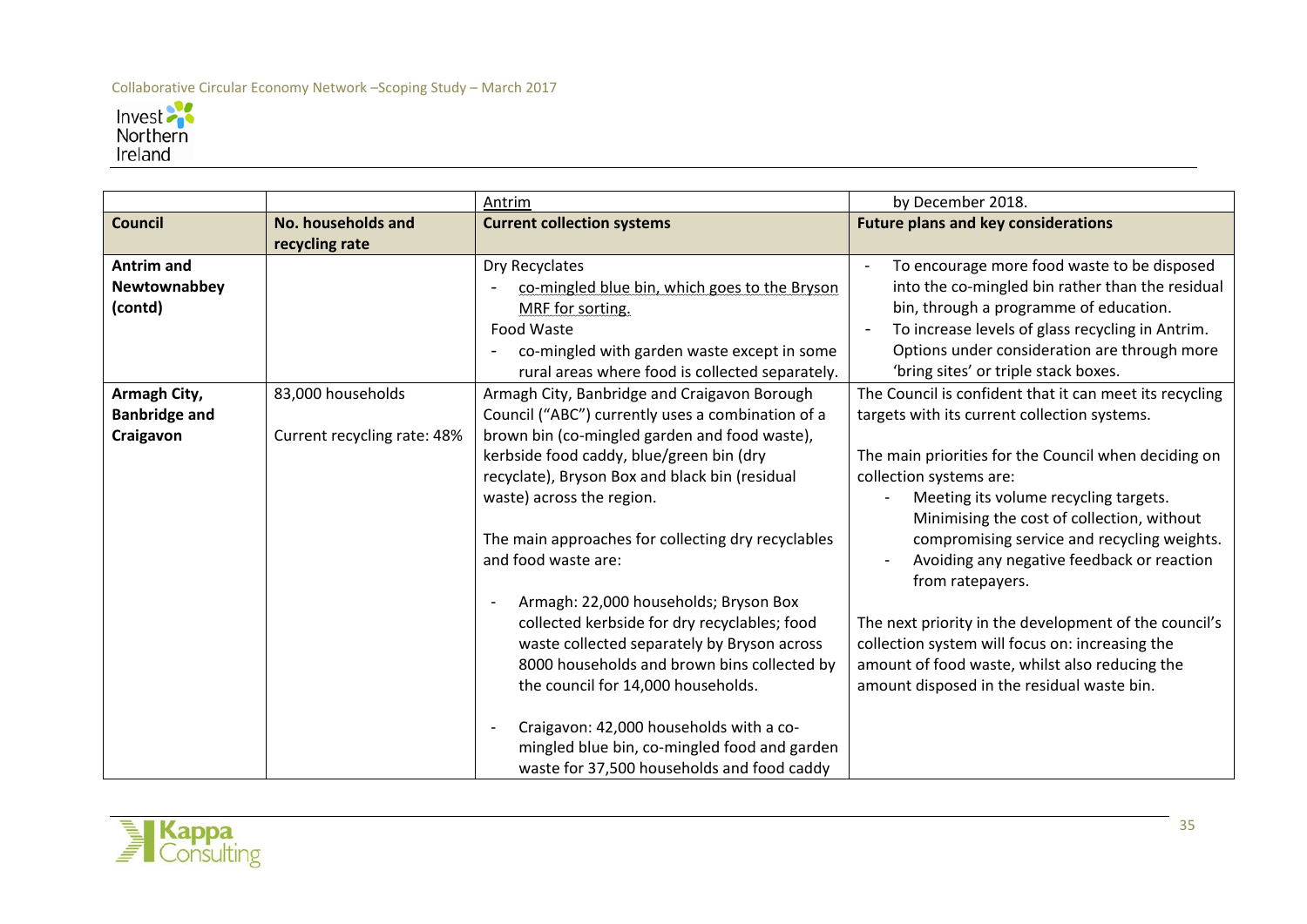

|                                                           |                                            | collection for 4,500 households.                                                                                                                                                                                                                                                                                                                                                                                                         |                                                                                                                                                                                                                                                                                                                                                                                                                                                                                                                          |
|-----------------------------------------------------------|--------------------------------------------|------------------------------------------------------------------------------------------------------------------------------------------------------------------------------------------------------------------------------------------------------------------------------------------------------------------------------------------------------------------------------------------------------------------------------------------|--------------------------------------------------------------------------------------------------------------------------------------------------------------------------------------------------------------------------------------------------------------------------------------------------------------------------------------------------------------------------------------------------------------------------------------------------------------------------------------------------------------------------|
| <b>Council</b>                                            | No. households and<br>recycling rate       | <b>Current collection systems</b>                                                                                                                                                                                                                                                                                                                                                                                                        | <b>Future plans and key considerations</b>                                                                                                                                                                                                                                                                                                                                                                                                                                                                               |
| Armagh City,<br><b>Banbridge and</b><br>Craigavon (contd) |                                            | Banbridge: 19,000 households with a co-<br>mingled green bin with a caddy for collecting<br>glass and brown bin for co-mingled garden<br>and food waste.<br>In the former Banbridge area, the green bin has a                                                                                                                                                                                                                            |                                                                                                                                                                                                                                                                                                                                                                                                                                                                                                                          |
|                                                           |                                            | separate pod for collecting bottles/jars, which are<br>bulked by the council and supplied to Glassdon.<br>The council also supplies paper directly to<br>Huhtamaki from civic recycling centres.                                                                                                                                                                                                                                         |                                                                                                                                                                                                                                                                                                                                                                                                                                                                                                                          |
| <b>Lisburn and</b><br>Castlereagh                         | 56,000 households<br>Recycling rate $-42%$ | The current collection system incorporates:<br>Dry Recyclates<br>14,000 households (former Castlereagh area)<br>use kerbside sort, with 800 on the triple stack<br>system and 13,200 with two Bryson Boxes.<br>Kerbside sort delivers a higher quality<br>recyclate.<br>42,000 households use a co-mingled bin,<br>collected by the in-house council fleet and<br>delivered to the Bryson MRF. Contamination<br>is typically at 10%-15%. | The primary considerations for Council when<br>deciding on the development of its collection<br>systems are:<br>Meeting the current weight based recycling and<br>legislative targets.<br>Cost of collection.<br>Public acceptability.<br>$\overline{\phantom{a}}$<br>Impact on in-house jobs and employment.<br>At the time of the consultation, the immediate<br>priorities for the council in the development of its<br>collection system were considered to be:<br>increasing the volumes of food waste<br>recycled. |

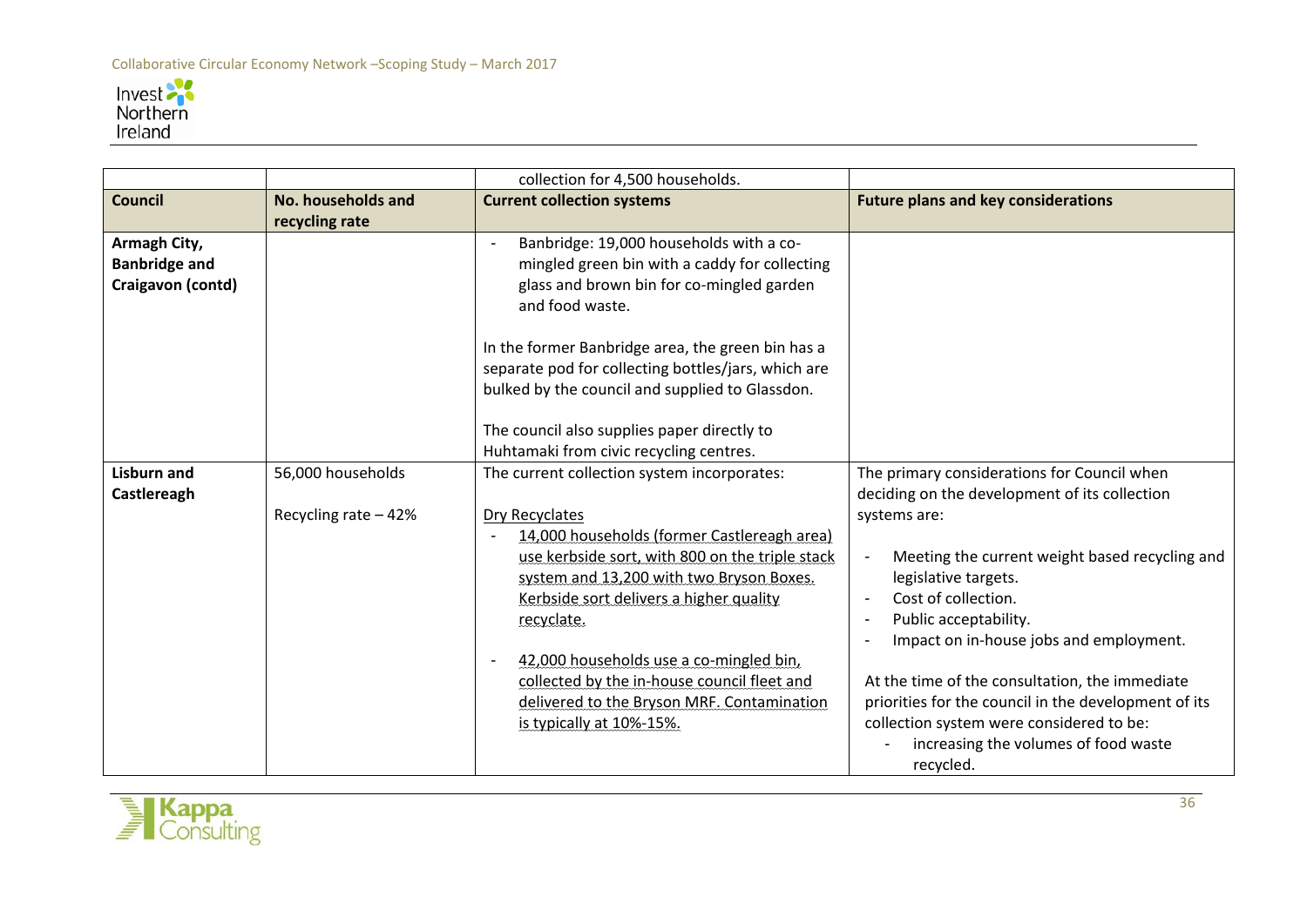

|                                           |                                                          |                                                                                                                                                                                                                                                                                                                                                                                                | increasing glass-recycling levels.<br>Delivering economic efficiencies.                                                                                                                                                                                                                                                                                                                                                                                                                                      |
|-------------------------------------------|----------------------------------------------------------|------------------------------------------------------------------------------------------------------------------------------------------------------------------------------------------------------------------------------------------------------------------------------------------------------------------------------------------------------------------------------------------------|--------------------------------------------------------------------------------------------------------------------------------------------------------------------------------------------------------------------------------------------------------------------------------------------------------------------------------------------------------------------------------------------------------------------------------------------------------------------------------------------------------------|
| <b>Council</b>                            | No. households and<br>recycling rate                     | <b>Current collection systems</b>                                                                                                                                                                                                                                                                                                                                                              | <b>Future plans and key considerations</b>                                                                                                                                                                                                                                                                                                                                                                                                                                                                   |
| <b>Lisburn and</b><br>Castlereagh (contd) |                                                          | Food Waste<br>All households have a co-mingled bin for food and<br>garden waste, collected fortnightly and going to in-<br>vessel composting.<br><b>Residual Waste</b><br>Households have a 240ltr residual bin collected<br>fortnightly. This material is currently landfilled.<br>The proposed arc21 EfW project could increase                                                              | However, the Council will be looking closely to the<br>recommendations of the WRAP GAP study to assess<br>the merits of respective dry recyclate collection<br>systems. The co-mingled bins have the advantage of<br>being familiar to householders. The Bryson Box<br>delivers a high quality recyclate, but is not as<br>convenient as the trolley or wheelie bin. The Triple<br>Stack system delivers higher quality recyclate than a<br>co-mingled bin and is more user friendly than the<br>Bryson Box. |
|                                           |                                                          | recycling rates by another 7 percentage points.                                                                                                                                                                                                                                                                                                                                                |                                                                                                                                                                                                                                                                                                                                                                                                                                                                                                              |
| <b>Belfast City</b>                       | $146,000 - 155,000$<br>households<br>Recycling Rate: 40% | A combination of different collection systems are<br>used across the in Belfast City Council area, as<br>different approaches have been trialled:                                                                                                                                                                                                                                              | <b>Dry Recyclates</b><br>The Council is considering a move to a triple-stack<br>system across all households in the council area. If<br>approved this would be a £10mn-£12mn                                                                                                                                                                                                                                                                                                                                 |
|                                           |                                                          | 3 bin system<br>c74,000 households have 3<br>bins (dry,<br>$\circ$<br>garden/food,<br>residual)<br>fortnightly<br>and<br>collections.<br>c22,000 households have 3 bins and glass<br>$\circ$<br>collections, with fortnightly collections<br>c1,200 households have 3 bins plus glass<br>$\circ$<br>collections fortnightly, and have also been<br>included in a trial of weekly separate food | transformation<br>project. Allowing for public<br>consultation and council approvals, roll-out would<br>start in 2018/19 at the earliest $-$ if central<br>government funding was provided, it could be rolled<br>out over a 2-3 year period.<br>Food<br>The trial of separate food collections across 1200                                                                                                                                                                                                  |

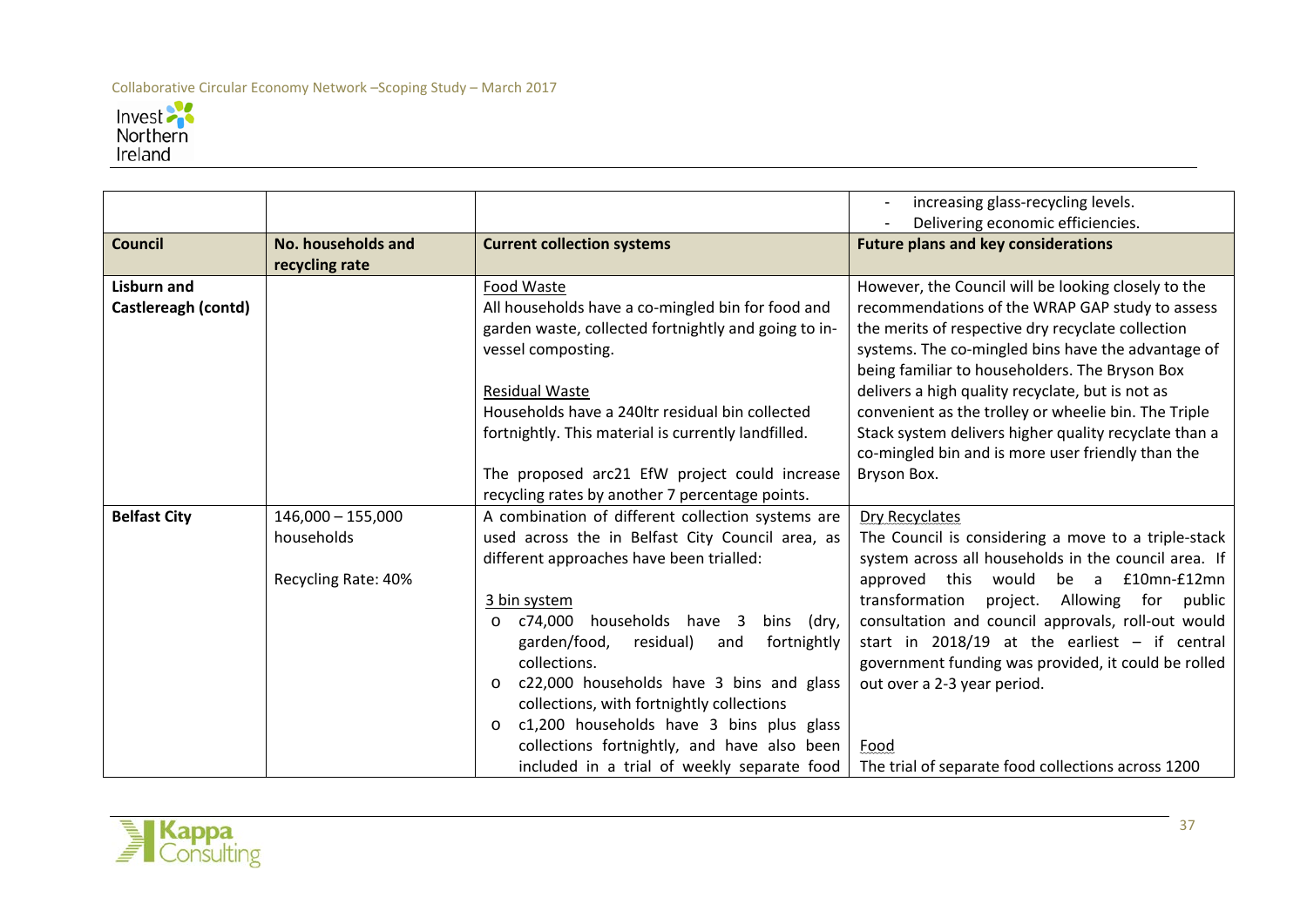

|                             |                                      | collection.                                                                                                                                                                                                                                                                                                                                                                                                                                        | households has shown that food-recycling levels<br>increased as a result of separate collections. |
|-----------------------------|--------------------------------------|----------------------------------------------------------------------------------------------------------------------------------------------------------------------------------------------------------------------------------------------------------------------------------------------------------------------------------------------------------------------------------------------------------------------------------------------------|---------------------------------------------------------------------------------------------------|
| <b>Council</b>              | No. households and<br>recycling rate | <b>Current collection systems</b>                                                                                                                                                                                                                                                                                                                                                                                                                  | <b>Future plans and key considerations</b>                                                        |
| <b>Belfast City (contd)</b> |                                      | Kerbside sort system<br>c55,000 households have 2 boxes, weekly<br>$\circ$<br>collections and separate food waste<br>collection.<br>c3,000 households use the triple stack<br>$\circ$<br>system, collected weekly, and separate food<br>collection.<br>As a result, the council has a good understanding<br>of the pros and cons of different systems, and<br>which approaches are better in terms of recycling<br>rates and contamination levels. |                                                                                                   |

Section 4.3 provides a summary of the key findings.

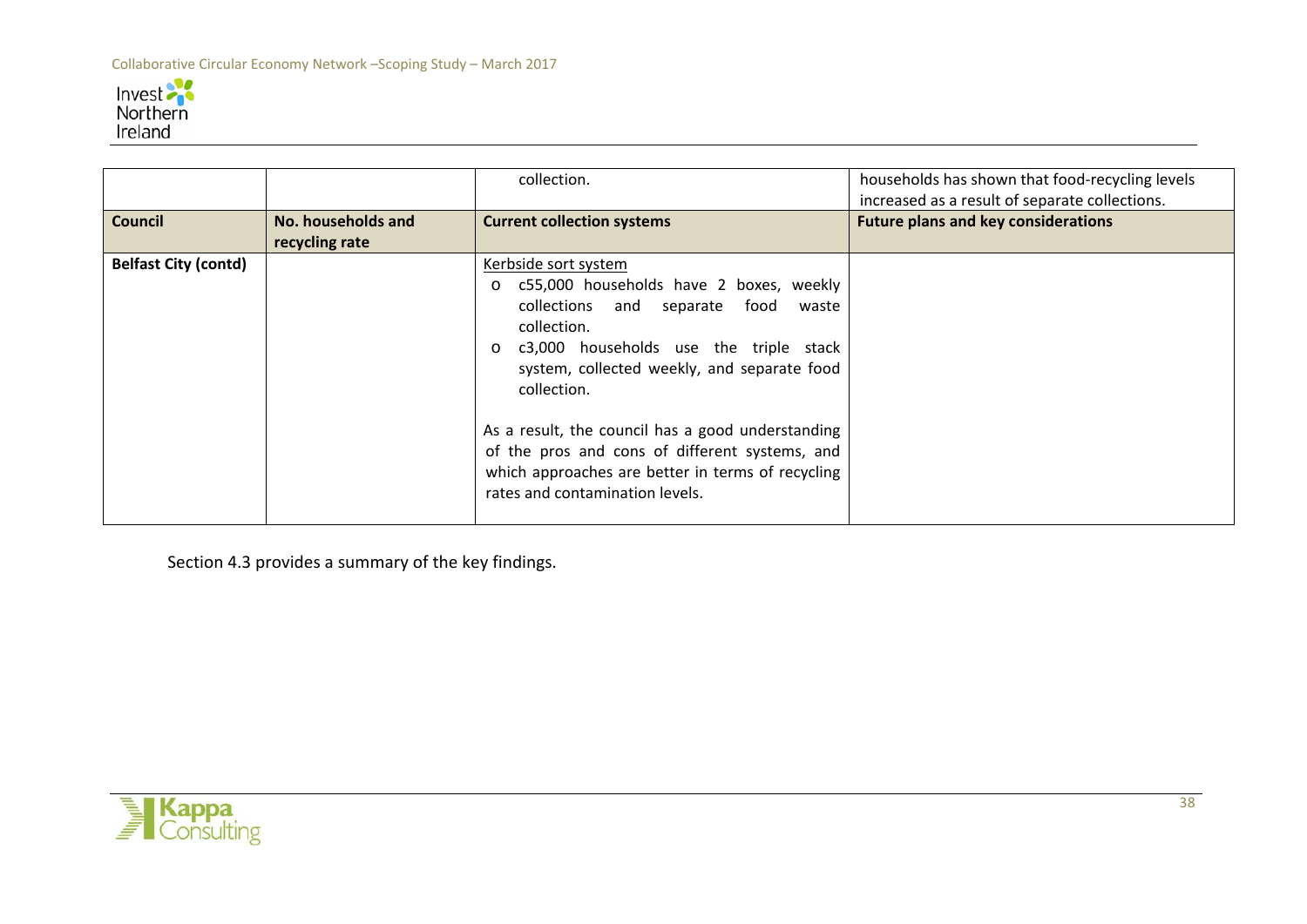

# **4. The Opportunity for Supply Chain Collaboration**

# **4.1 Strategic Context – Transition to a Circular Economy**

- 4.1.1 The scoping study and objectives of the Collaborative Network should be considered within the context of:
	- the overall tonnage of household waste arisings is increasing, as a result of a growing population and rising number of households;
	- legislative and environmental pressures are such that there will be a continuing drive to reduce disposal to landfill and to increase recycling rates;
	- it has been recognised that, to achieve a marked increase in recycling rates, will require a new approach to waste management and waste collection processes; and
	- there is a general acceptance and priority that Northern Ireland needs to move towards a more circular economy, and that changing our approach to waste management will have a central role to play in this transition.

These factors all support the need to reconsider our approach to household waste collection, introducing waste management systems which will not only increase recycling rates but will also improve the quality of the recyclate collected  $-$  to ensure that the value potential of the waste resource can be fully realised.

4.1.2 The economic, environmental and social benefits of moving to a Circular Economy have been widely documented and accepted globally, with governments as diverse as China, Germany, Scotland, Denmark and South Korea adopting Circular Economy Programmes. Within the UK, London has developed a Circular Economy Route Map to 2036, Scotland has committed £70mn of funding for circular economy initiatives, Wales has increased its core funding for the circular economy by 40% and has made plans for significant investment in collection and treatment infrastructure.

In Northern Ireland, momentum has been building to ensure that the circular economy is firmly embedded in the next Programme for Government and government departments have been working together to identify what they can do to support the transition to a Circular Economy.

Local authority waste management has a central role to play in this transition, and so a *strategic 'Task and Finish' group, with* representatives of NILGA, DAERA and SIB,

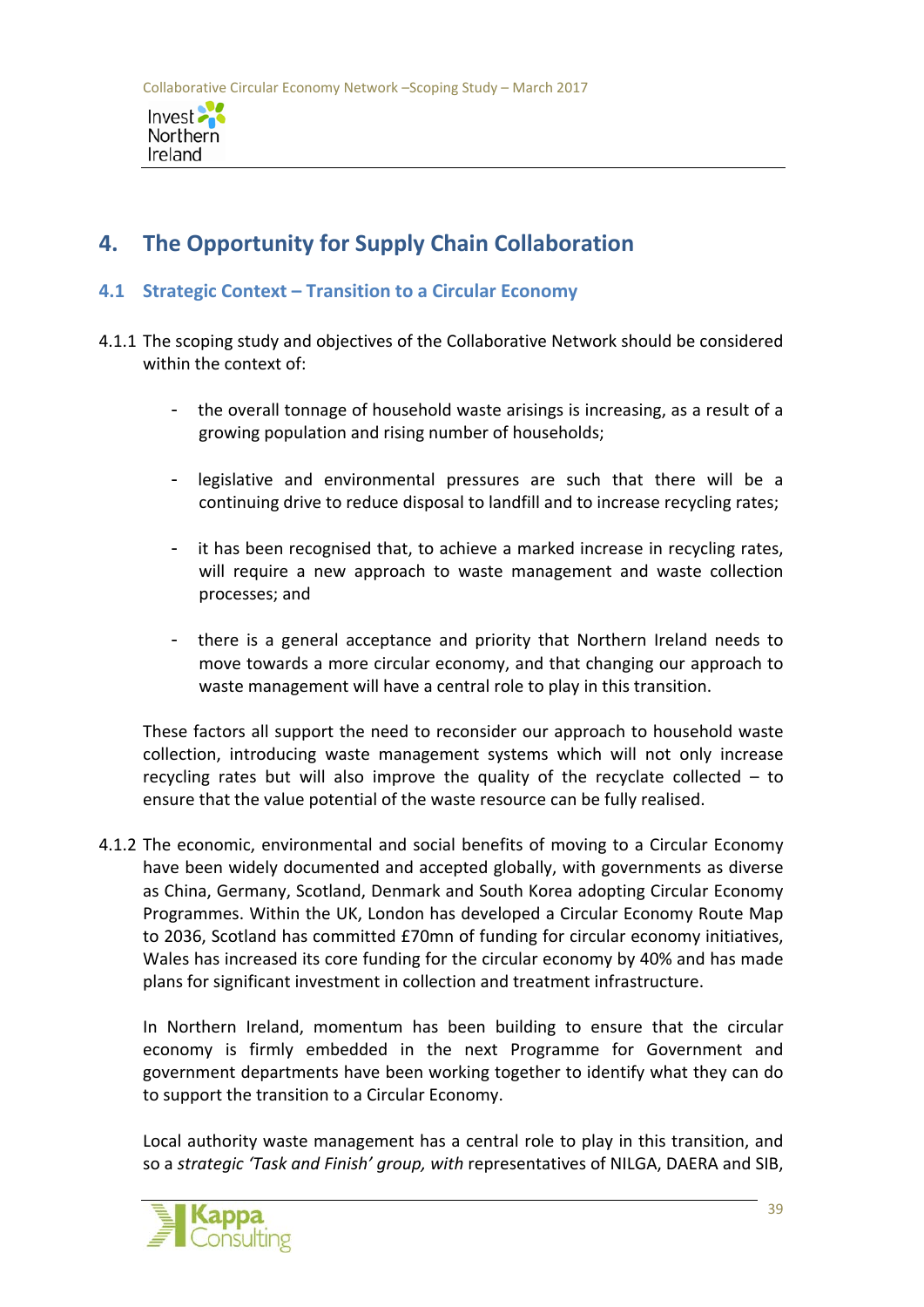

was established to look at local authority waste management. The Task and Finish Group concluded that:

- It will be a challenge with current waste management practices to meet the 2020 recycling target. If the current approach to waste management is not changed, then the economic potential from a circular economy will not be realised, opportunities to develop new products from waste will be lost, the cost of waste management treatment will continue to increase and councils will be exposed to continuing risks from illegal waste activity.
- With the developing policy around the circular economy, it is likely that ambitious new targets will be set for continued reductions in landfill and increasing recycling rates.
- Councils will have a central role to play in maximising the opportunities presented by the circular economy, as custodians of resources that can be diverted from disposal and used as materials for higher value reprocessed products.
- From a waste management perspective, a number of barriers have been identified, namely around the volatility, suppressed value and quality of recyclate, limited segregation of waste streams, limited options for further reductions in residual waste within the current waste management systems and need for investment in waste management infrastructure. Potential solutions have been identified, a number of which align directly with the objectives of this collaborative network, namely:
	- building quality and value into recycling targets;
	- establishing networks/infrastructure for sharing knowledge within the sector, and working collaboratively to overcome the barriers;
	- Councils working collaboratively together and with industry to address the barriers; and
	- Improving recyclate quality standards.
- 4.1.3 The work of this collaborative network therefore has the potential to make a strong contribution to the movement to a circular economy. However, this will require a change to current waste management systems, connecting the needs of recyclate reprocessors in terms of the quality and quantity of household collected waste, with the needs of the local authorities, in putting in place collection systems which meet their waste and recycling targets and are acceptable to rate payers.

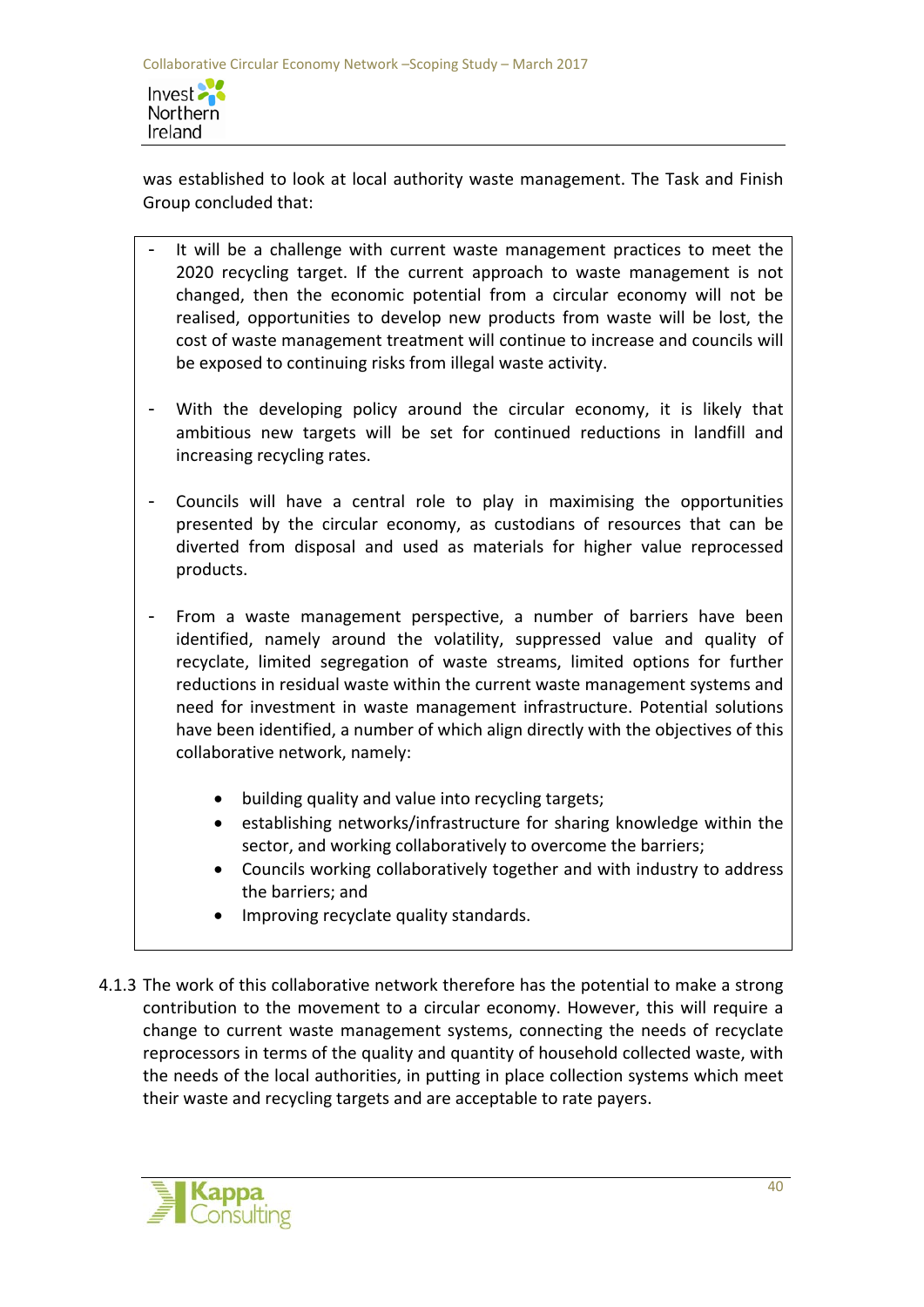

As detailed in Section 2 there is already a demand and need from reprocessors in Northern Ireland for higher quantities and quality of recyclate collected within Northern Ireland. The following sub-section (section 4.2) summarises the impact that an increased and higher quality local recyclate supply could have on the reprocessors and the potential economic added value of this reprocessing activity.

Section 3 outlines the current waste management systems employed by those councils involved in the Network, but highlights that some are also already actively considering new approaches which would lead to less fragmented systems, increased recycling rates and particularly for food waste, and a higher quality recyclate. However, it is also noted that, to encourage the introduction of systems designed to optimise the value of recyclate, the recycling targets against which the local authorities are measured should be redesigned to incorporate quality, carbon savings, and environmental as well as weight-based measures.

The 'Task and Finish' Group recommended that, to develop waste management systems which will effectively support a more circular economy approach, there needs to be collaboration between councils, reprocessors and the waste management supply chain.

Bryson Recycling's position within the supply chain, and as a member of the Network, provides a valuable link between the local authorities who determine and procure recycling services and the reprocessors who receive the materials to recycle. Section 4.3 provides an overview of Bryson Recycling and refers to benchmark examples of good practice from Scotland and Wales.

Finally, section 4.4 summarises the collaborative opportunity assessed by this Scoping Study.

# **4.2 Reprocessors – Commercial and Economic Impact**

4.2.1 Northern Ireland is fortunate to have three major reprocessors of glass, paper and plastic recyclates, operating across export markets and providing an opportunity to recover high levels of value from our three main dry household recyclate streams. They are each leading players in their respective markets; one is locally-owned and two are owned by European parent companies.

Each of these three reprocessors is a major player and contributor to their local regional economy and to Northern Ireland as a whole, as:

- significant employers;
- strong exporters;
- valued customers for a local supply chain; and
- committed investors.

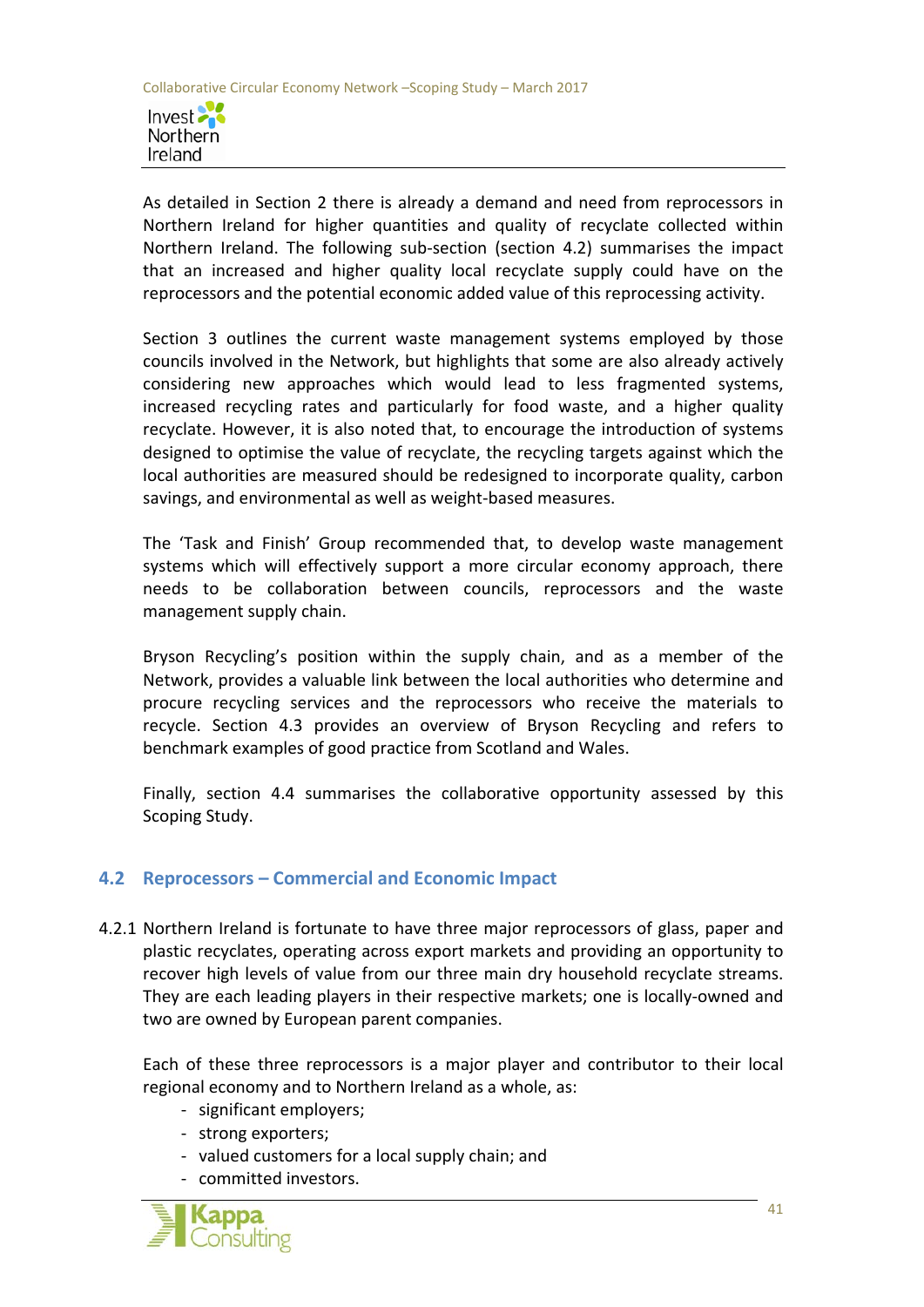

An adequate and reliable supply of recyclate material is fundamental to each of their businesses, in terms of quality, volume and proximity of supply. In each case, there are compelling pressures to keep contamination in recyclate at a minimum and, if recyclate is not available locally at the required quality specification, reprocessors are having to import their recyclate rather than sourcing it locally. Importing recyclate adds costs to the reprocessors, making it more difficult to compete in export markets.

All of the reprocessors confirmed that, if more recyclate was available locally at the required quality, they would be in a much stronger position to implement expansion plans. These businesses have a strong track record of growth, expansion and investment. More recyclate supplied from within Northern Ireland would strengthen the businesses in terms of efficiencies and cost savings and reduce carbon impact. In addition to strengthening the businesses to drive expansion plans and job creation, it would also help to safeguard the 700+ jobs currently employed by the three reprocessors in the Network.

Each of the reprocessors have found that co-mingled collections currently result in levels of contamination that are unsustainable for their businesses, in contrast to recyclate that has been collected separately through kerb-side sort or separate 'bring' sites and Community Recycling Centres, which is capable of meeting their required quality specifications.

Recylcate that is collected using methods that do not deliver the quality levels required by these reprocessors, generally goes to lower value applications or, in some instances, disposal. This is a lost opportunity for the Northern Ireland economy, in terms of both the value recovered from our waste and supporting the growth and competitiveness of this valuable reprocessing sector.

# 4.2.2 Glass

- There are strong drivers within Encirc to increase and maximise the level of recyclate glass used in the manufacturing process. However, contamination levels must be less that 1%.
- There is a general view amongst reprocessors and GRFs that glass that is collected using co-mingled collection systems is too highly contaminated. This glass tends to be channelled to lower value applications and export markets.
- The Republic of Ireland has recognised that, unless the quality of household glass collections can be improved, valuable resource is being exported and lost to the local economy. As a result, bye-laws have been passed by some local authorities requiring glass to be collected separately.

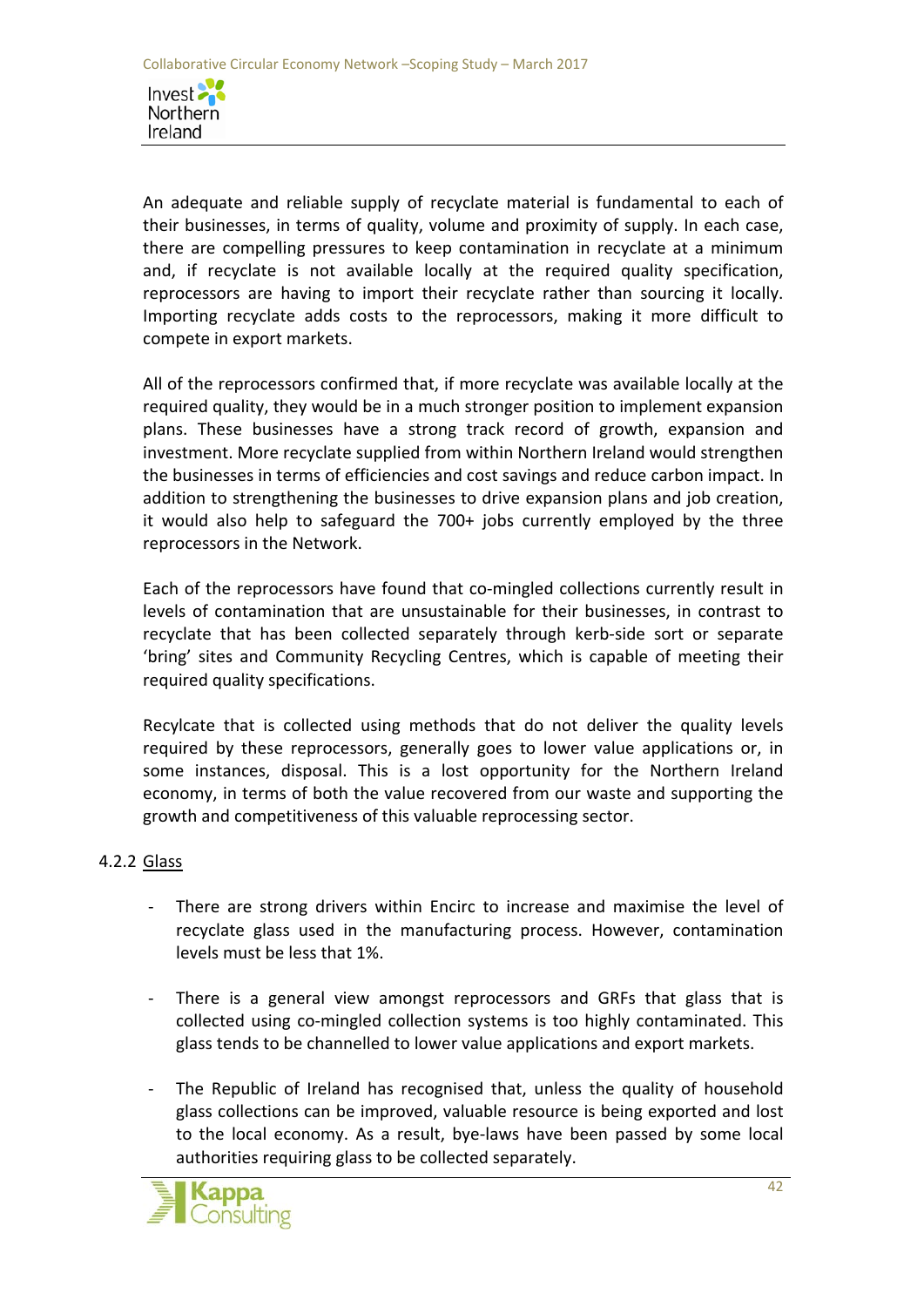

- In Northern Ireland, approximately 225,000 households have separate kerbside collection of glass. Whilst civic amenity and 'bring' sites capture c12,000 additional tonnes, a significant volume of glass waste arisings from households is still not being captured. Consequently, the Republic of Ireland has become a predominant supplier of glass cullet for local reprocessors.
- If more glass recyclate was available in Northern Ireland, from separated collection systems, Encirc could use this recyclate to continue to grow its business and increase the recyclate fraction within its products.

#### 4.2.3 Paper

- The two main issues for Huhtamaki Lurgan with regard to post-consumer paper supplies are: contamination levels and proximity of supply.
- As Huhtamaki's products are used in the food and drink sector, contamination is a critical issue. Huhtamaki Lurgan's experience has found that contamination levels are too high in current co-mingled collection systems, and kerb-side sort and separated collections via banks and Community Recycling Centres are by far the preferable option.
- Only half of Huhtamaki's post-consumer paper supplies are from Northern Ireland and Huhtamaki will now only buy post-consumer materials that have been collected separately (either through kerb-side boxes or paper banks and Community Recycling Centres).
- Currently, c35% of post-consumer paper is being 'lost' and not recycled, and a large proportion of the paper that is collected is co-mingled and being exported to low-value markets.
- Getting adequate supplies of post-consumer material locally will be critical to the strength and sustainability of the future business.

#### 4.2.4 Plastic

- Cherry Plastics has found that the contamination levels in plastic recyclate from co-mingled collection systems and co-mingled MRFs are currently too high and result in unacceptable levels of rejects and costs to the business.
- The company is striving to significantly reduce its reject levels on recyclate, by moving away from co-mingled sources in favour of plastic that has been sourced through kerb-side sorted or separated collection.

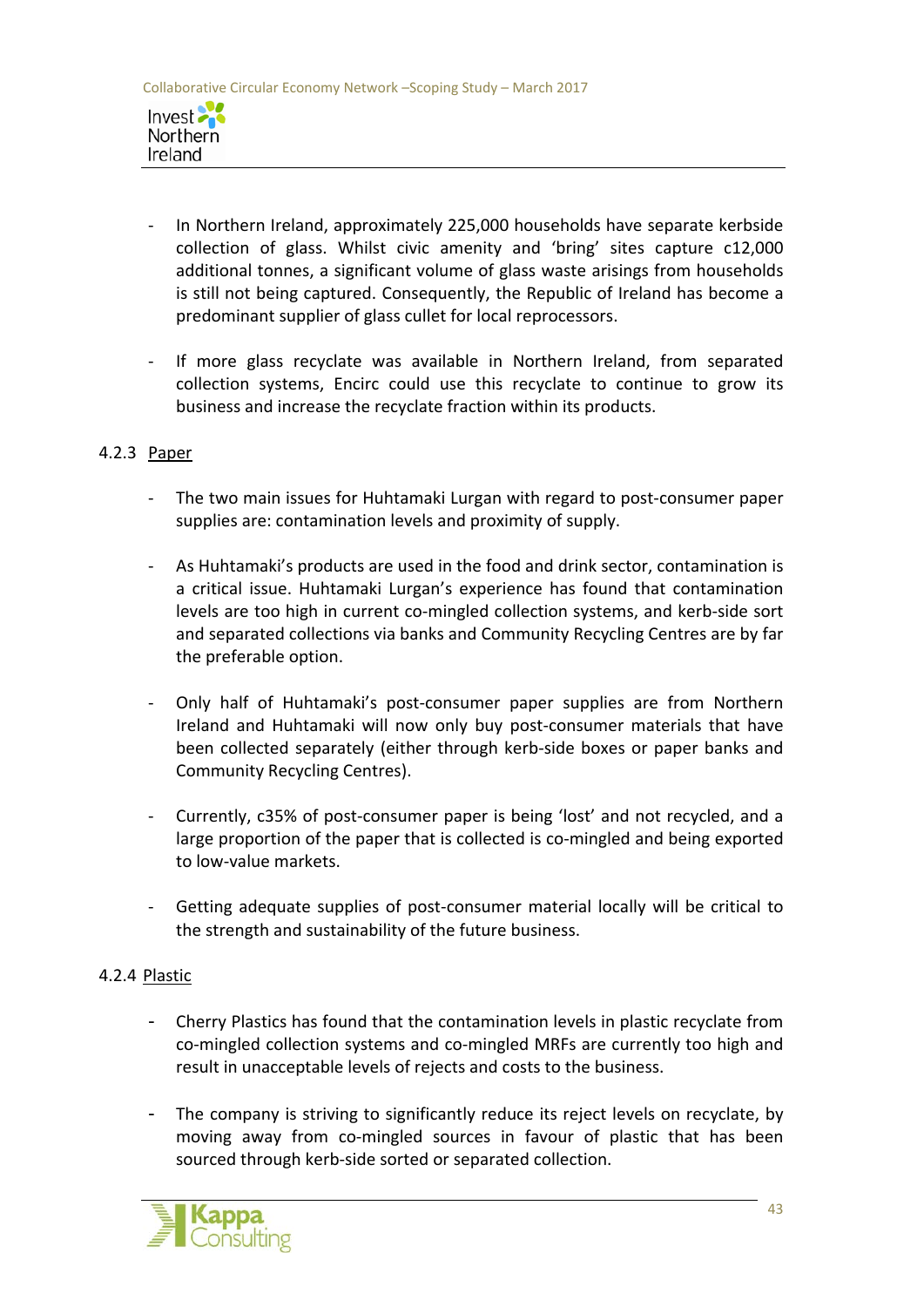Invest Northern Ireland

- As a result, less than a half of Cherry Plastics' post-consumer plastic recyclates currently come from Northern Ireland, with most of the balance sourced from GB. The transportation costs on supplies from GB place a significant cost burden on the company, but are necessary to enable the company to source supplies of an adequate quality.
- Based on DAERA WasteDataflow figures, the capture rate for household plastics in Northern Ireland is very low (c16%), and so it would appear that there is still considerable volume of post-consumer plastics which is not yet making it into the recycling channel. Furthermore, many areas still use a co-mingled system for the collection of plastic recyclates.
- If more plastic recyclate was available from Northern Ireland, sourced through separated collection systems and Community Recycling Centres, Cherry Plastics could not only source a higher proportion of its supplies from Northern Ireland, rather than having to buy in product from GB, but would also increase its overall production and recyclate volumes, to support company growth plans within Northern Ireland.

# 4.2.5 Food Waste

Household food waste is currently an under-recovered and under-exploited resource. Not only are the recycling capture rates low, but the food waste that is collected mainly goes for composting, which is a relatively low value outlet in comparison to anaerobic digestion.

If more food waste was collected and available for applications other than composting, it would help to support the realisation of the bioenergy potential within Northern Ireland, reduce the need for energy crops, reduce reliance on fossil fuels and increase renewable energy generation and have a net positive environmental impact.

AgriAD believes that there is potential in Northern Ireland for an AD project pipeline equating to up to 150,000 tonnes of feedstock per annum.

4.2.6 The following table estimates that the current economic added value of the 3 reprocessors included in the Network is at least £110mn, with a further £47mn of unrealised economic potential from the additional capacity that the reprocessors could release if additional recyclate was available locally. These estimates do not include the value that could also be derived from generating biogas from food waste.

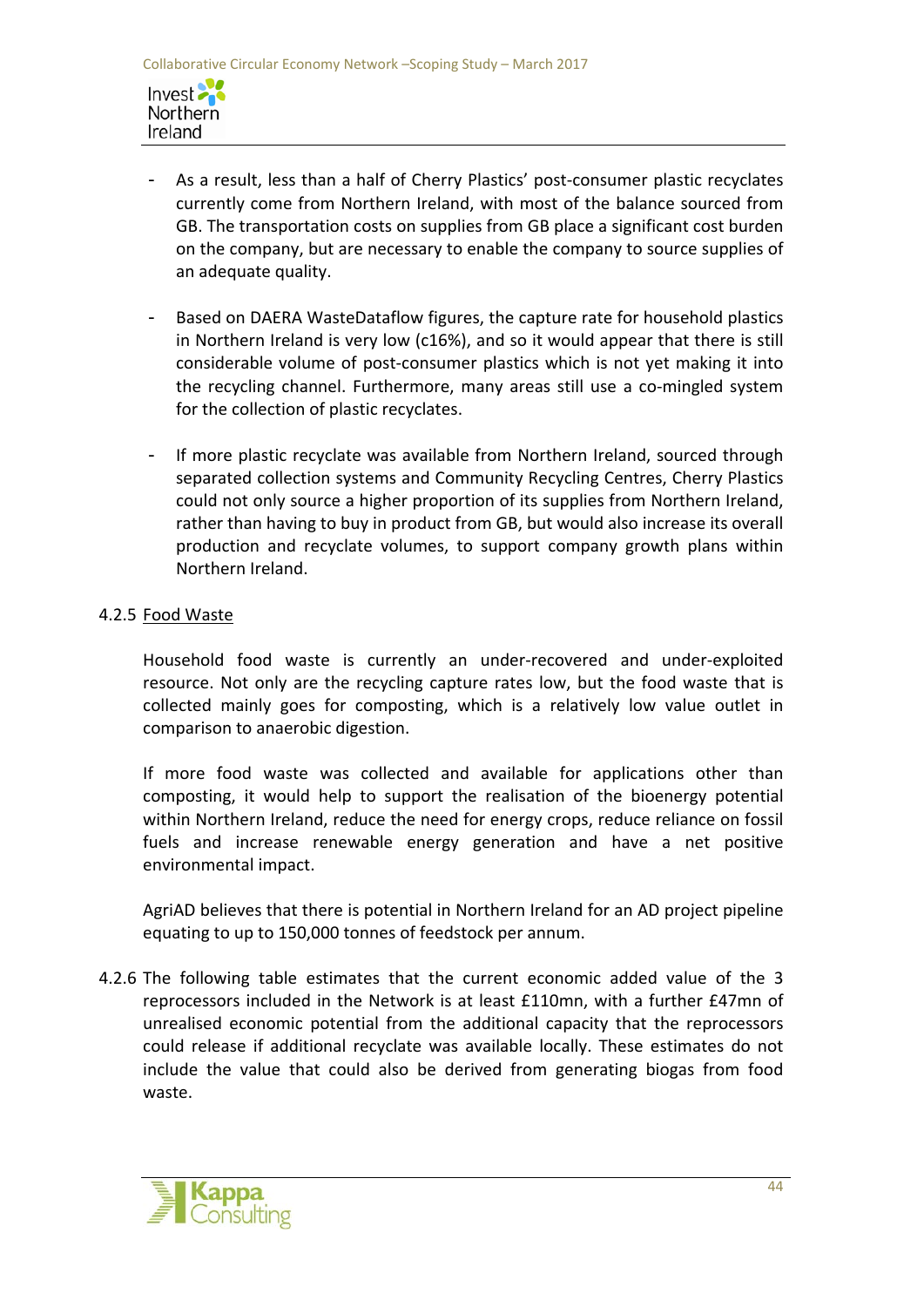

|                     |                                                                  | <b>Current</b>    |                                     | <b>Potential</b>                            |                                                                       |                                                                      |
|---------------------|------------------------------------------------------------------|-------------------|-------------------------------------|---------------------------------------------|-----------------------------------------------------------------------|----------------------------------------------------------------------|
| <b>Companies</b>    | <b>Materials</b>                                                 | <b>Employment</b> | <b>Tonnes</b><br><b>Reprocessed</b> | <b>Estimated</b><br>economic<br>added value | <b>Additional</b><br>tonnage required<br>- not currently<br>available | <b>Additional</b><br>economic activity<br>that could be<br>generated |
| <b>Encirc</b>       | Glass made into<br>new glass bottles                             | 441               | $100,000+$                          | £76m                                        | 40,000+                                                               | £31m                                                                 |
| Huhtamaki           | Paper made into<br>egg boxes and<br>similar products             | 220               | 16,000                              | £26m                                        | 8,000                                                                 | £13m                                                                 |
| <b>Cherry Pipes</b> | Plastic HDPE and<br>PP bottles made<br>into industrial<br>piping | 65                | 8,000                               | £8m                                         | 3,000                                                                 | £3                                                                   |
| <b>Totals</b>       |                                                                  | 726               |                                     | £110m                                       |                                                                       | £47m                                                                 |

*(Added value has been calculated as the value of the reprocessors' end product less the cost of the recyclate material per tonne, with a multiplier effect of 1.5 applied; Due to commercial sensitivity, the exact tonnage of cullet supplied to Encirc is not detailed in the above table. However, these figures were provided to Kappa Consulting and the added value has been based upon the exact figures)*

# **4.3 Recyclate Household Collection Systems**

4.3.1 With regard to the collection of dry recyclables, a variety of approaches are used across and within the profiled council areas. This relatively fragmented approach is a result of trialling different systems and the amalgamation of different council areas with different legacy approaches.

To date the main considerations for councils in developing their collection systems have been:

o Meeting their recycling targets.

Councils are currently given recycling targets based purely on the weight of material collected for recycling. These targets are not linked to the quality or value of the recyclate, carbon savings or the best environmental options. Whilst councils continue to be measured against a weight-based target, some may be reluctant to approve any change in approach that could risk (even temporarily) a dip in recycling volumes as householders adjust their recycling behaviour. Before considering a change to the collection system, they would need to be reassured that it would not impact negatively on their recycling rates. Indeed, it could be argued that, unless recycling targets are adjusted to incorporate measures related to quality and economic value as well as carbon and cost implications, they could become counter-productive to ensuring that the economic recovery value from recyclate is fully realised.

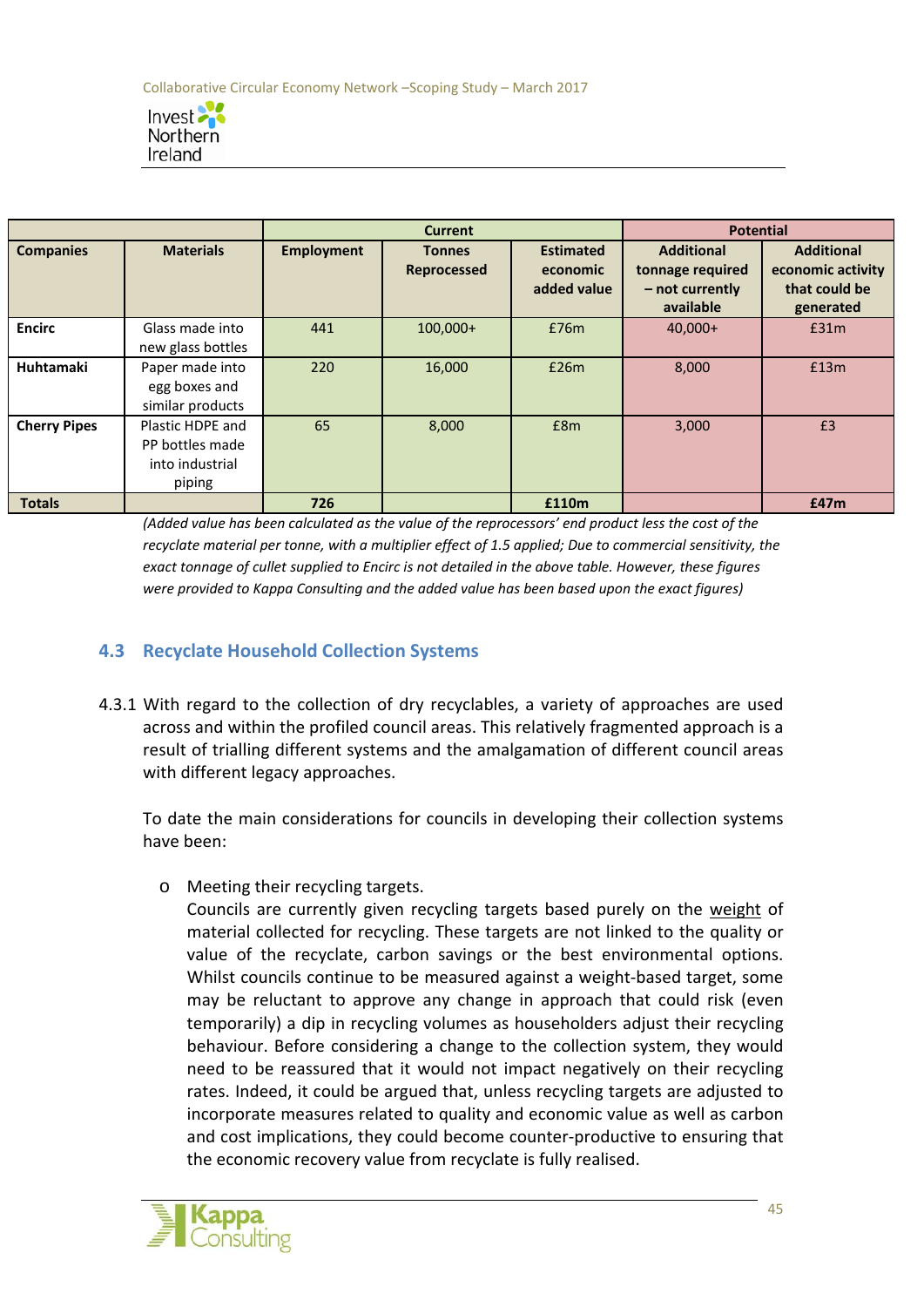

- o The cost effectiveness of the system. There needs to be a clear business case and return on any investment proposed by the council, and also funds available for any major waste collection transformation programme.
- o Acceptance and ease of use by ratepayers .

Councils have to be sensitive to the acceptability of any changes to waste collection by its ratepayers. Again, council members will be reluctant to approve any changes which could be received negatively by their electorate. It is therefore important that any new system is user-friendly and convenient for the householder, and that they understand the rationale and benefits of the system.

Whilst none of the councils profiled currently have a single harmonised approach to dry recyclate collections, some are moving towards the introduction of a harmonised system, including a move towards kerbside sort, on the basis of quality and optimising the value recovered from waste.

WRAP has recently completed a 'Gap Study', commissioned by DAERA, which examines in detail the waste profile and collection systems for each local authority in Northern Ireland, and produced models to help the councils identify the preferred future-proofed approach for each of their council areas. At the time of writing, the detailed findings of the study were still being discussed with each of the councils and were not available for publication.

The study noted that the average recycling rate currently achieved from local authority household collections is 42%, with a target of 50% to be achieved by 2020. To meet the 2020 target, it was recommended that local authorities will have to change their current approaches to household collections.

A number of conceptual and modelling scenarios have been developed by WRAP, to help to identify the best collection option in terms of both cost and recycling efficiency. The local authorities have been waiting to review the information from WRAP, to help to inform their future development plans. It is understood that increasing the level of food waste going to the recycling is a priority, coupled with adjustments to the frequency of collection or receptacle capacity for residual waste. Scenarios including separate dry recyclate streams provide the potential for councils to reduce costs in conjunction with other changes to residual waste and food waste recycling collection.

4.3.2 Scotland and Wales provide strong examples of how waste management systems have successfully evolved to move towards a zero waste and circular economy approach.

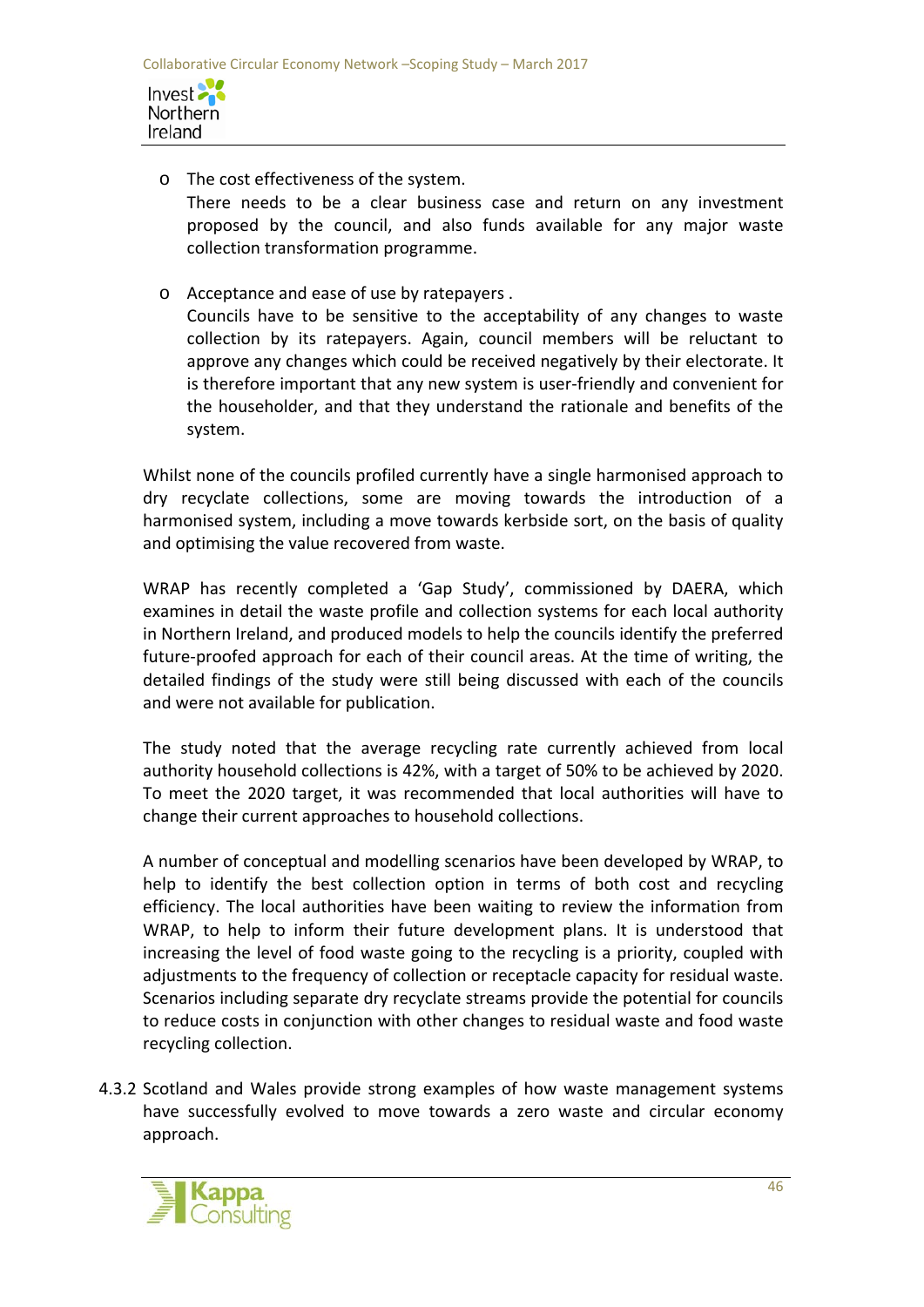

#### **Scotland**

Scotland has a well established zero waste and resource efficiency agenda, and a circular economy strategy with ambitious recycling targets – by 2025, 70% of waste should be recycled and no more than 5% of waste should be going to landfill.

The key challenge in the Circular Economy Strategy is to increase both the quantity and quality of materials recycled to support a more circular economy. Contamination is recognised as a barrier to high quality recycling.

Scotland has put in place a framework to support a more circular economy through its recycling systems. There are four key elements to this framework:

- *Separate collection of key materials*, including food waste, and prohibiting separately collected material going to incineration or landfill;
- Development of a Scottish Household Recycling Charter, as a joint initiative between national and local government setting out a *more consistent approach to household recycling collection* systems, and a Code of Practice to increase householder recycling participation, improve the quality of recyclate and provide for greater economic benefits and savings for local authorities;
- A Scottish Materials Brokerage Service, to establish more commercially attractive collaborative contracts for waste and recyclable materials from local authorities, and to establish more certainty in the volume and quality of recyclate available for the domestic reprocessing sector; and
- A statutory Code of Practice for Materials Recovery Facilities, to improve the quality of materials arriving for sorting.

Reducing contamination arising from household collection systems is a key priority, to ensure that local authorities improve the quality and value of recyclate available for reprocessing – which is directly in line with the objectives of this collaborative network.

Falkirk Council is an example of a local authority which has led the way in changing its collection systems to improve the quality of its recycling. In 2013, Falkirk Council found that 60% of the material in their residual bins could have been recycled. With this evidence, the Council decided to significantly change its collection system and moved to a system comprising weekly separate food collections, fortnightly separate collection of dry recyclables, fortnightly collection of garden waste and the residual bin only collected every three weeks. Falkirk Council was the first local authority in the UK to move to three-weekly residual waste collections. The Council reports that Its new collection system has resulted in increased recycling rates and reduced waste management costs.

Several local authorities around the UK have subsequently followed Falkirk's lead and Falkirk continues to lead the way, as the first council in Scotland to sign up to the Government's Household Recycling Charter. The Charter includes a three-stream recycling system, which will include one container for glass, one for paper and card, and one for metals and plastics, together with existing food waste and residual collections.

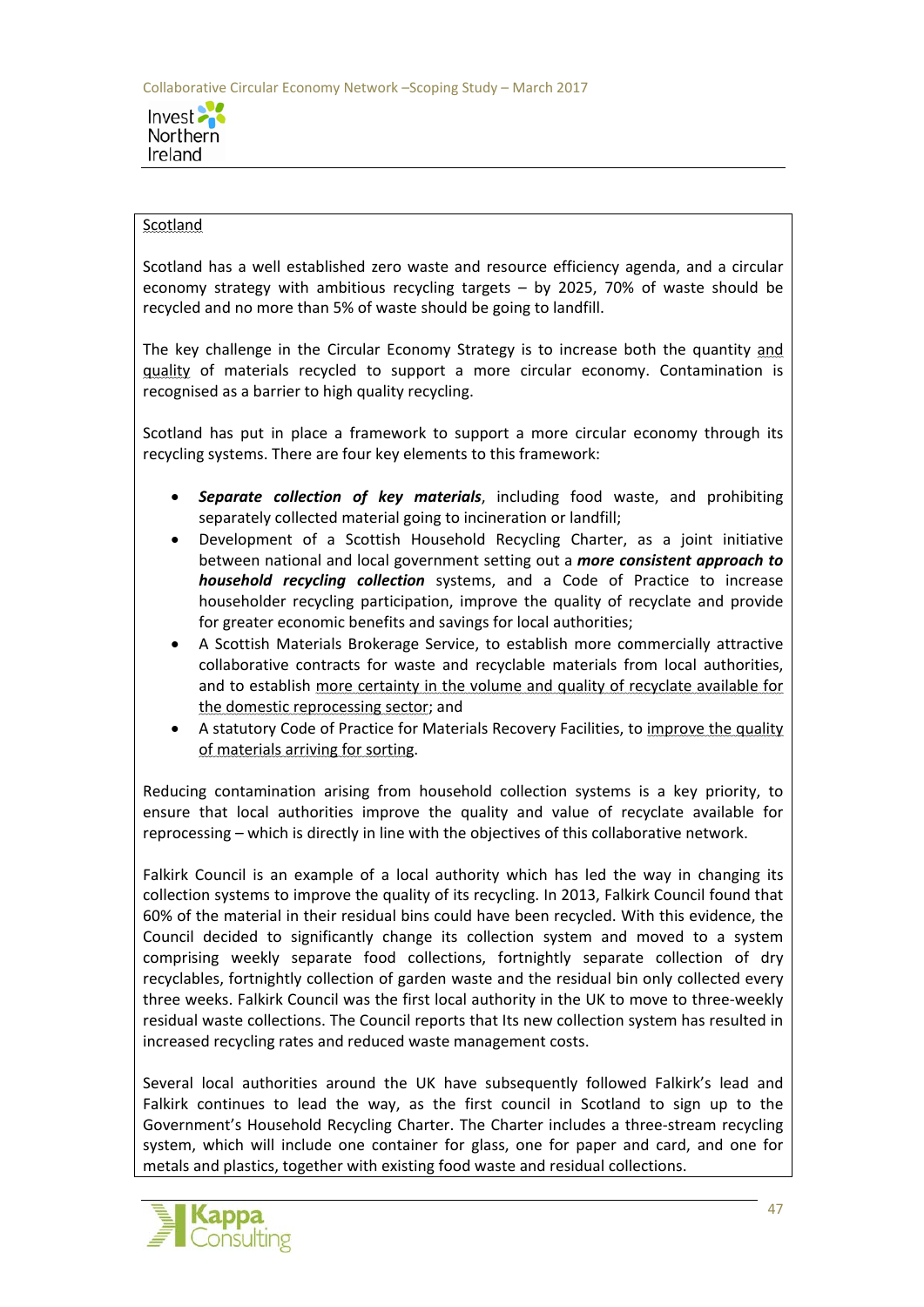Invest 2 **Northern** Ireland

### Wales

By 2015/16, Wales already had a recycling rate of 60%– double the figure of a decade ago and exceeding the Welsh Government's recycling target of 58%. The next target is to achieve a 64% recycling rate by 2020, 70% by 2025 and to become a zero waste nation by 2050.

Conwy County Council has been identified by a number of NI local authorities as a strong example of a council that has successfully introduced a new approach to collections, resulting in higher rates of quality recycling. Based on the results of the pilot, the Council decided to roll the system out across all 56,000 households within the council area over the course of late 2014/early 2015. Conwy Council has found that, with this new system, residual waste levels have dropped and dry recycling has increased. Conwy also reports that Trolibloc (3 boxes on a trolley – referred to elsewhere as either wheelie boxes or triple stacks) users tend to put out a fuller range of materials for recycling and has therefore, increased recycling in terms of both participation and the amount of material collected.

# 4.3.3 Bryson Recycling

#### **Company Background - Activities and Size**

Bryson Recycling is Northern Ireland's leading provider of recycling services to councils in Northern Ireland and the largest social enterprise recycler in the UK.

Bryson has been delivering recycling services for over two decades. Its first recycling service began in 1993 with Cash for Cans where people were encouraged to recycle aluminium drinks cans for cash through the provision of accessible collection points at locations such as supermarkets. The service expanded in scale and the variety of recyclate handled.

During 2004 and 2005, after securing a number of local authority contracts, Bryson Recycling went through a substantial period of growth. The number of employees increased from 30 to over 200 in 12 months and the company relocated operations to Mallusk. The kerbside box service was introduced to 180,000 households in Northern Ireland and Bryson also built a regional Materials Recovery Facility (MRF) to process recyclables collected from a further 250,000 households in the Province.

Bryson Recycling is now the largest social enterprise recycler in the UK; collecting and processing materials from over 60% of homes in Northern Ireland, as well as operating 8 recycling centres across Donegal, Ireland and Conwy, Wales.

#### **Key Facts**

- Staff employed 220
- Turnover £12.5 m
- Collect / process c 50,000 tonnes in NI for recycling

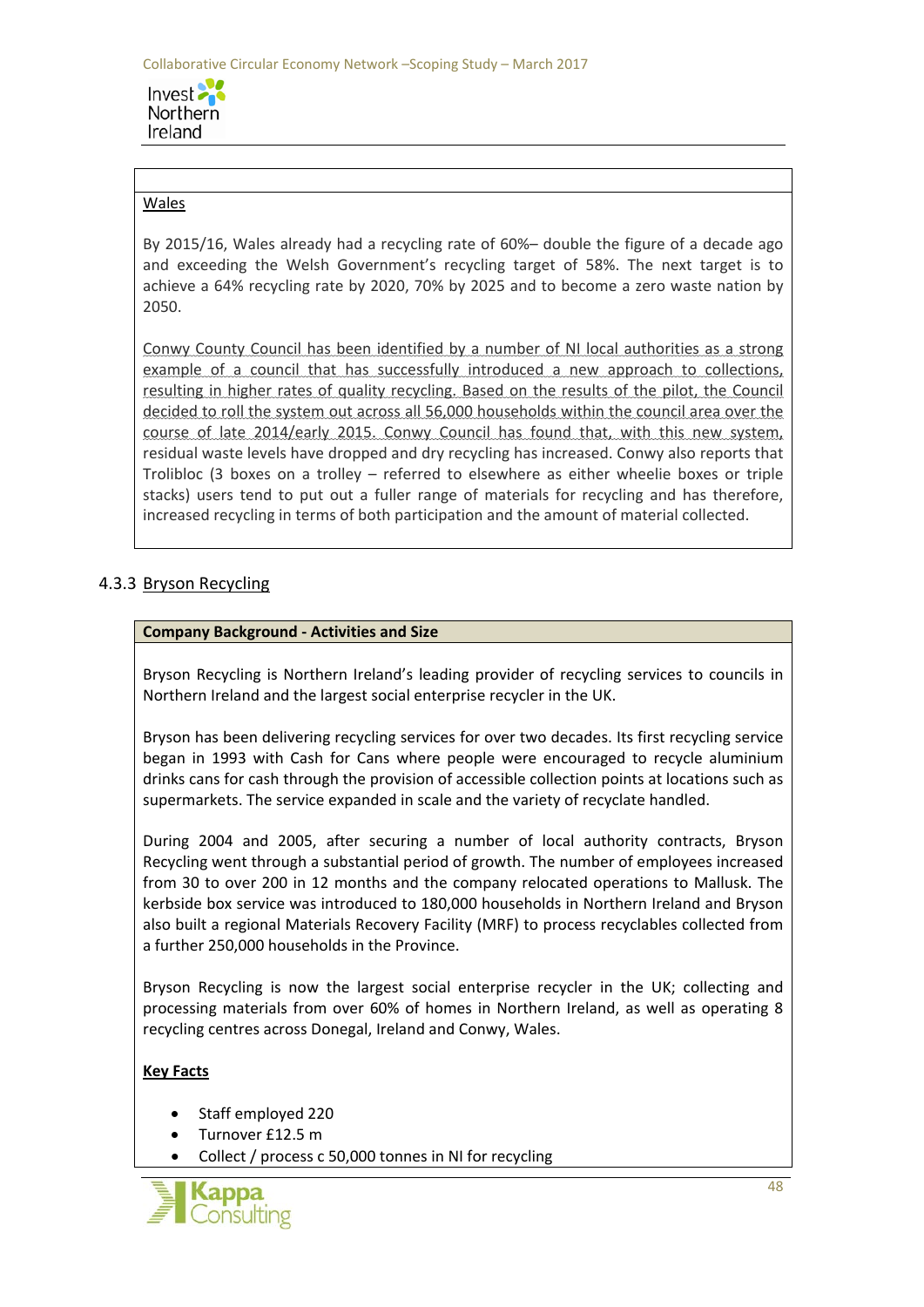

#### **Role in the Supply Chain**

Bryson Recycling provides recycling services under contract for Local Authorities in Northern Ireland. The two main areas of activity have been:

- *Kerbside sort and collections*: During 2004/2005, Bryson Recycling won a number of significant local authority contracts, to provide recycling services to 180,000 households in Northern Ireland through the use of kerbside boxes to store materials for collection. Bryson Recycling collects the materials from the boxes using specialist vehicles where the recyclables are sorted at the kerbside into separate compartments on the vehicle.
- **MRF:** During this time, Bryson also secured a regional contract with arc21 to run a Materials Recovery Facility (MRF) to sort comingled dry recyclables collected by local authorities using refuse collection vehicles (RCVs) from houses using wheelie bins to store the materials. In the comingled/MRF model the materials are mixed and sorted at the MRF into their various material types.

Bryson's position within the supply chain provides a link between the local authorities who determine and procure recycling services and the reprocessors who receive the materials to recycle, and therefore an insight into the needs and challenges faced by these different parts of the supply chain.

#### **Challenges Faced**

Based on its experience of these two different approaches, Bryson Recycling has found that the main challenges with each approach have been:

- the quality of the recyclate materials collected through co-mingled bin and from a MRF operation;
- customer acceptance and practical challenges around the design of the kerbside boxes.

#### **MRF operation: materials quality.**

Given its social enterprise aims, Bryson's aim is to sell recyclate materials locally to allow the local economy to benefit from the value of the recyclable materials.

However, Bryson has found that one of the main issues of running the MRF is the challenge of consistently maintaining the material quality standards required by local higher value markets. As a result, Bryson has had to sell its relocate to lower grade and therefore lower value applications, outside Northern Ireland. For this reason Bryson took a strategic decision not to include glass in the list of acceptable materials delivered to their MRF.

Bryson Recycling struggled from an early stage to reach UK newsprint mill paper standards and, for a lengthy period, had to opt for a mid-grade output, selling to a news mill in Norway with some sales to Huhtamaki in Northern Ireland. In 2015 the company stopped

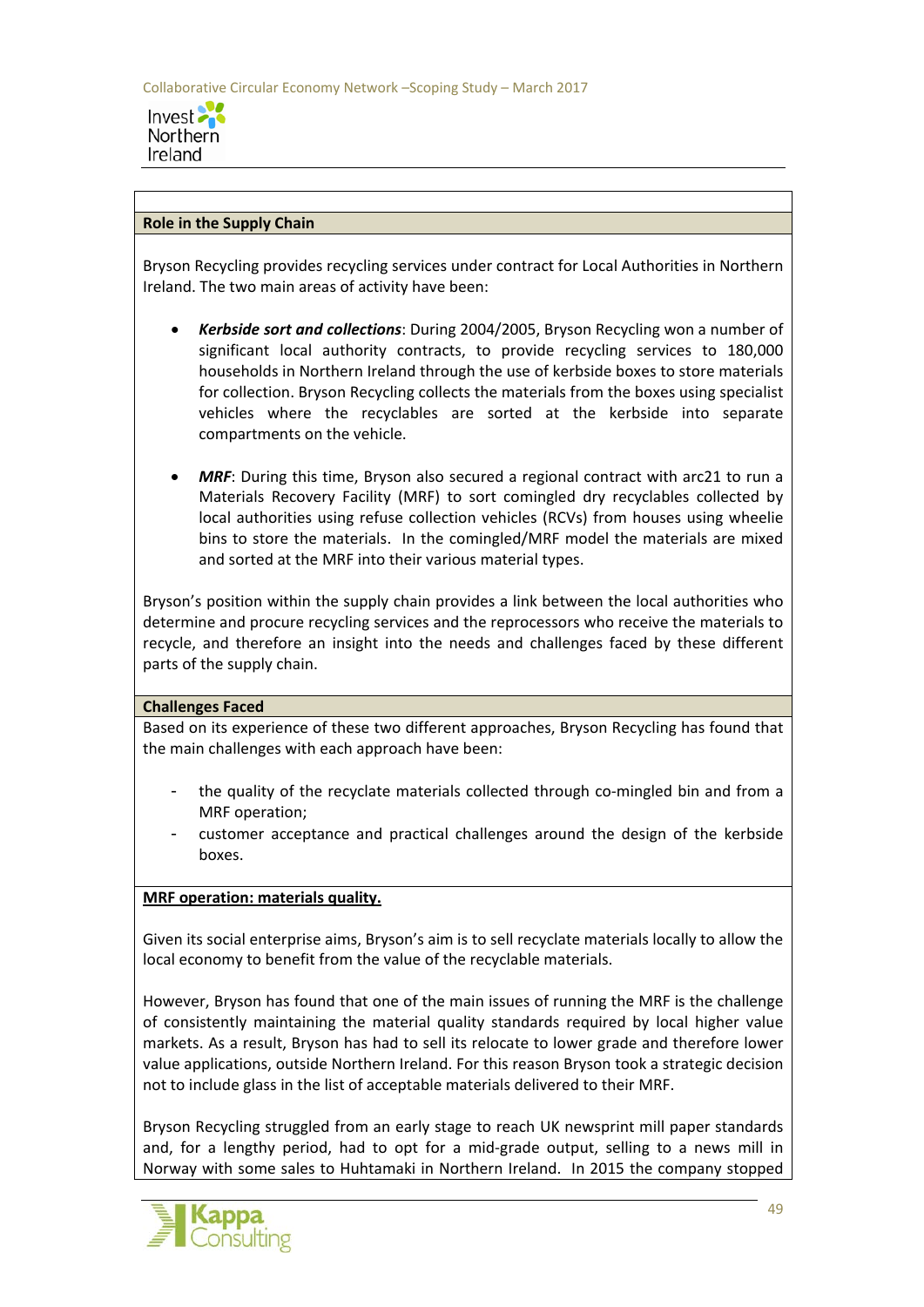Invest<sup>2</sup> **Northern** Ireland

supplying this grade to Huhtamaki and eventually, in 2016, ended supplies to Norway as they were no longer able to meet the required quality specification of c3% contamination (as cardboard is considered as a contaminant for this paper grade).

Bryson Recycling now sells 100% of the recyclate paper from its MRF as a lower value mixed paper grade to China where it is recycled into cardboard. In this grade cardboard and paper can be mixed and contamination tolerances are slightly higher. This shift to mixed paper was driven by the changing mix of materials received at the MRF facility, as a result of:

- i. Changes in consumer patterns, resulting in less paper and more cardboard and plastics.
- ii. Local Authorities adding more materials to their comingled collections, including plastic pots tubs and trays and cartons (e.g. Tetra pak).

Bryson Recycling has also experienced an increase in contamination in the mix of materials delivered by Councils. Contamination levels have gradually risen in recent years from an average of around 6% to around 10% at present. Non-target materials include plastic film and a range of items which pose a risk to staff and equipment.

The combination of these factors has led to a more complex and difficult stream of materials to sort and, as a result, over its 12 years of operation, the percentage of materials from the MRF sold in the UK has fallen from approximately 85% to around 10%.

The following table summarises the primary geographic markets for each of the material streams leaving the MRF in 2005, 2010 and 2017.

| <b>Material</b> | <b>Approximate %</b><br>of total (est.) | 2005          | 2010          | 2017          |
|-----------------|-----------------------------------------|---------------|---------------|---------------|
| Paper           | 70%                                     | UK            | EU / UK       | China         |
| Cardboard       | 12%                                     | China         | China         | China         |
| Plastic         | 10%                                     | UK            | ΝI            | ΝI            |
| Aluminium       | 2%                                      | UK            | UK            | UK            |
| Steel           | 5%                                      | $NI /$ export | $NI /$ export | $NI /$ export |
| Cartons         | 1%                                      | N/A           | N/A           | UK            |

End destinations for materials from the MRF 2005 – 2017

The following table details the main geographic end markets for the materials collected through kerbside sort.

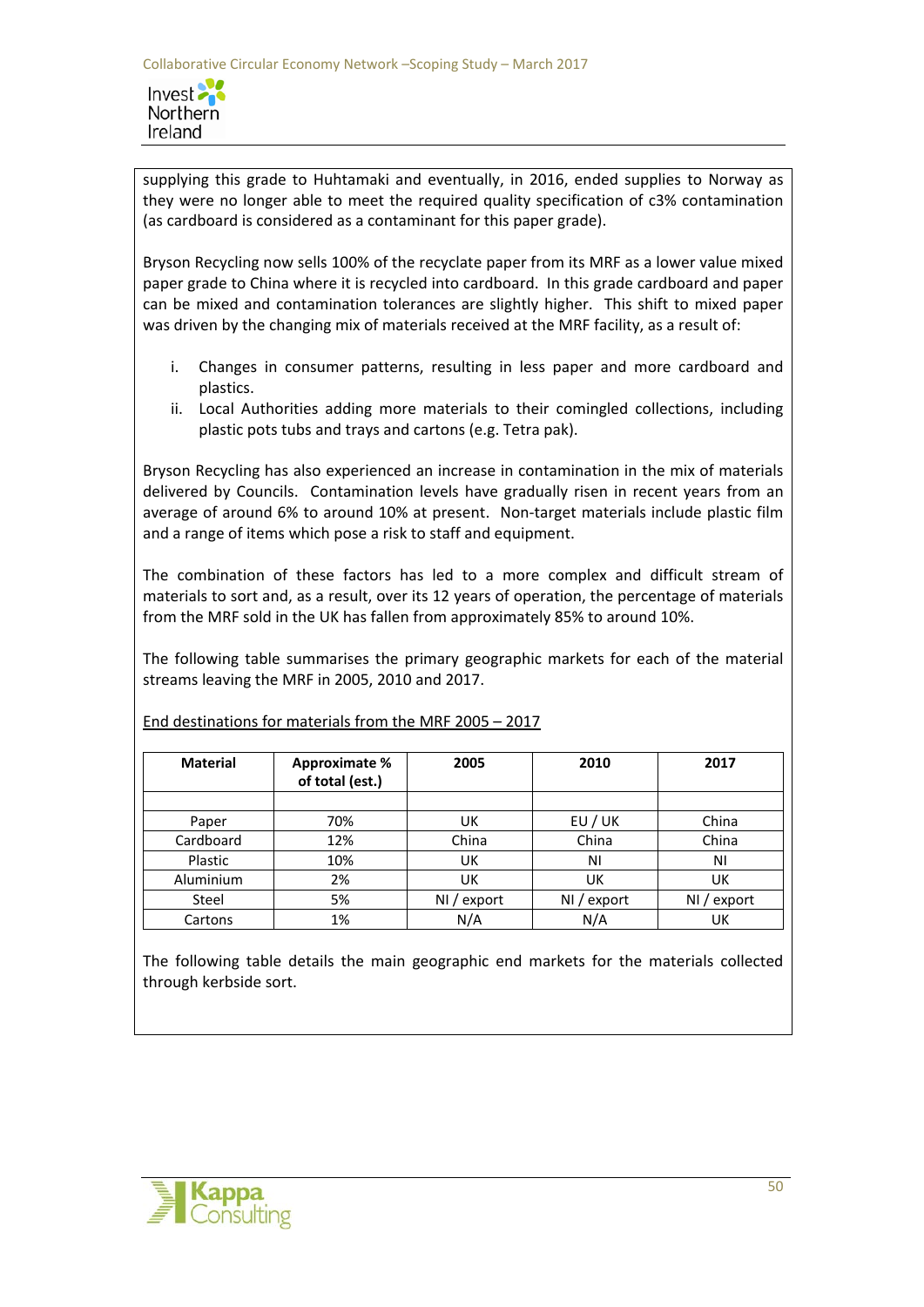

#### End destinations for materials from Kerbside sort operation 2005 – 2017

In contrast Bryson reports that 80% of materials collected through the box system are reprocessed in Northern Ireland.

| <b>Material</b>  | % of total | 2005          | 2010          | 2017          |
|------------------|------------|---------------|---------------|---------------|
|                  |            |               |               |               |
| Paper            | 35%        | GB            | EU            | ΝI            |
| Glass            | 35%        | ΝI            | ΝI            | ΝI            |
| Cardboard        | 12%        | China         | China         | China         |
| Plastic          | 10%        | <b>UK</b>     | ΝI            | ΝI            |
| Aluminium        | 2%         | GB            | GB            | GB            |
| Steel            | 5%         | $NI /$ export | NI / export   | NI / export   |
| <b>Textiles</b>  | 0.5%       | $NI /$ export | $NI /$ export | $NI /$ export |
| Cartons          | 0.4%       |               |               | GB            |
| Hand tools       | < 0.1%     | Africa        | Africa        | Africa        |
| <b>Batteries</b> | < 0.1%     |               | GB            | GB            |

Customer satisfaction with the service has been very high (>95%), but there have also been consistent suggestions from householders on how the service could improve, primarily around the design of the kerbside boxes. These suggestions included:

- Boxes that are less susceptible to windy conditions
- Hinged lids to prevent them going missing or breaking
- Portable containers on wheels
- Better containment of materials leading to fewer episodes of littering
- Greater capacity for storing materials

Based on these suggestions, Bryson has developed a new approach to collections, predicated on achieving consistently high levels of recycling, material quality and customer satisfaction - this led directly to the development of the Bryson model.

#### **'The Bryson Model'**

In developing the 'Bryson Model', Bryson Recycling considered the feedback from householders, the needs of the local authority clients and best practise elsewhere, to try to develop a system that would:

- Improve containers and vehicles
- Achieve the highest volumes of recycling;
- Achieve highest quality recycling;
- Minimise tonnage going to landfill;
- Be widely acceptable to householders and the public:
- Optimise value for money;
- Incorporate improvements to the containers and vehicles; and
- Be scalable and adoptable across NI.

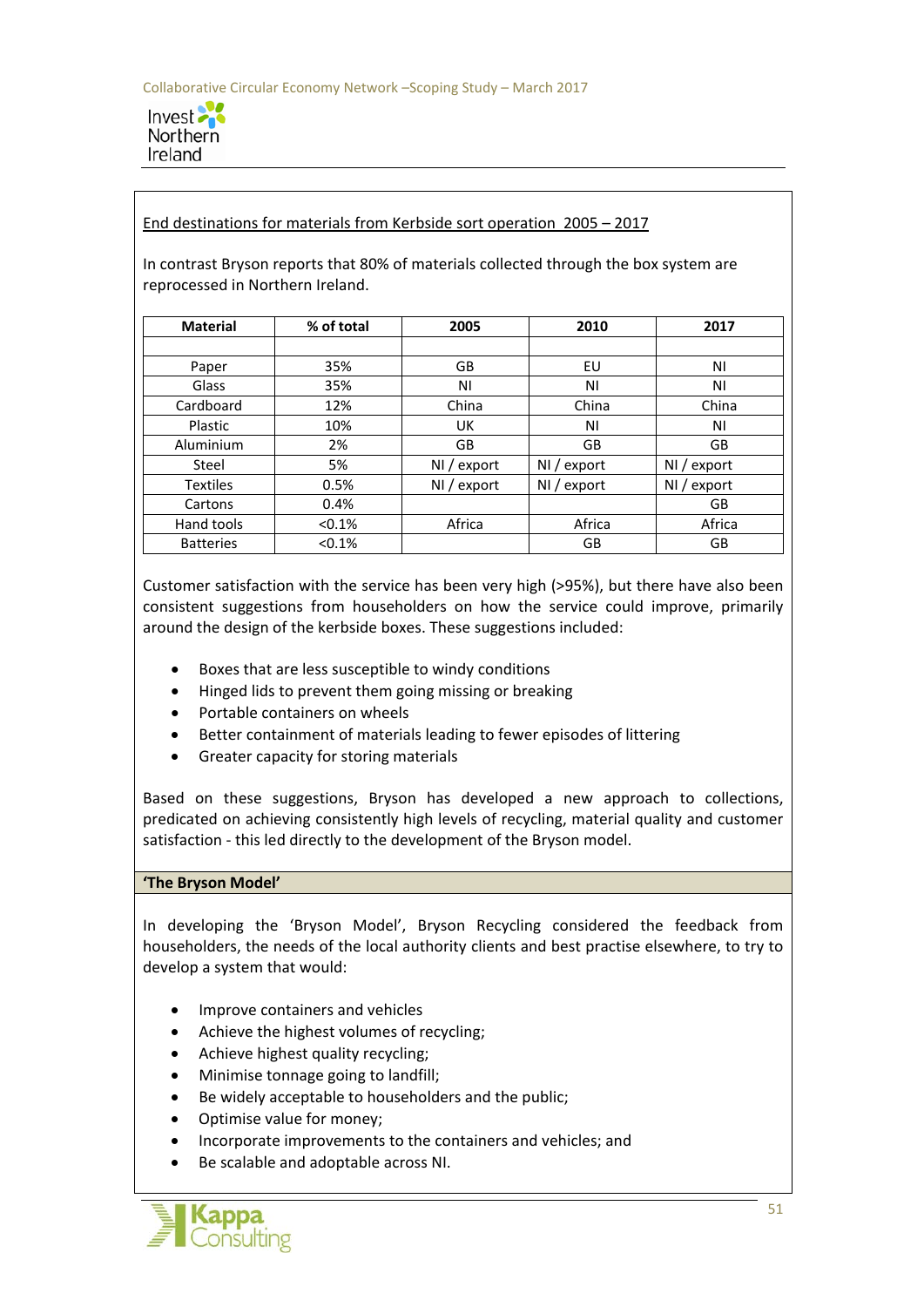

The first step was to improve the vehicles. In partnership with Offaly based vehicle specialists, Romaquip, Bryson helped to develop the Kerb-Sort collection vehicle that maintains material quality through compartmentalisation. The vehicle has been a major success across the United Kingdom with Romaquip becoming the dominant market provider for this type of recycling vehicle, with around 350 units sold to date. Bryson report that the benefits of the Kerb-Sort vehicle include the very efficient use of space and innovative design which has proven to completely change the efficiencies of kerbside recycling by allowing a wide range of materials, including glass and food, to be collected safely and efficiently and to a high quality standard.

In addition to improving the vehicles, Bryson Recycling also worked in partnership with a Hull-based company, Straight Plc, to design the new "Wheelie Box" container. The 'Wheelie Box' has been designed to address the suggestions made by householders for improvements, combining all the benefits of wheelie bins in terms of ease of use and durability, with the benefits of a box system being able to keep materials separate and to a high standard.

These two innovations have provided a platform to reinvigorate the kerbside sort model. They enable the following core materials to be collected at the same time on a weekly basis: food waste; paper; cardboard; plastic bottles, pots tubs and trays; glass; textiles; aluminium and steel food and drinks cans; aluminium foil; batteries and hand tools. A weekly collection service for these materials allows councils to reduce their residual collections to three weekly and reduce garden waste collections in the winter months.

From modelling various approaches to recycling, Bryson believes that the wheelie box model provides the best outcomes through overall cost reductions as well as better environmental and social results. This is achieved through the combination of weekly food and separated materials collections, the reduction of residual waste collection and disposal costs, lower sorting costs and better materials values.

#### The Bryson model



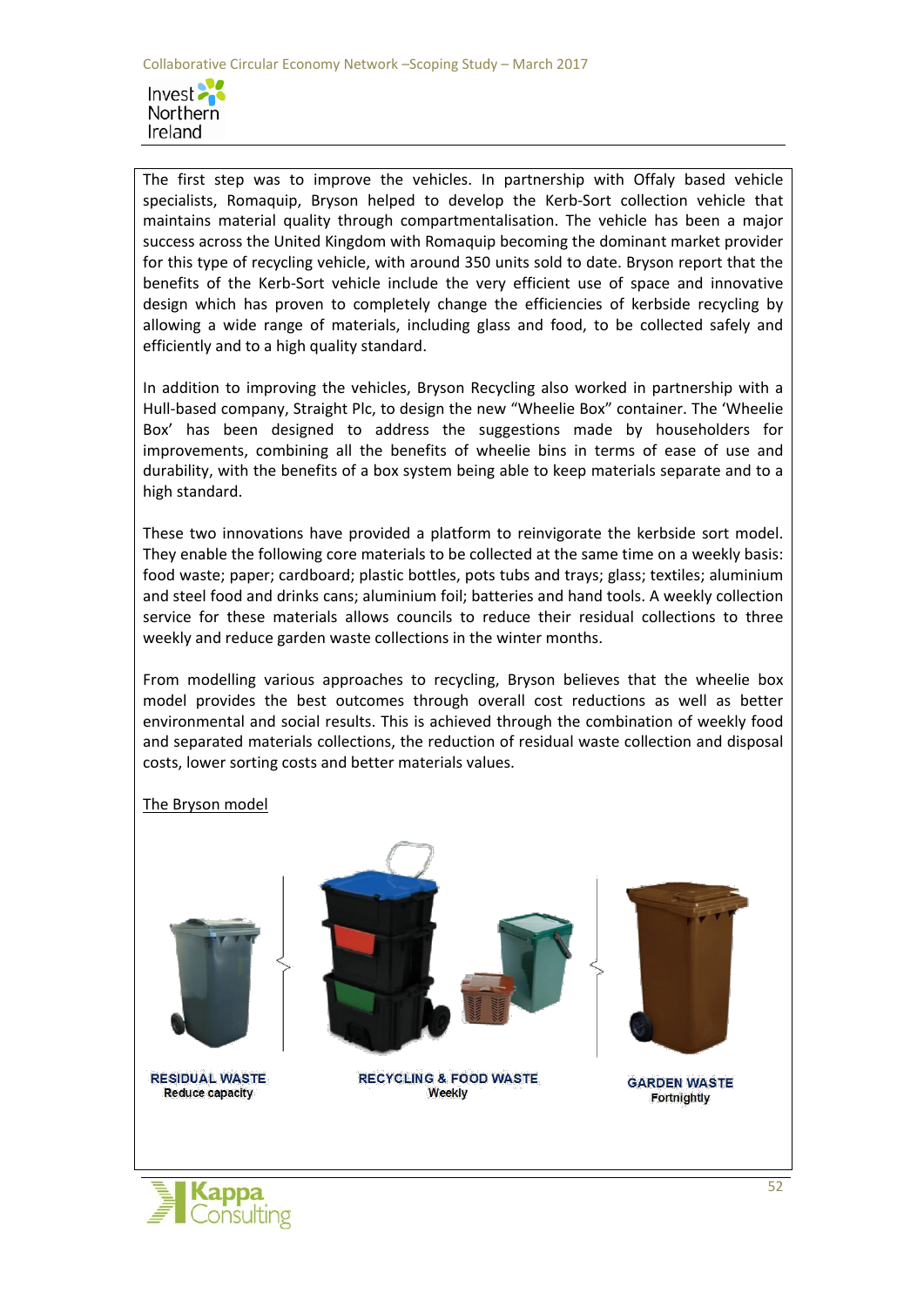

#### **Progress of the model**

The Bryson model was adopted by the Welsh Government and encouraged as their blueprint through a Collaborative Change Programme. The model has also formed the basis of the Zero Waste Scotland Collections Charter and the Consistency Framework adopted by Defra in England.

The model has not yet been adopted fully in Northern Ireland, although the wheelie boxes have been utilised in Antrim and Newtownabbey, Belfast and Lisburn & Castlereagh Councils, showing very positive results.

Notably Antrim and Newtownabbey Council are rolling out the use of wheelie boxes and smaller residual wheelie bins across the former Newtownabbey part of the Council, with around 20,000 houses being serviced this way by mid June 2017. Results published by Wrap showed the impact from selected trial areas as having a 30% increase in recycling, significant upsurge in participation and a 20% reduction in residual waste.

Despite the reduction in residual wheelie bin size, customer feedback has been extremely positive, with over 40% of 4000 residents involved in the first phase of the rollout responding to a postal survey about the new service, and 94% of respondents stating they preferred the new arrangements.

Bryson expects that the results of the WRAP study commissioned by DAERA (as referred to in section 4.3.1) will be similar to those experienced in GB and that the weekly wheelie box/three weekly residual model will emerge as the preferred approach across Northern Ireland.

Bryson Recycling would like to see a recycling collection model "blueprint" adopted by DAERA and, in line with the Welsh approach, a Collaborative Change Programme to support the transition process for the Local Authorities, providing encouragement in the shape of economic and practical support.

Bryson believes that it has a key role to play in the adoption of this emerging approach to recycling and waste management and that there may be significant merit in establishing a social partnership approach to service delivery. This may for instance take the form of a Council owned arm's length company that forms a joint venture or procures a social delivery partner to introduce the new services. This innovative approach is not without precedent in the UK and has the potential to find the balance between Council control, value for money, social objectives, collaborative working and supply chain logistics.

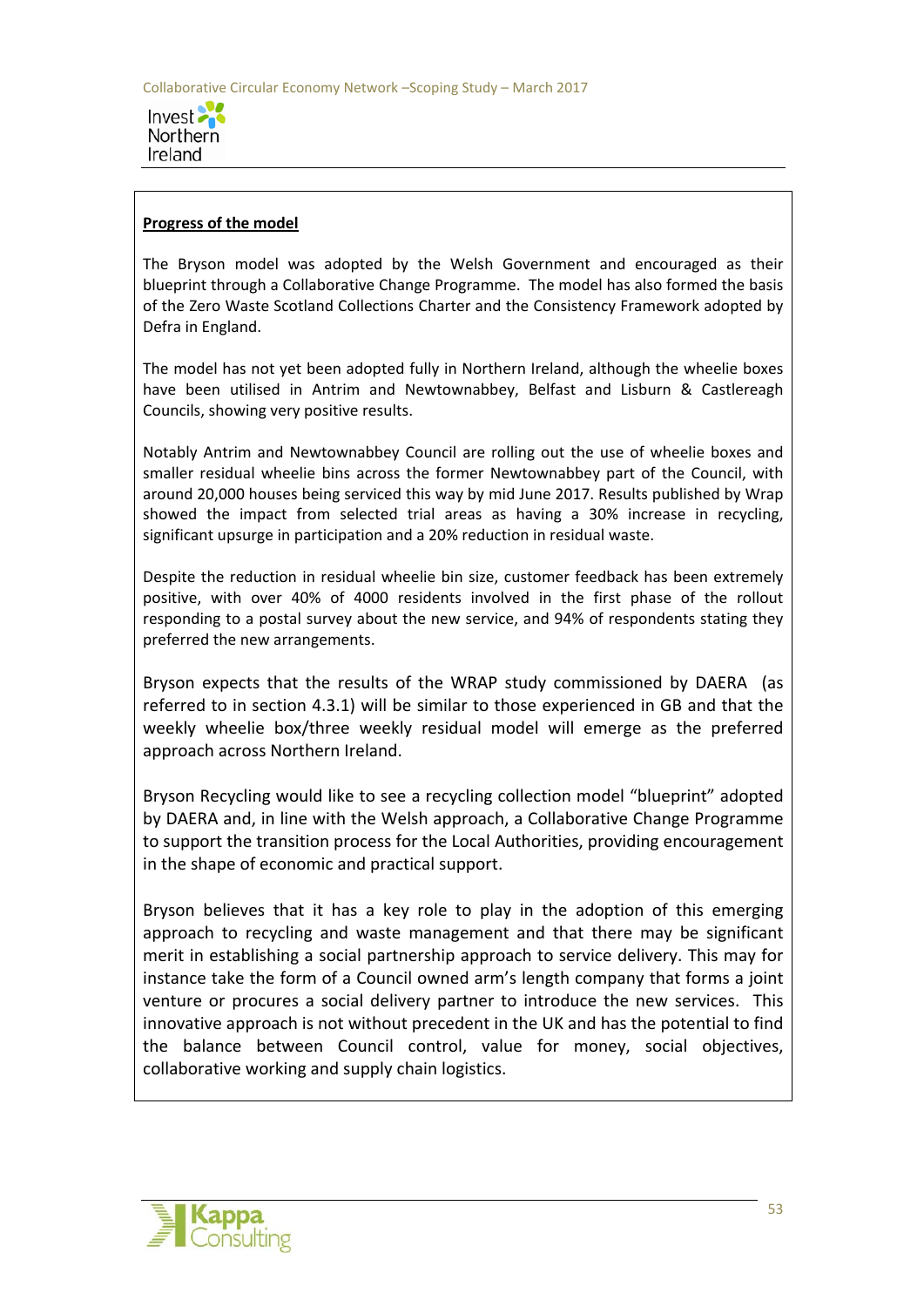

# **4.4 Collaborative Opportunity - Conclusions**

4.4.1 The overall objective of this Scoping Study was to assess the opportunity for a collaborative approach to improve the quality of local authority household collected recyclate and thereby support the development of the reprocessing sector and the development of a more circular economy.

It is concluded that *there is a strong strategic, economic and environmental opportunity to improve the quality and quantity of recyclate collected from households within Northern Ireland, through new approaches to household waste collections*:

- There is a demand and need from the local reprocessing sector for more recyclate to be supplied from household collections in Northern Ireland. Indeed, the lack of more locally available recyclate is placing local reprocessors at a disadvantage in terms of costs, efficiencies and capacity to grow.
- However, the majority of the recyclate currently collected from households does not meet the quality standards required by reprocessors and is being exported to lower value markets outside Northern Ireland, meaning that some of the value inherent in the recyclate is lost to the Northern Ireland economy and the growth potential from our reprocessing sector is being inhibited.
- To achieve the quality standards at the volumes required will necessitate a change to the current household waste collection systems, so as to reduce contamination by the introduction of a separately collected approach to recycling, using containers such as wheelie boxes or similar container.
- Coupled with this need from the reprocessing sector, local authorities are facing targets to increase recycling rates and reduce the levels of residual waste, and it has been recognised that these pressures will also require a change to the waste management systems.
- Finally, government is recognising the importance of transitioning towards a more circular economy and that waste management has a key role to play in this evolution. As the circular economy becomes more and more embedded into the government policy, waste management and collection systems will have to be designed in a way to ensure that the value from recyclate is optimised within the local economy.

It is also concluded that, to put in place the necessary waste collection systems and ensure that the circular economy opportunity is fully realised, *the waste* 

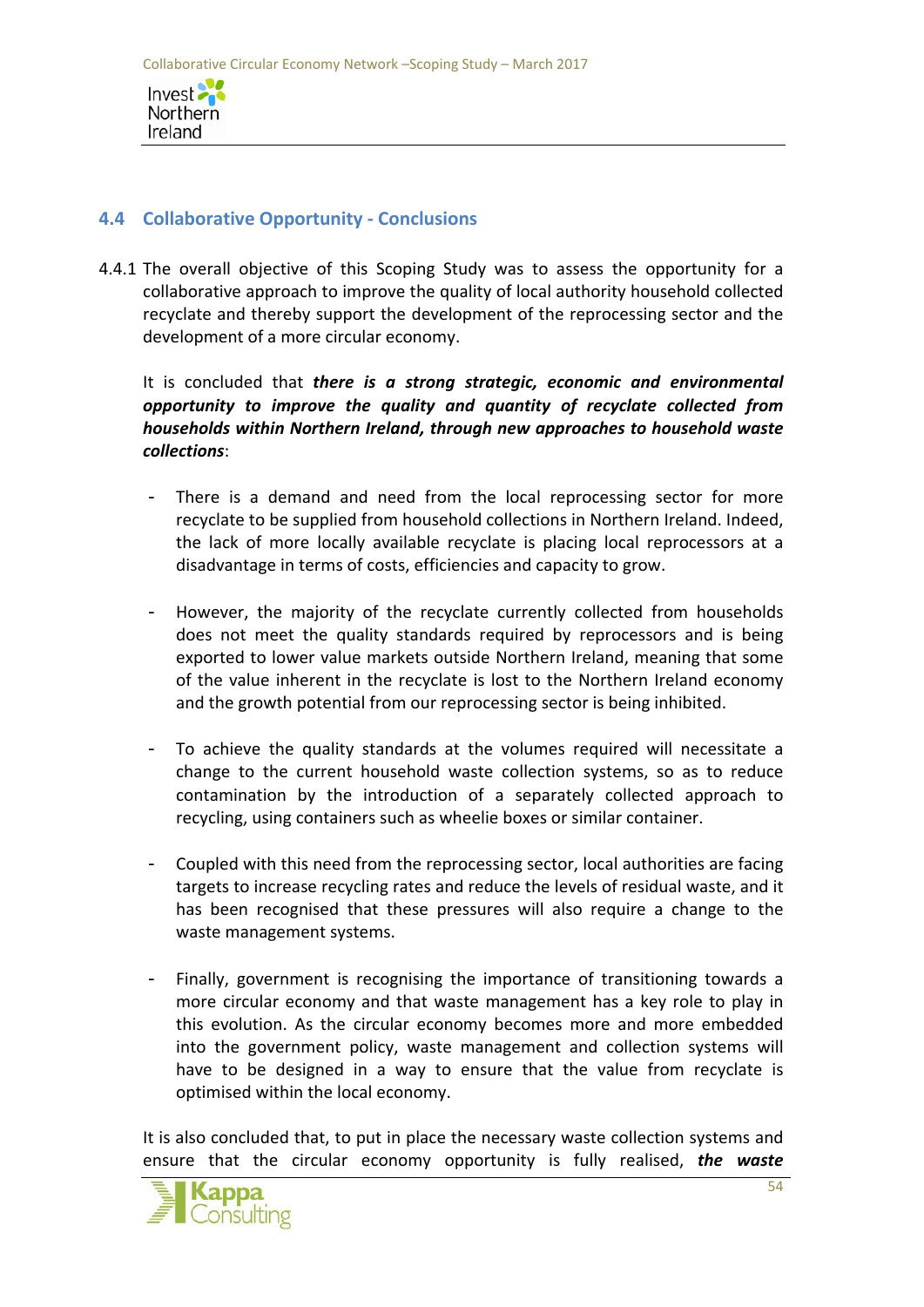

*management supply chain will need to work collaboratively* to develop systems which are practical and workable for the various players in the supply chain. This collaboration could take the form of sharing information on respective needs, developing solutions through collaborative planning, discussion and collaborative contracting. There is potential for significant benefit from councils working collaboratively to help to develop consistent approaches to delivery and public communications, including economies of scale, collective access to supply chains and sales of recyclate. In addition, there is an important role for central government, in embedding quality and the principles of a circular economy within the targets, measures and policies set for the sector, such as recycling targets based upon the quality as well as the quantity of recyclate collected and gathering information to measure the onward journey and value recovered from recyclate collected within Northern Ireland.

Indeed, the collaboration and sharing of information that has already resulted from the Scoping Study exercise is already helping to progress this issue, with the information provided by the reprocessors and on the economic impact helping Councils develop their plans and helping to inform government on the economic opportunity.

By developing household collection systems which will improve the quality of recyclate to meet local reprocessor requirements and increase the volumes of recyclate, there is potential to:

- not only *protect jobs*, but also create an environment for *expansion and job creation* within the reprocessing sector.
- build *resilience* into the Northern Ireland economy, and support the transition to a *circular economy*.
- increase *recycling rates*, reduce waste disposal and deliver *carbon savings* for Northern Ireland.
- 4.4.2 In addition to assessing whether there was an economic opportunity for collaborative working, one of the objectives of the Scoping Study was to assess whether there was an opportunity for this collaborative network to continue into a formal collaborative network, applying to Invest Northern Ireland for further funding through its Collaborative Network Programme.

The focus of the current network is on local authority collected household waste and the opportunity for the local authority waste management supply chain to work more collaboratively to improve the quality of recyclate to meet the needs of the local reprocessing sector. Therefore the focus is on collaboration between local authorities, reprocessors and the recycling supply chain.

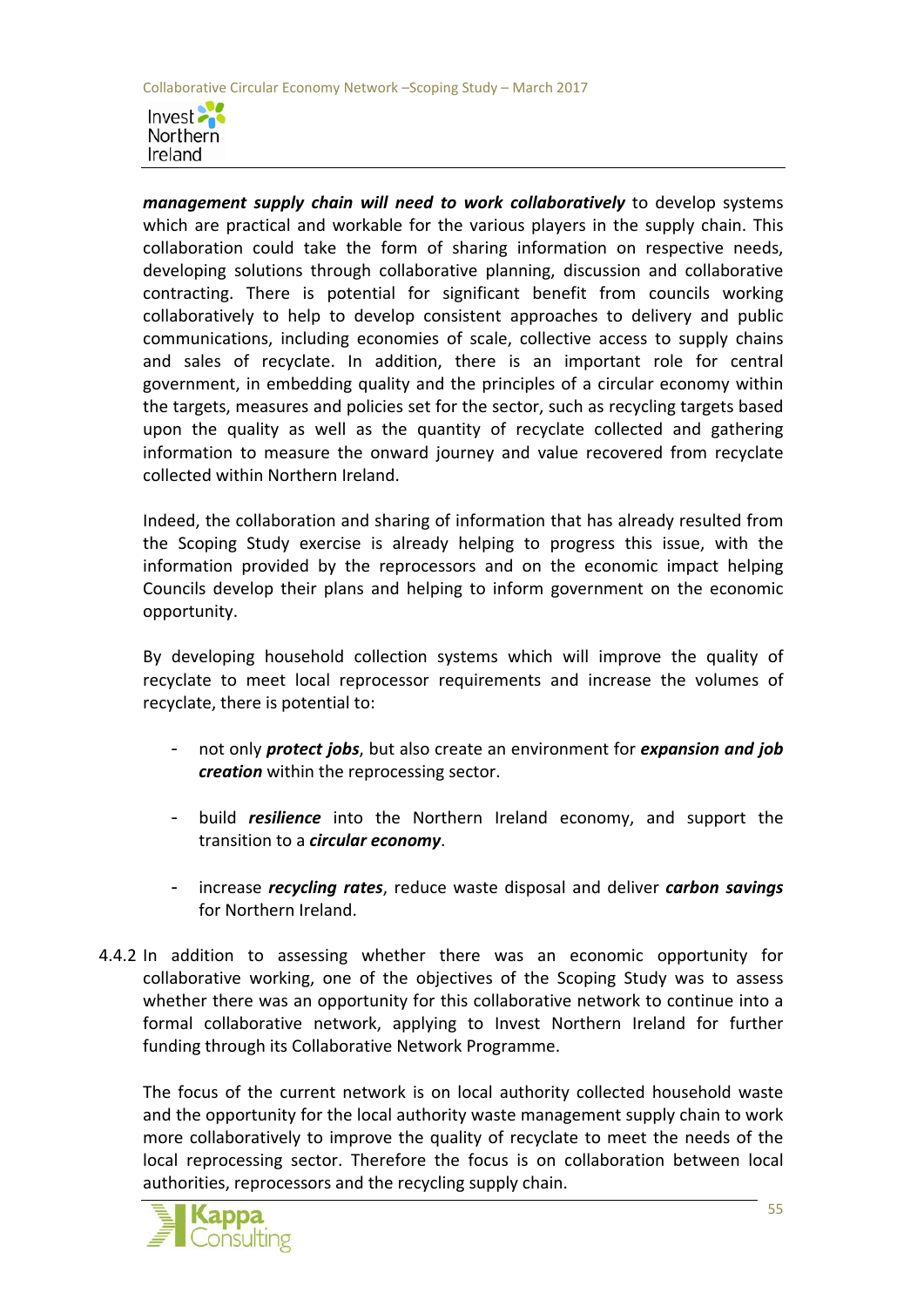Invest Northern Ireland

It is not proposed that the network should apply to Stage 2 of the Invest NI Collaborative Network Programme in its current format. Whilst there is a strategic opportunity to be addressed collaboratively, progress is already underway, assisted by the findings of the Scoping Study. Responsibility for development of the necessary waste management systems now sits with the local councils with support from central government.

A number of the councils involved in the Network are already developing plans for new more harmonised approaches to their waste collections, with priorities on increasing food recycling and the quality of dry recyclates. Reprocessors are reporting that, from their experience, kerbside sort collections have been the most effective at delivering the required quality standards. There are strong examples from Scotland and Wales in support of this approach, and Bryson Recycling has developed a model for kerbside sort which it believes has helped to shape the approaches adopted in these regions and meets the needs of both the reprocessors and the councils, in terms of quality, recycling rates and costs.

The Councils have a number of criteria to consider in developing their preferred options. The collaboration and findings from the scoping study is already helping to inform these decisions and there will undoubtedly be ongoing dialogue amongst the current Network members, to continue to address this strategic issue. However, it is considered that this specific project would not require a formal collaborative network

4.4.3 That said, the Scoping Study process has identified an opportunity for a 'spin-off' Collaborative Network to address the a broader strategic issue of recyclate supplies for the reprocessing sector in Northern Ireland.

It was clear from the Scoping Study exercise that securing reliable and sufficient supplies of recyclate at the required quality is a major strategic priority for reprocessors, and one which not only has a direct impact on the efficiencies and profitability of the businesses but is also a critical factor in any growth plans.

This Scoping Study considered just one of the channels to help to address this issue (albeit a major one), namely increasing the quality of recyclate collected from households in Northern Ireland. However, in addressing this issue, reprocessors may also consider:

- initiatives to increase supplies of recyclate from commercial and industrial sectors;
- initiatives to recover recyclate directly from householders, including in partnership with producers;
- process developments to improve the yield from recyclate;

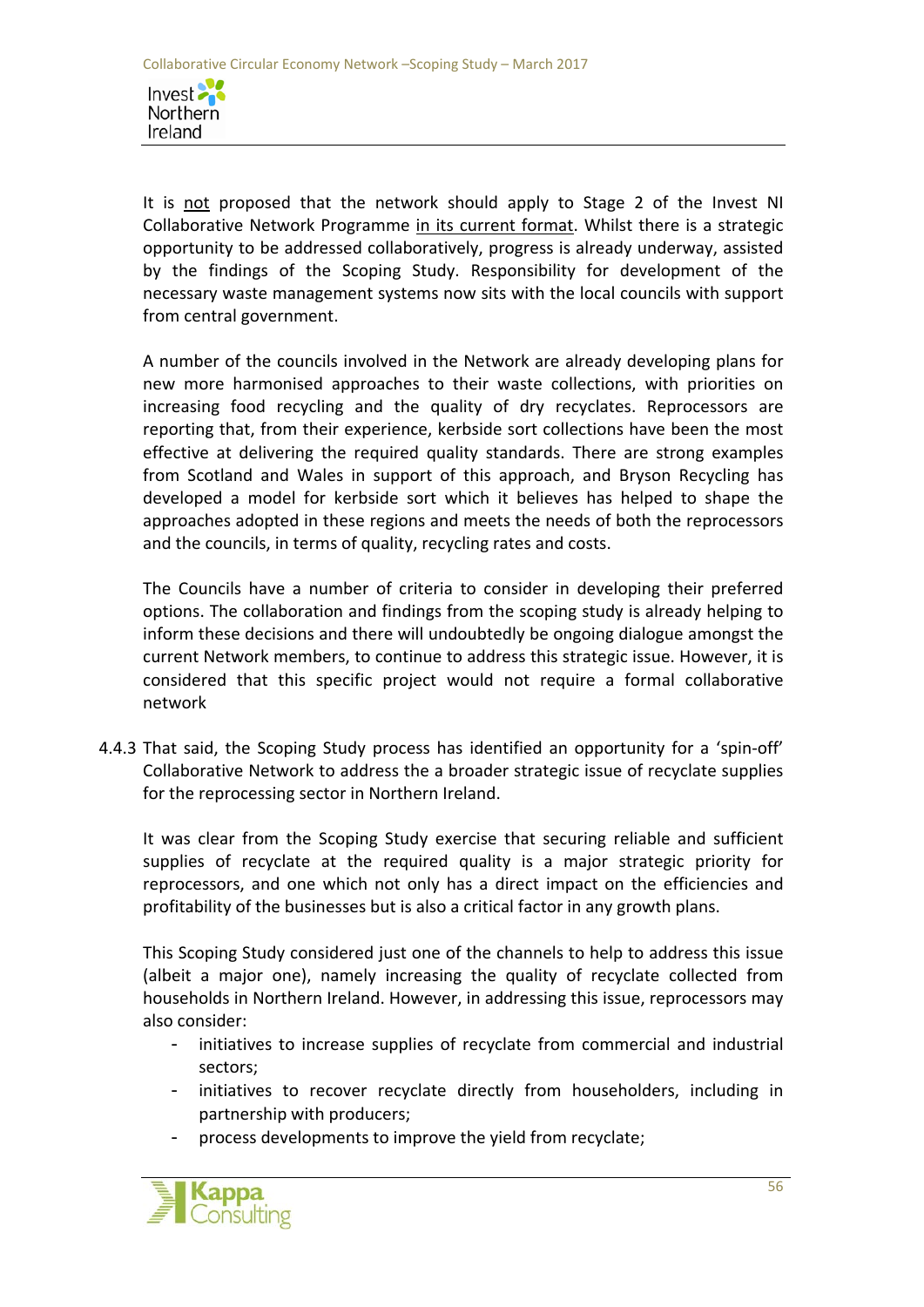

product developments to enable a wider range of recyclate materials to be used.

These potential programmes of work would be in addition to increasing the quality and volume of supplies from local authority collections.

The reprocessors believe that there would be clear benefit in working collaboratively to develop and progress such initiatives, thereby addressing a key strategic issue for the reprocessing sector and creating an environment conducive to growth - not only of the current reprocessors but also of the sector as a whole. Therefore, as a result of the Scoping Study, the reprocessors wish to consider and scope out the establishment of a Collaborative Network focused on:

- the development and growth of the reprocessing sector in Northern Ireland;
- by helping to overcome the restrictions on growth resulting from limited availability of recyclate from Northern Ireland at the required quality levels;
- through collaboratively progressing a combination of initiatives to address this issue, including internal process developments, product developments and development of the supply chain.

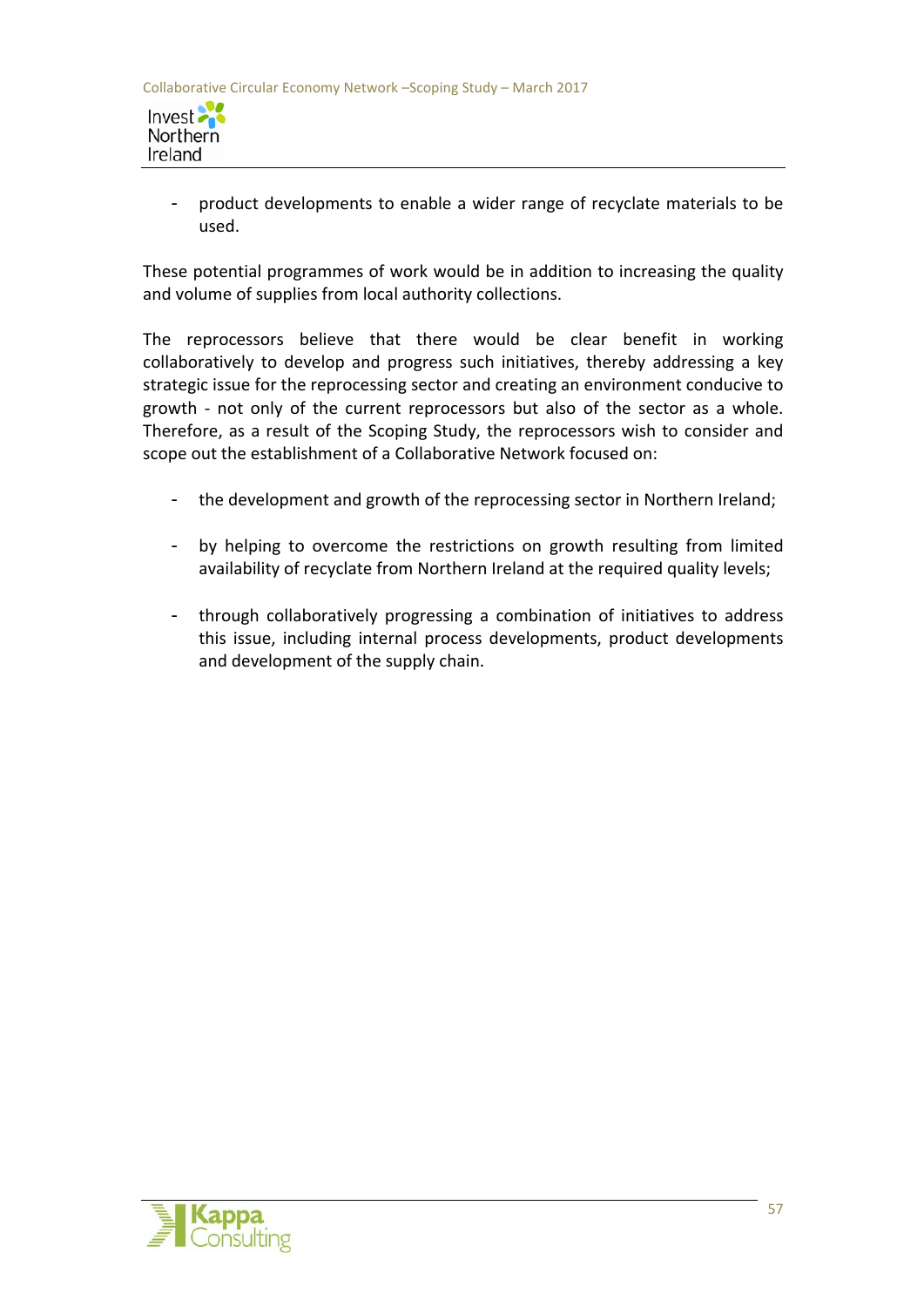

### **APPENDIX 1: Reprocessor Recyclate Quality Specification Benchmarks**

Section 3 details the aspirational medium term demand tonnages for recyclate tonnage (complying with a quality standard). This Appendix defines the current quality requirements for raw material acceptance and is largely based on the current acceptance criteria employed by the reprocessors.

| Recyclate                     | Contamination       | <b>Comments:</b>                                                                                                                                                                                                                                                                                                                                                                                                                                                                                                                                                                                                                                                                                                                                                                                                                                                                                                                                                                                                                                    |
|-------------------------------|---------------------|-----------------------------------------------------------------------------------------------------------------------------------------------------------------------------------------------------------------------------------------------------------------------------------------------------------------------------------------------------------------------------------------------------------------------------------------------------------------------------------------------------------------------------------------------------------------------------------------------------------------------------------------------------------------------------------------------------------------------------------------------------------------------------------------------------------------------------------------------------------------------------------------------------------------------------------------------------------------------------------------------------------------------------------------------------|
| <b>Stream</b>                 | Limit               |                                                                                                                                                                                                                                                                                                                                                                                                                                                                                                                                                                                                                                                                                                                                                                                                                                                                                                                                                                                                                                                     |
| mixed glass<br>bottles & jars | 0.5%<br>3% moisture | Glass for re-melt: End Users want bottles and jars as whole as<br>possible. The 0.5% contamination level is for non-glass<br>material. For Limits for colour contamination are: <2% (colour)<br>in Clear Cullet; <2% Clear & <10% Amber in Green Cullet; <2%<br>Clear & <10% Green in Amber Cullet; <0.3% Clear, <1% Green<br>& <5% Amber in dark green/blue.<br>The maximum Critical contamination levels are given in the<br>following table (per tonne):<br>Organic matter Paper, wood, food<br>3000.0 <sub>g</sub><br>Magnetic (ferrous) metals<br>3.0 <sub>g</sub><br>Nonmagnetic (nonferrous) metals<br>15.0 <sub>g</sub><br>500.0g<br>Plastic, caps & rings<br>Inorganic Ceramic, stone, porcelain<br>10.0 <sub>g</sub><br>pottery, china, pyrex, ovenware,<br>Unacceptable contaminants are: hazardous or toxic material,<br>and laboratory glass, chemical containers, needles, syringes<br>etc. Cullet that contains: general rubbish, foodstuffs, metal,<br>organic material, paper and plastics will also be downgraded or<br>rejected. |

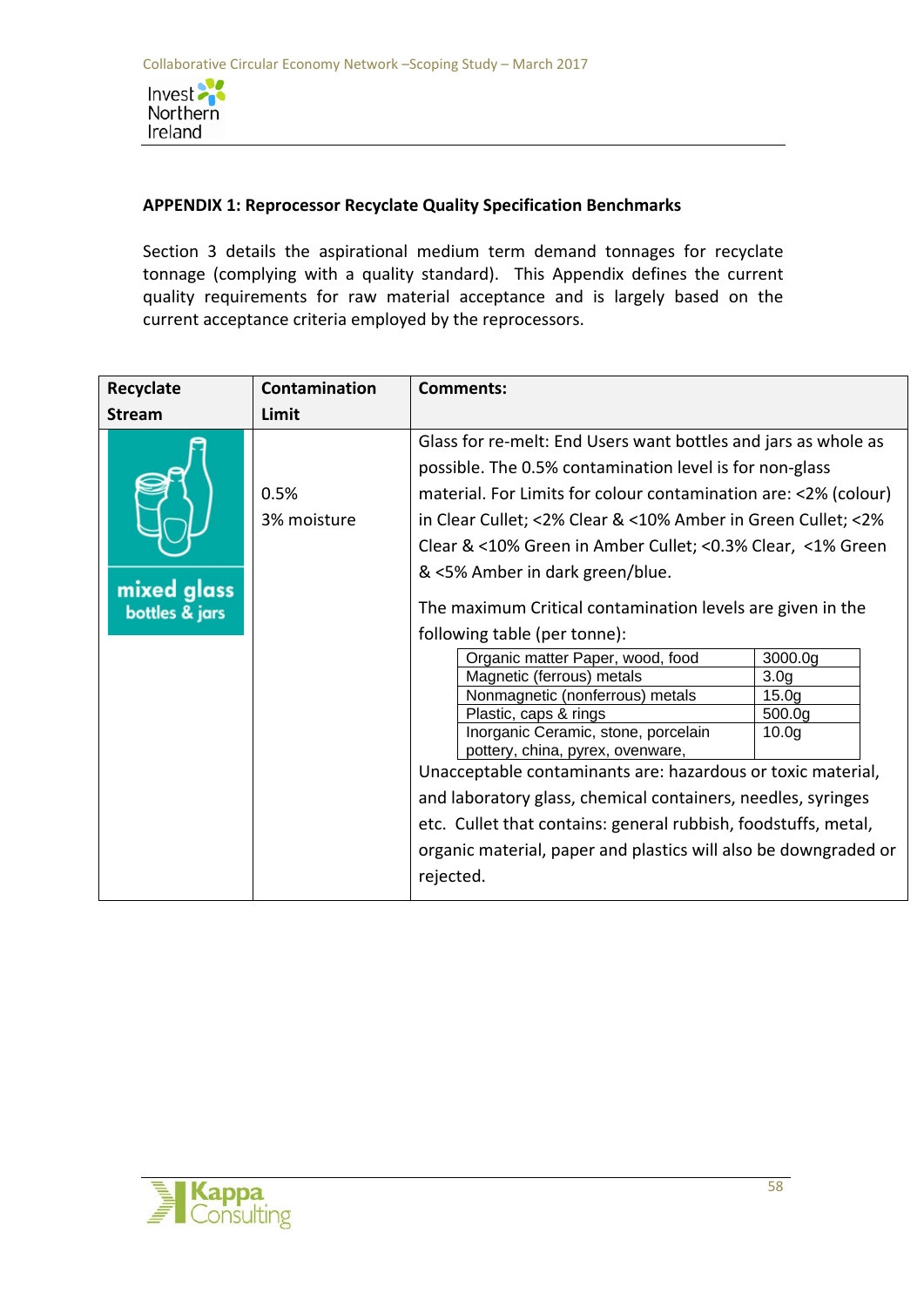

| <b>Recyclate Stream</b>          | Contamination | <b>Comments:</b>                                                                                                                                                                                                                                                                                                    |
|----------------------------------|---------------|---------------------------------------------------------------------------------------------------------------------------------------------------------------------------------------------------------------------------------------------------------------------------------------------------------------------|
|                                  | Limit         |                                                                                                                                                                                                                                                                                                                     |
|                                  | 0.5% to 1%    | News & PAMs: The main EN 643 Code for this grade is 1.09.00.<br>The mixture must contain a minimum of 30% of newspapers<br>and a minimum of 30% magazines with the precise<br>percentages of newspapers and magazines above 30% being<br>determined by agreement with the receiving mill.                           |
| <b>newspapers</b><br>& magazines |               | EN 643 states a maximum level of 0.5% contamination limit for<br>"non-paper components" (see definition above); and a<br>maximum level of 1% for "non-paper components and other<br>unwanted material combined" (see definition above).<br>Additional criteria include a maximum moisture level tolerance<br>of 10% |

| <b>Recyclate Stream</b> | Contamination | Comments:                                                                                                                                                                                                                                                                                                                                                                                                                                                                                                                                                                                                                                                                                                  |
|-------------------------|---------------|------------------------------------------------------------------------------------------------------------------------------------------------------------------------------------------------------------------------------------------------------------------------------------------------------------------------------------------------------------------------------------------------------------------------------------------------------------------------------------------------------------------------------------------------------------------------------------------------------------------------------------------------------------------------------------------------------------|
|                         | Limit         |                                                                                                                                                                                                                                                                                                                                                                                                                                                                                                                                                                                                                                                                                                            |
| <b>plastic bottles</b>  | 0% to 6%      | Plastic Bottles: Traditionally this material is 'sold as seen'. In<br>mixed plastic bottles, Re-Processors are looking for a minimum<br>35% to 38% clear PET, a minimum 25% to 38%<br>Natural/Coloured HDPE, with a maximum of 18% other plastic<br>bottles. They want zero contamination, but will accept 1%<br>residual food waste on packaging by weight, and < 6% PTT (of<br>which $<$ 20% is black Trays).<br>All contaminants must not exceed 6%, of which < 1% can be<br>Plastic Bags; < 2% Steel Cans; < 3% News & PAMs; and <5%<br>Aluminium Cans. Food Waste must be < 1% by Weight). If End<br>Users have a PRF, then they may be able to cope with more<br>contamination (e.g. up to 20% PTT). |

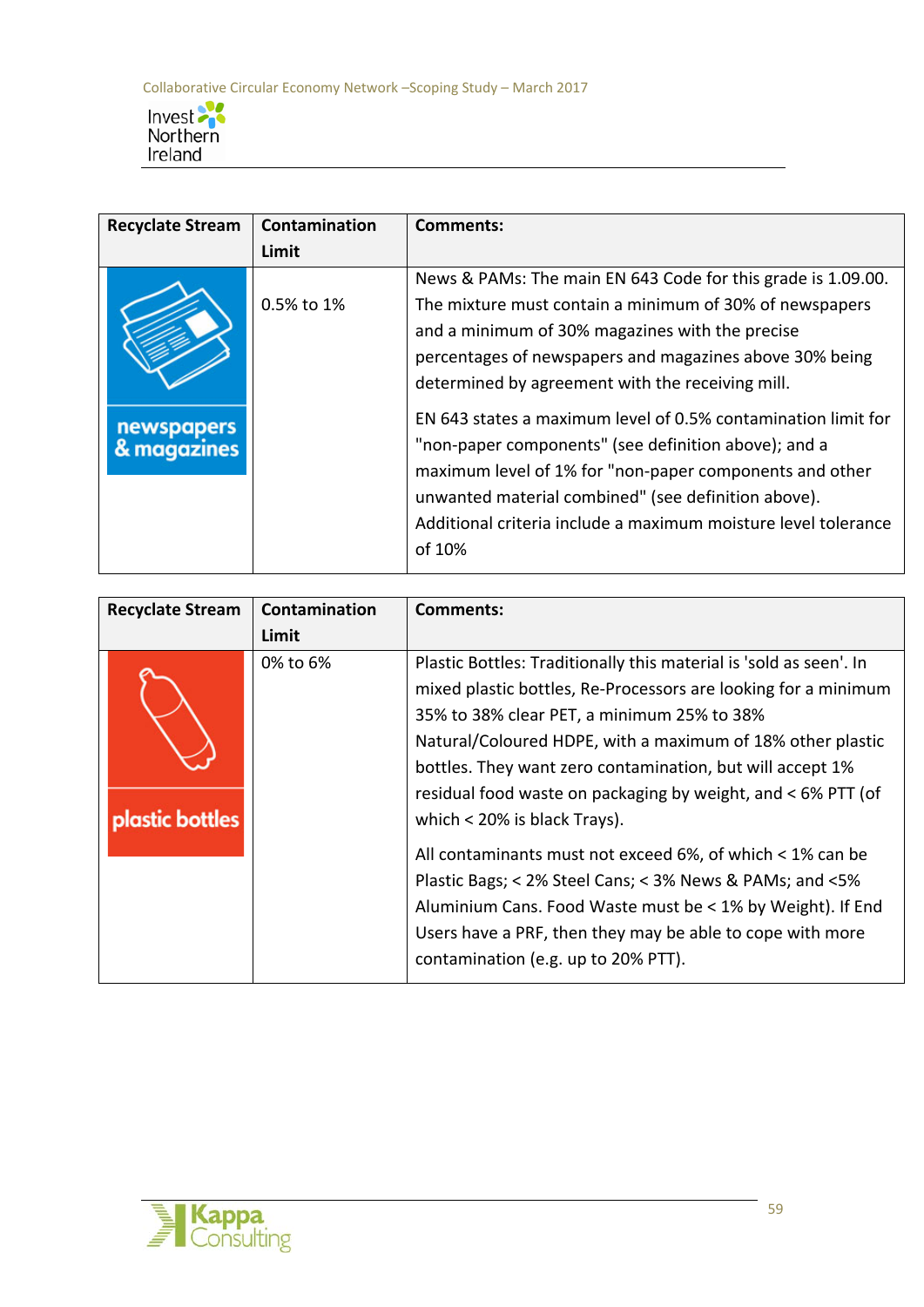

| <b>Recyclate Stream</b> | Contamination | <b>Comments:</b>                                                                                                                                                                                                                                                                                                                                                                                                                                                                                                                                                                                                                        |
|-------------------------|---------------|-----------------------------------------------------------------------------------------------------------------------------------------------------------------------------------------------------------------------------------------------------------------------------------------------------------------------------------------------------------------------------------------------------------------------------------------------------------------------------------------------------------------------------------------------------------------------------------------------------------------------------------------|
|                         | Limit         |                                                                                                                                                                                                                                                                                                                                                                                                                                                                                                                                                                                                                                         |
| ood waste               | 0.50%         | Municipal source-separated food wastes going into Wet AD:<br>0% contamination level for sharps, glass, clinical waste, nappies<br>hazardous/clinical waste as well as for hardcore, concrete,<br>rocks, tiles, ceramics, stones etc. but have a maximum total<br>contamination level of 0.5% covering materials such as paper,<br>card, plastics (by weight), textiles and metals.<br>Food waste should be collected and presented to the facility in<br>an appropriate form as agreed with the facility e.g. bagged,<br>debagged, and loose. The End Users want their raw material<br>collected separately from all other recyclables. |